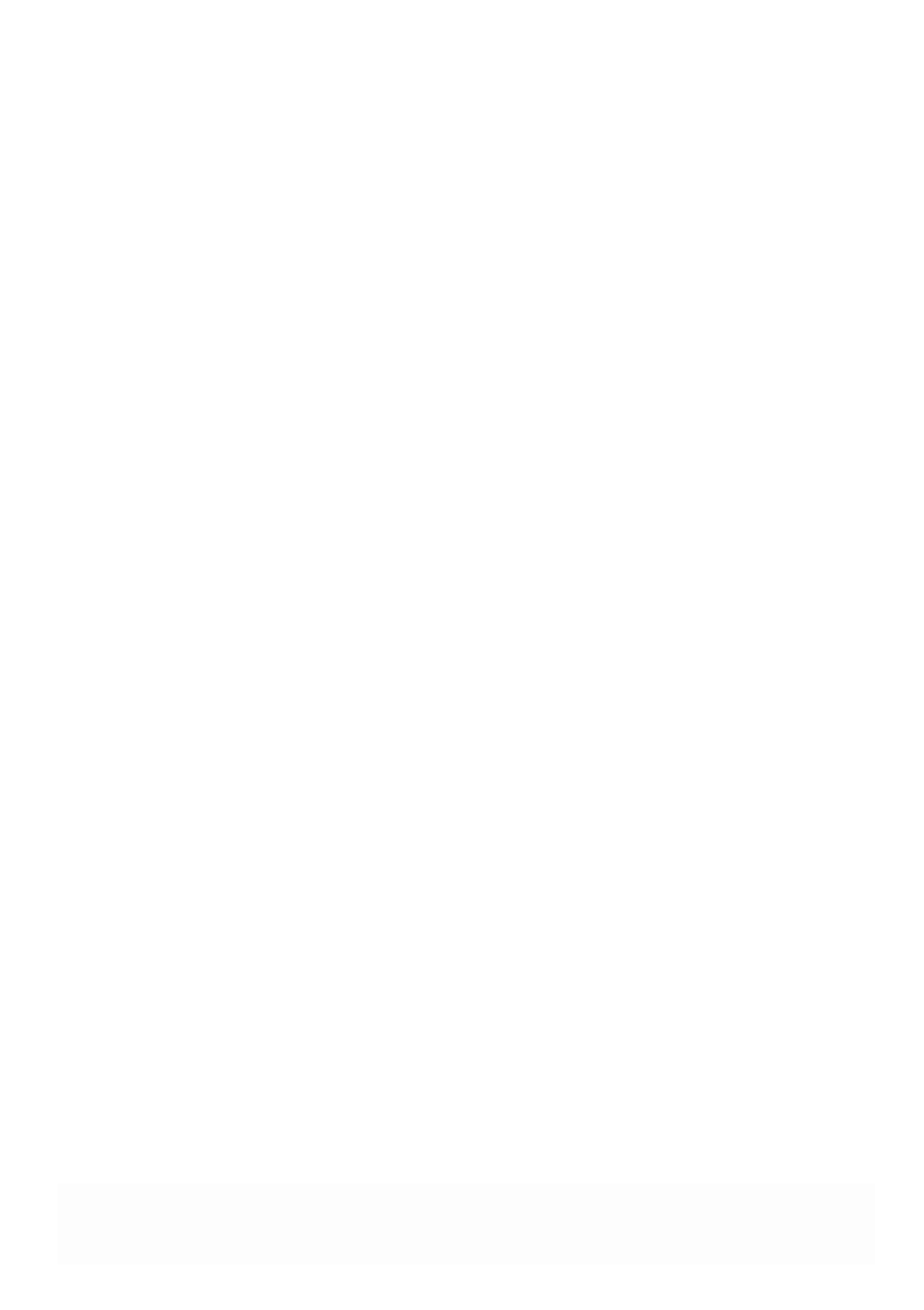# **Table of content**

| Convention on the rights of persons with disabilities<br>and                                                                                  |
|-----------------------------------------------------------------------------------------------------------------------------------------------|
| Optional protocol to the convention on the rights of persons                                                                                  |
| Law n° 01/2007 of 20/01/2007 relating to protection of disabled                                                                               |
| Ministerial order n° 01/2009 of 19/6/2009 determining the<br>modalities of facilitating persons with disabilities to practice and             |
| Ministerial Order N° 20/18 Of 27/7/2009 Determining The<br>Modalities Of Classifying Persons With Disabilities Into Basic                     |
| Ministerial order n°02/cab.m/09 of 27/7/2009 determining the<br>modalities of facilitating persons with disabilities on necessary             |
| Ministerial order n° 20/18 of 27/7/2009 determining the modalities<br>of classifying persons with disabilities into basic categories based on |
| Ministerial Order N°20/19 Of 27/7/2009 Determining The<br>Modalities Of Facilitating Persons With Disabilities Access Medical                 |
| Ministerial Order N° 03/19.19 Of 27/7/2009 Determining The<br>Modalities Of Facilitating Persons With Disabilities To Easily Access           |
| Ministerial Order Nº 01/09/MININFOR of 10/08/2009<br>Determining the Modalities of Facilitating Persons with Disabilities                     |
|                                                                                                                                               |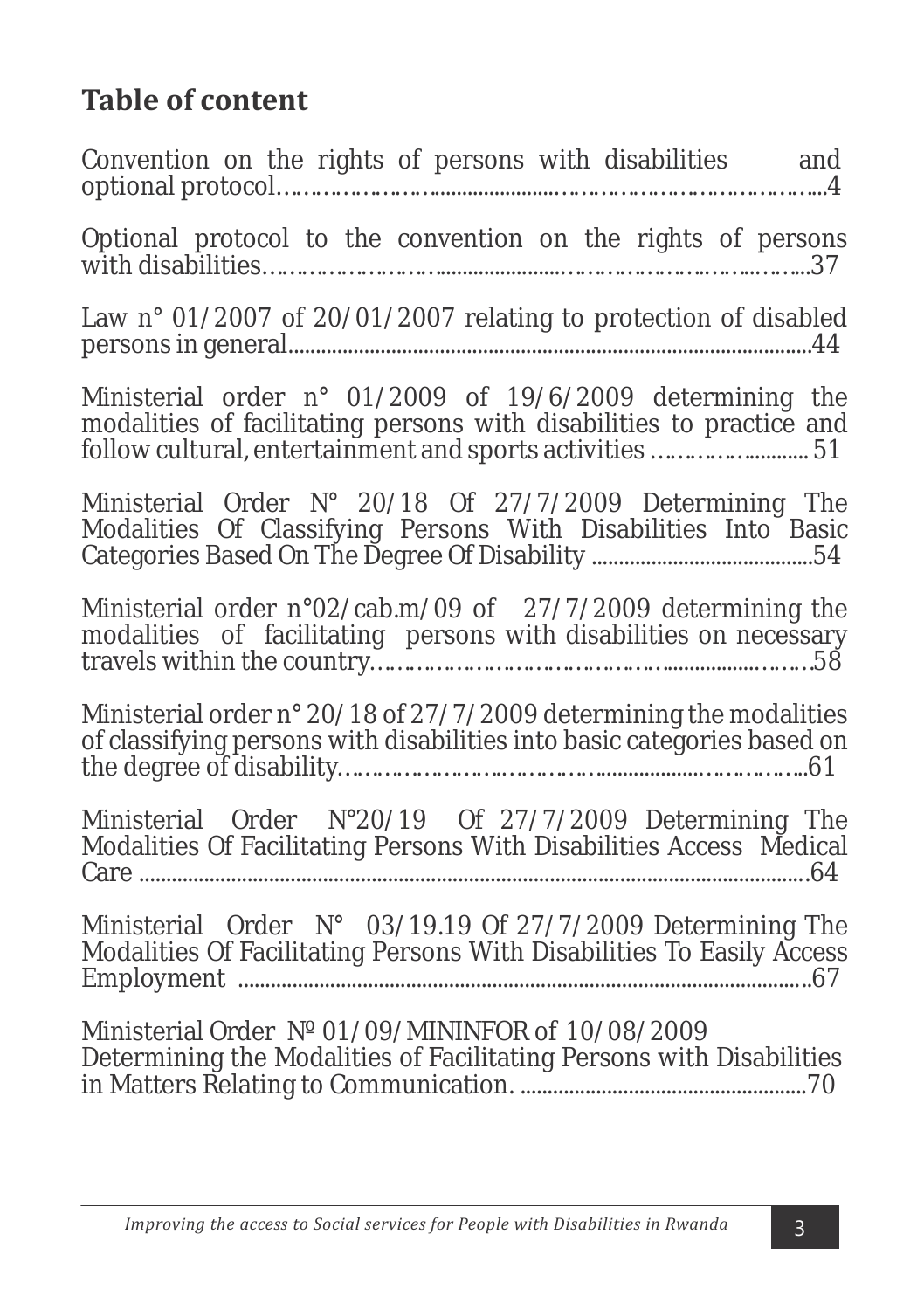# **Convention on the Rights of Persons with Disabilities and Optional Protocol**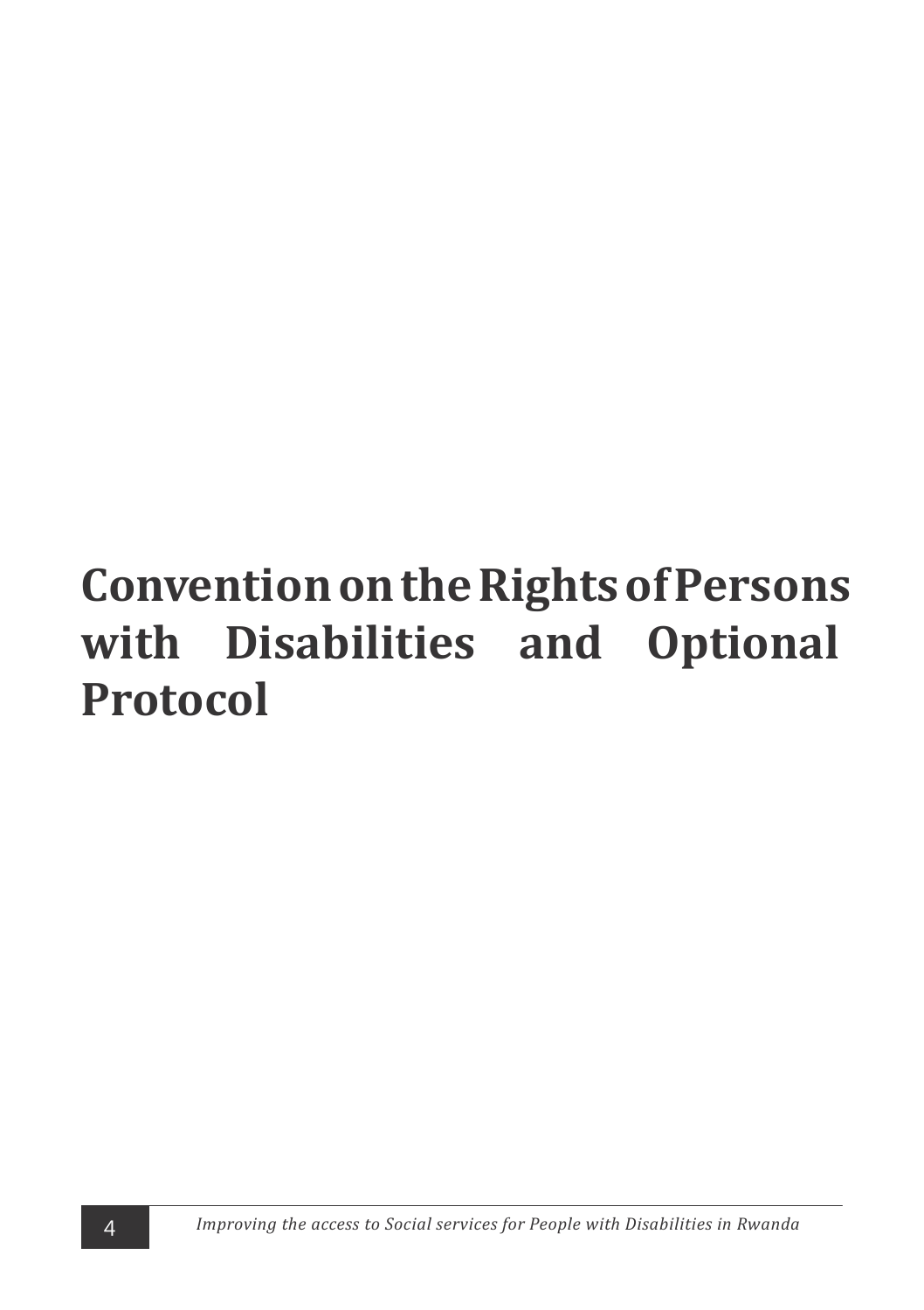# **Purpose**

The purpose of the present Convention is to promote, protect and ensure the full and equal enjoyment of all human rights and fundamental freedoms by all persons with disabilities, and to promote respect for their inherent dignity.

Persons with disabilities include those who have long-term physical, mental, intellectual or sensory impairments which in interaction with various barriers may hinder their full and effective participation in society on an equal basis with others.

## **Article 2**

## **Definitions**

For the purposes of the present Convention:

"**Communication**" includes languages, display of text, Braille, tactile communication, large print, accessible multimedia as well as written, audio, plain-language, human-reader and augmentative and alternative modes, means and formats of communication, including accessible information and communication technology;

"**Language**" includes spoken and signed languages and other forms of non spoken languages;

"Discrimination on the basis of disability" means any distinction, exclusion or restriction on the basis of disability which has the purpose or effect of impairing or nullifying the recognition, enjoyment or exercise, on an equal basis with others, of all human rights and fundamental freedoms in the political, economic, social, cultural, civil or any other field. It includes all forms of discrimination, including denial of reasonable accommodation;

"**Reasonable accommodation**" means necessary and appropriate modification and adjustments not imposing a disproportionate or undue burden, where needed in a particular case, to ensure to persons with disabilities the enjoyment or exercise on an equal basis with others of all human rights and fundamental freedoms;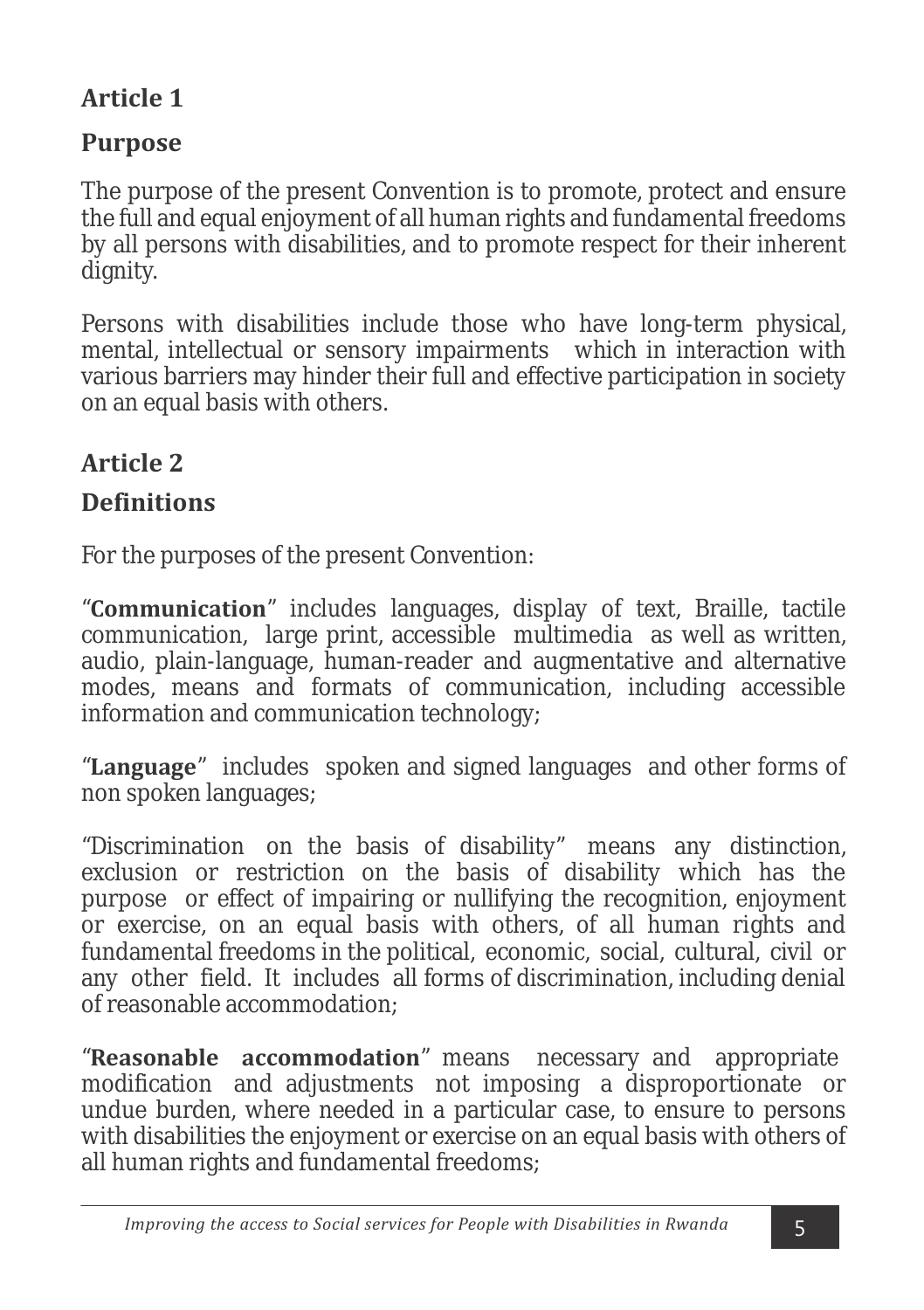"**Universal design**" means the design of products, environments, programmes and services to be usable by all people, to the greatest extent possible, without the need for adaptation or specialized design. "Universal design" shall not exclude assistive devices for particular groups of persons with disabilities where this is needed.

# **Article 3**

## **General principles**

The principles of the present Convention shall be:

- (a) Respect for inherent dignity, individual autonomy including the freedom to make one's own choices, and independence of persons;
- (b) Non-discrimination;
- (c) Full and effective participation and inclusion in society;
- (d) Respect for difference and acceptance of persons with disabilities as part of human diversity and humanity;
- (e) Equality of opportunity;
- (f) Accessibility;
- (g) Equality between men and women;
- (h) Respect for the evolving capacities of children with disabilities and respect for the right of children with disabilities to preserve their identities.

# **Article 4**

### **General obligations**

1. States Parties undertake to ensure and promote the full realization of all human rights and fundamental freedoms for all persons with disabilities without discrimination of any kind on the basis of disability. To this end, States Parties undertake:

(a) To adopt all appropriate legislative, administrative and other measures for the implementation of the rights recognized in the present Convention;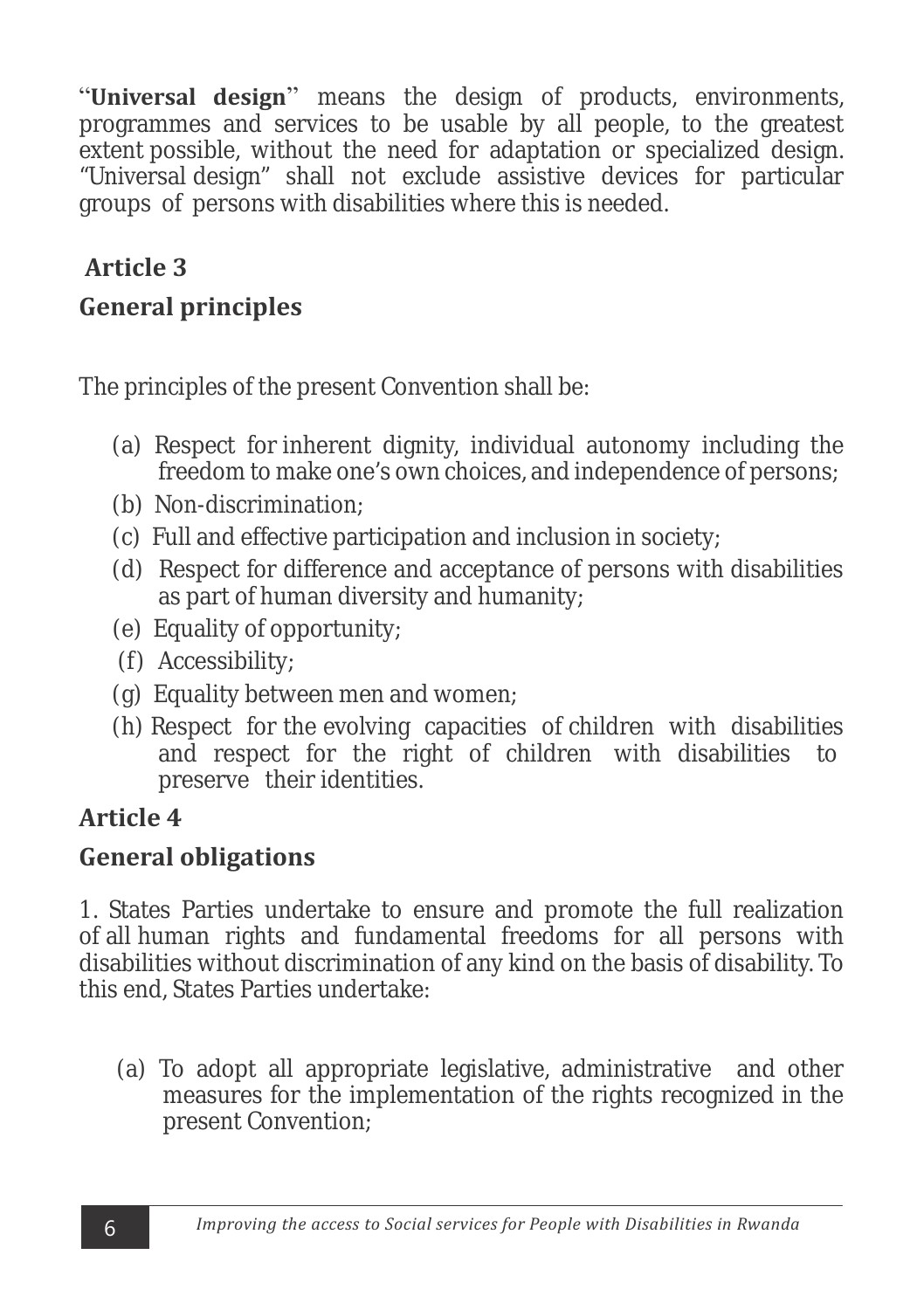- ( b) To take all appropriate measures, including legislation, to modify or abolish existing laws, regulations, customs and practices that constitute discrimination against persons with disabilities;
- ( c ) To take into account the protection and promotion of the human rights of persons with disabilities in all policies and programmes;
- (d)To refrain from engaging in any act or practice that is inconsistent with the present Convention and to ensure that public authorities and institutions act in conformity with the present Convention;
- (e) To take all appropriate measures to eliminate discrimination on the basis of disability by any person, organization or private enterprise;
- (f) To undertake or promote research and development of universally designed goods, services, equipment and facilities, as defined in article 2 of the present Convention, which should require the minimum possible adaptation and the least cost to meet the specific needs of a person with disabilities, to promote their availability and use, and to promote universal design in the development of standards and guidelines;
- (g) To undertake or promote research and development of, and to promote the availability and use of new technologies, including information and communications technologies, mobility aids, devices and assistive technologies, suitable for persons with disabilities, giving priority to technologies at an affordable cost;
- (h) To provide accessible information to persons with disabilities about mobility aids, devices and assistive technologies, including new technologies, as well as other forms of assistance, support services and facilities;
- (i) To promote the training of professionals and staff working with persons with disabilities in the rights recognized in the present Convention so as to better provide the assistance and services guaranteed by those rights.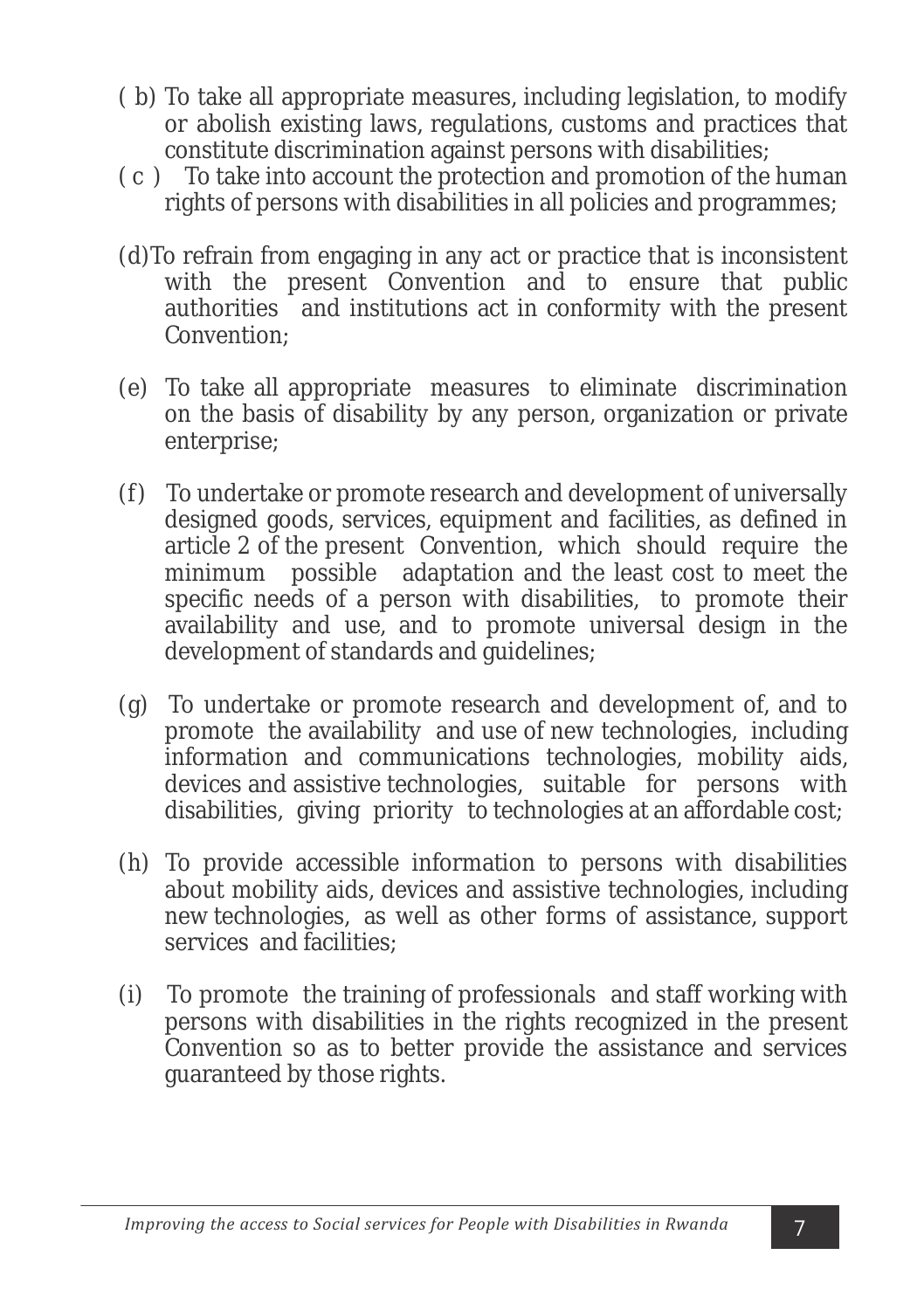- 2. With regard to economic, social and cultural rights, each State Party undertakes to take measures to the maximum of its available resources and, where needed, within the framework of international cooperation, with a view to achieving progressively the full realization of these rights, without prejudice to those obligations contained in the present Convention that are immediately applicable according to international law.
- 3. In the development and implementation of legislation and policies to implement the present Convention, and in other decision-making processes concerning issues relating to persons with disabilities, States Parties shall closely consult with and actively involve persons with disabilities, including children with disabilities, through their representative organizations.
- 4. Nothing in the present Convention shall affect any provisions which are more conducive to the realization of the rights of persons with disabilities and which may be contained in the law of a State Party or international law in force for that State. There shall be no restriction upon or derogation from any of thehuman rights and fundamental freedoms recognized or existing in any State Party to the present Convention pursuant to law, conventions, regulation or custom on the pretext that the present Convention does not recognize such rights or freedoms or that it recognizes them to a lesser extent.
- 5. The provisions of the present Convention shall extend to all parts of federal States without any limitations or exceptions.

### **Equality and non-discrimination**

- 1. States Parties recognize that all persons are equal before and under the law and are entitled without any discrimination to the equal protection and equal benefit of the law.
- 2. States Parties shall prohibit all discrimination on the basis of disability and guarantee to persons with disabilities equal and effective legal protection against discrimination on all grounds.
- 3. In order to promote equality and eliminate discrimination, States Parties shall take all appropriate steps to ensure that reasonable accommodation is provided.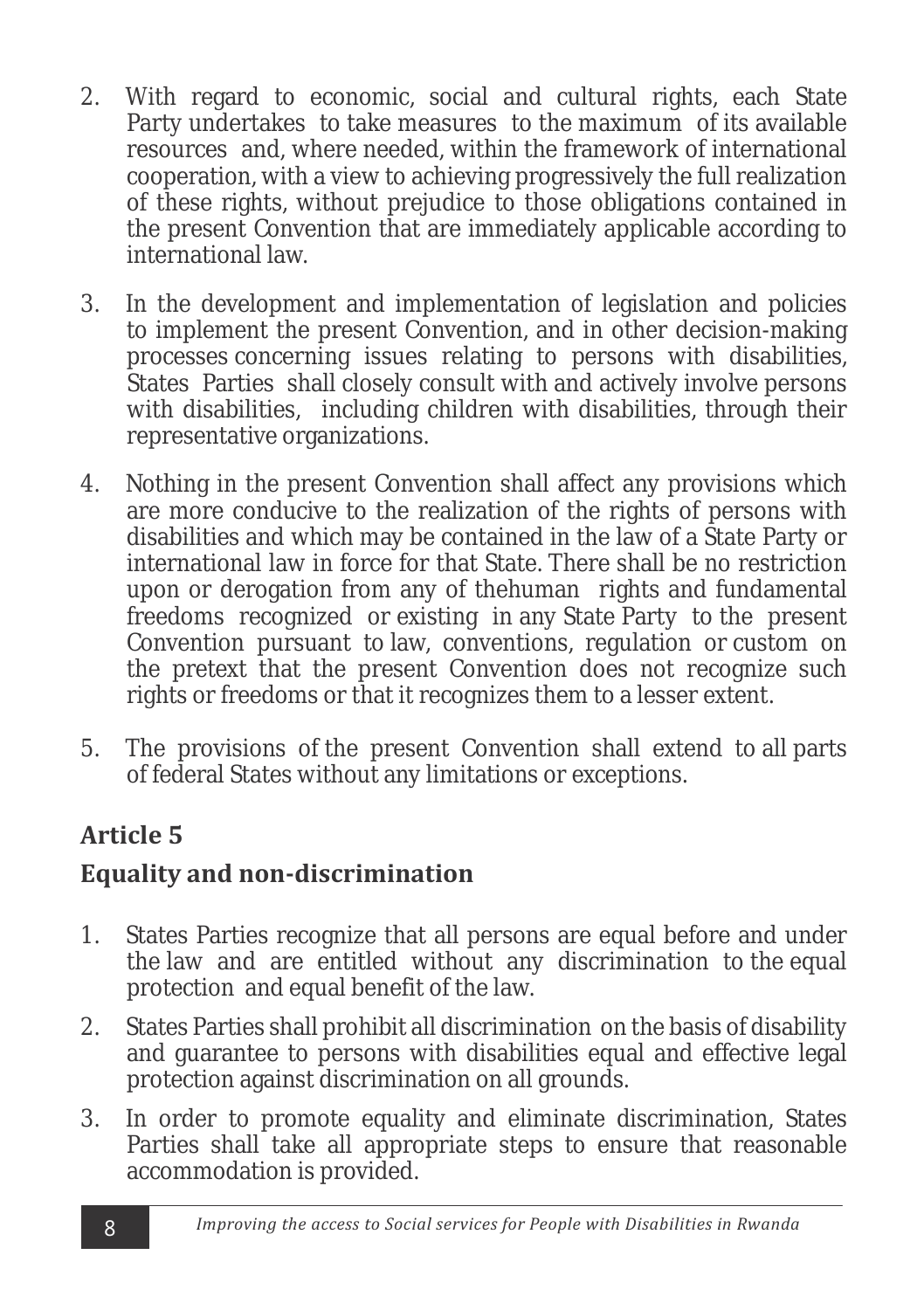4. Specific measures which are necessary to accelerate or achieve de facto equality of persons with disabilities shall not be considered discrimination under the terms of the present Convention.

### **Article 6**

#### **Women with disabilities**

- 1. States Parties recognize that women and girls with disabilities are subject to multiple discrimination, and in this regard shall take measures to ensure the full and equal enjoyment by them of all human rights and fundamental freedoms.
- 2. States Parties shall take allappropriate measures to ensure the full development, advancement and empowerment of women, for the purpose of guaranteeing them the exercise and enjoyment of the human rights and fundamental freedoms set out in the present **Convention**

### **Article 7**

### **Children with disabilities**

- 1. States Parties shall take all necessary measures to ensure the full enjoyment by children with disabilities of all human rights and fundamental freedoms on an equal basis with other children
- 2. In all actions concerning children with disabilities, the best interests of the child shall be a primary consideration.
- 3. States Parties shall ensure that children with disabilities have the right to express their views freely on all matters affecting them, their views being given due weight in accordance with their age and maturity, on an equal basis with other children, and to be provided with disability and age-appropriate assistance to realize that right.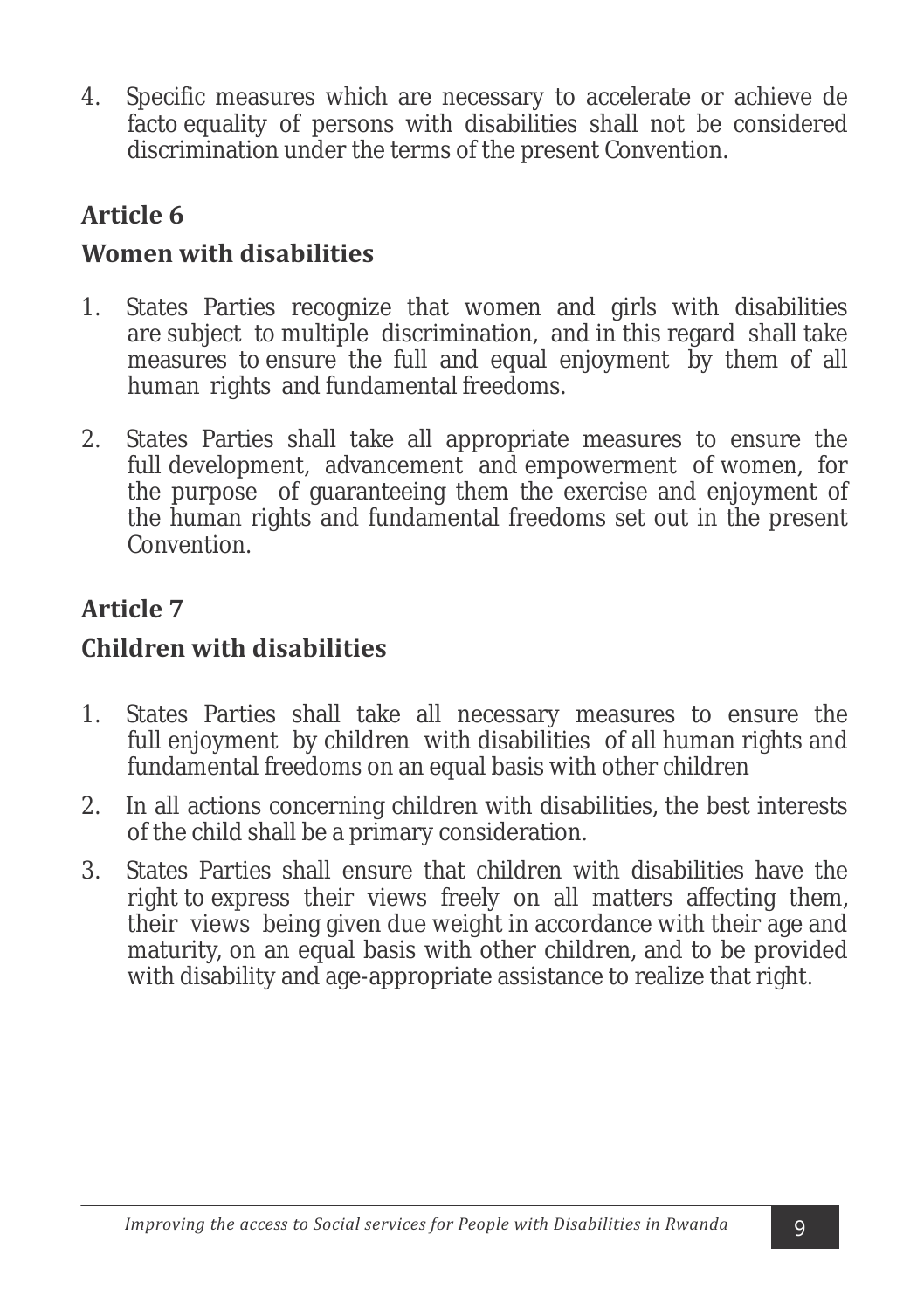### **Awareness-raising**

- 1. States Parties undertake to adopt immediate, effective and appropriate measures:
	- (a) To raise awareness throughout society, including at the family level, regarding persons with disabilities, and to foster respect for the rights and dignity of persons with disabilities;
	- (b) To combat stereotypes, prejudices and harmful practices relating to persons with disabilities, including those based on sex and age, in all areas of life;
	- (c) To promote awareness of the capabilities and contributions of persons with disabilities.
- 2. Measures to this end include:
	- (a) Initiating and maintaining effective public awareness campaigns designed:
		- (i) To nurture receptiveness to the rights of persons with diabilities;
		- (ii) To promote positive perceptions and greater social awareness towards persons with disabilities;
		- (iii) To promote recognition of the skills, merits and abilities of persons with disabilities, and of their contributions to the workplace and the labour market;
	- (b) Fostering at all levels of the education system, including in all children from an early age, an attitude of respect for the rights of persons with disabilities;
	- (c) Encouraging all organs of the media to portray persons with disabilities in a manner consistent with the purpose of the present Convention;
	- (d) Promoting awareness-training programmes regarding persons with disabilities and the rights of persons with disabilities.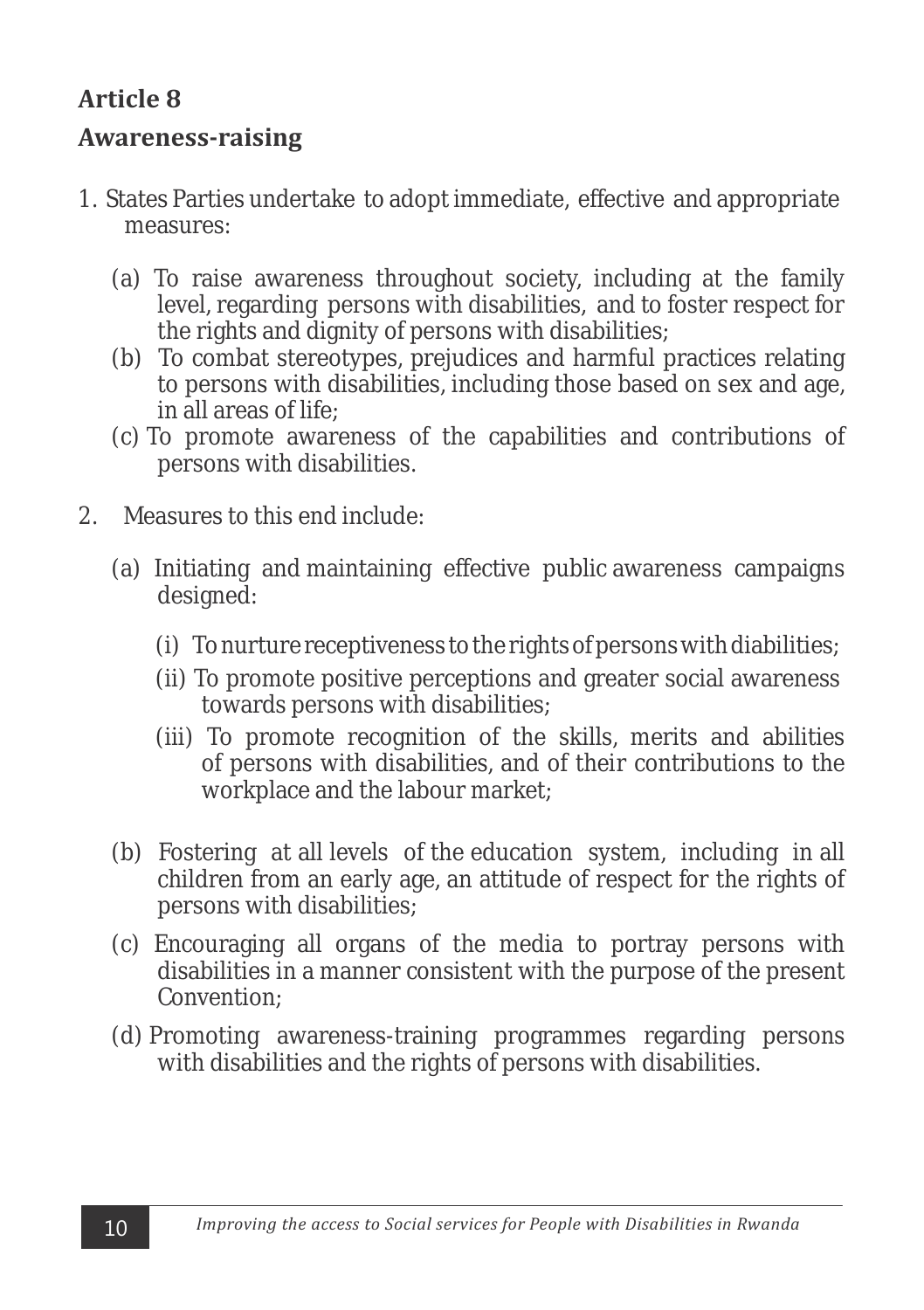## **Article 9 Accessibility**

- 1. To enable persons with disabilities to live independently and participate fully in all aspects of life, States Parties shall take appropriate measures to ensure to persons with disabilities access, on an equal basis with others, to the physical environment, to transportation, to information and communications including information and to information and communications, including information communications technologies and systems, and to other facilities and services open or provided to the public, both in urban and in rural areas. These measures, which shall include the identification and elimination of obstacles and barriers to accessibility, shall apply to, inter alia:
	- (a) Buildings, roads, transportation and other indoor and outdoor facilities, including schools, housing, medical facilities and workplaces;
	- (b) Information, communications and other services, including electronic services and emergency services.
- 2. States Parties shall also take appropriate measures:
	- (a) To develop, promulgate and monitor the implementation of minimum standards and guidelines for the accessibility of facilities and services open or provided to the public;
	- (b) To ensure that private entities that offer facilities and services which are open or provided to the public take into account all aspects of accessibility for persons with disabilities;
	- (c) To provide training for stakeholders on accessibility issues facing persons with disabilities;
	- (d) To provide in buildings and other facilities open to the public signage in Braille and in easy to read and understand forms;
	- (e) To provide forms of live assistance and intermediaries, including guides, readers and professional sign language interpreters, to facilitate accessibility to buildings and other facilities open to the public;
	- (f) To promote other appropriate forms of assistance and support to persons with disabilities to ensure their access to information;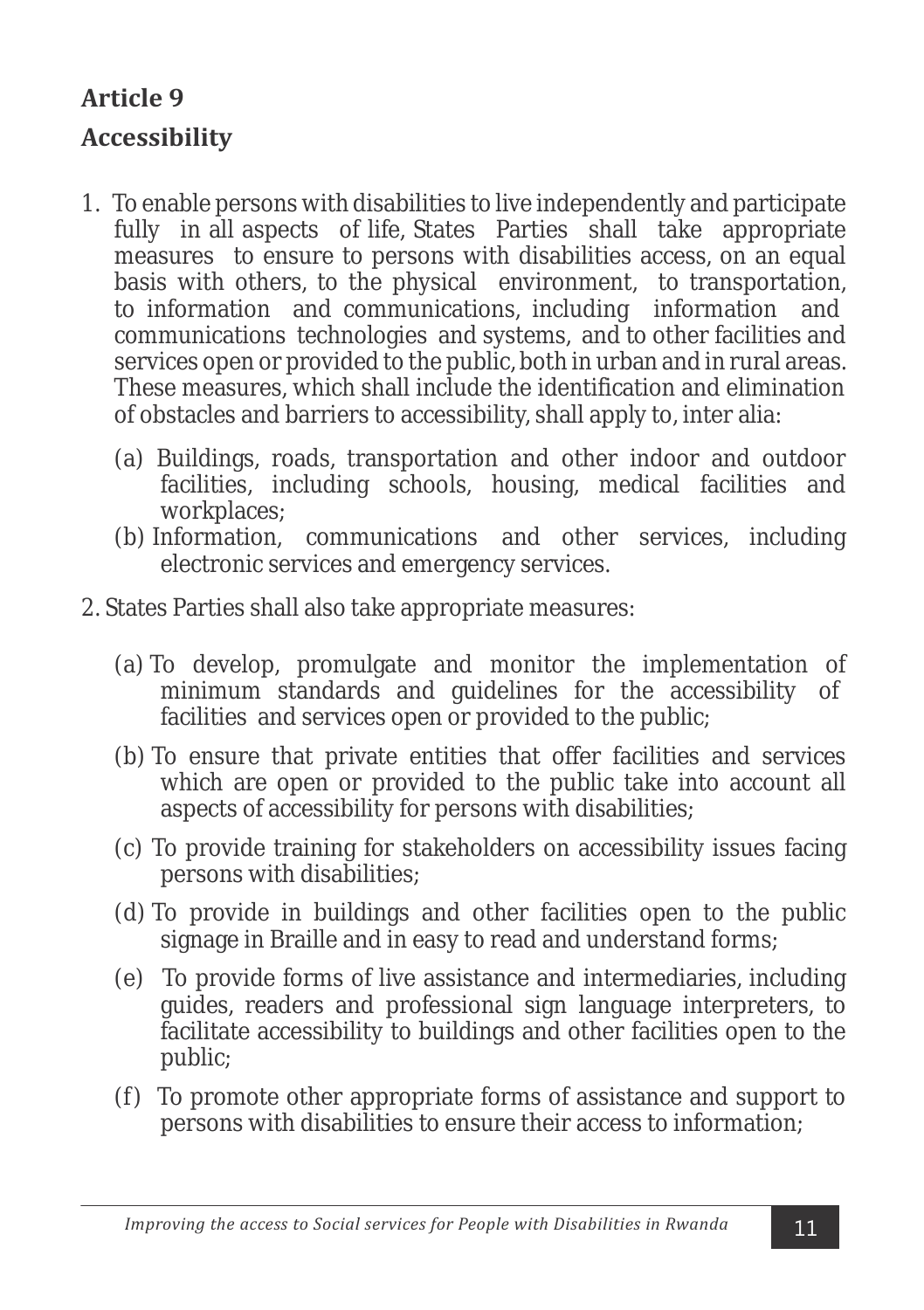- (g) To promote access for persons with disabilities to new information and communications technologies and systems, including the Internet;
- (h) To promote the design, development, production and distribution of accessible information and communications technologies and systems at an early stage, so that these technologies and systems become accessible at minimum cost.

# **Right to life**

States Parties reaffirm that every human being has the inherent right to life and shall take all necessary measures to ensure its effective enjoyment by persons with disabilities on an equal basis with others.

### **Article 11**

### **Situations of risk and humanitarian emergencies**

States Parties shall take, in accordance with their obligations under international law, including international humanitarian law and international human rights law, all necessary measures to ensure the protection and safety of persons with disabilities in situations of risk. including situations of armed conflict, humanitarian emergencies and the occurrence of natural disasters.

### **Article 12**

### **Equal recognition before the law**

- 1. States Parties reaffirm that persons with disabilities have the right to recognition everywhere as persons before the law.\
- 2. States Parties shall recognize that persons with disabilities enjoy legal capacity on an equal basis with others in all aspects of life.
- 3. States Parties shall take appropriate measures to provide access by persons with disabilities to the support they may require in exercising their legal capacity.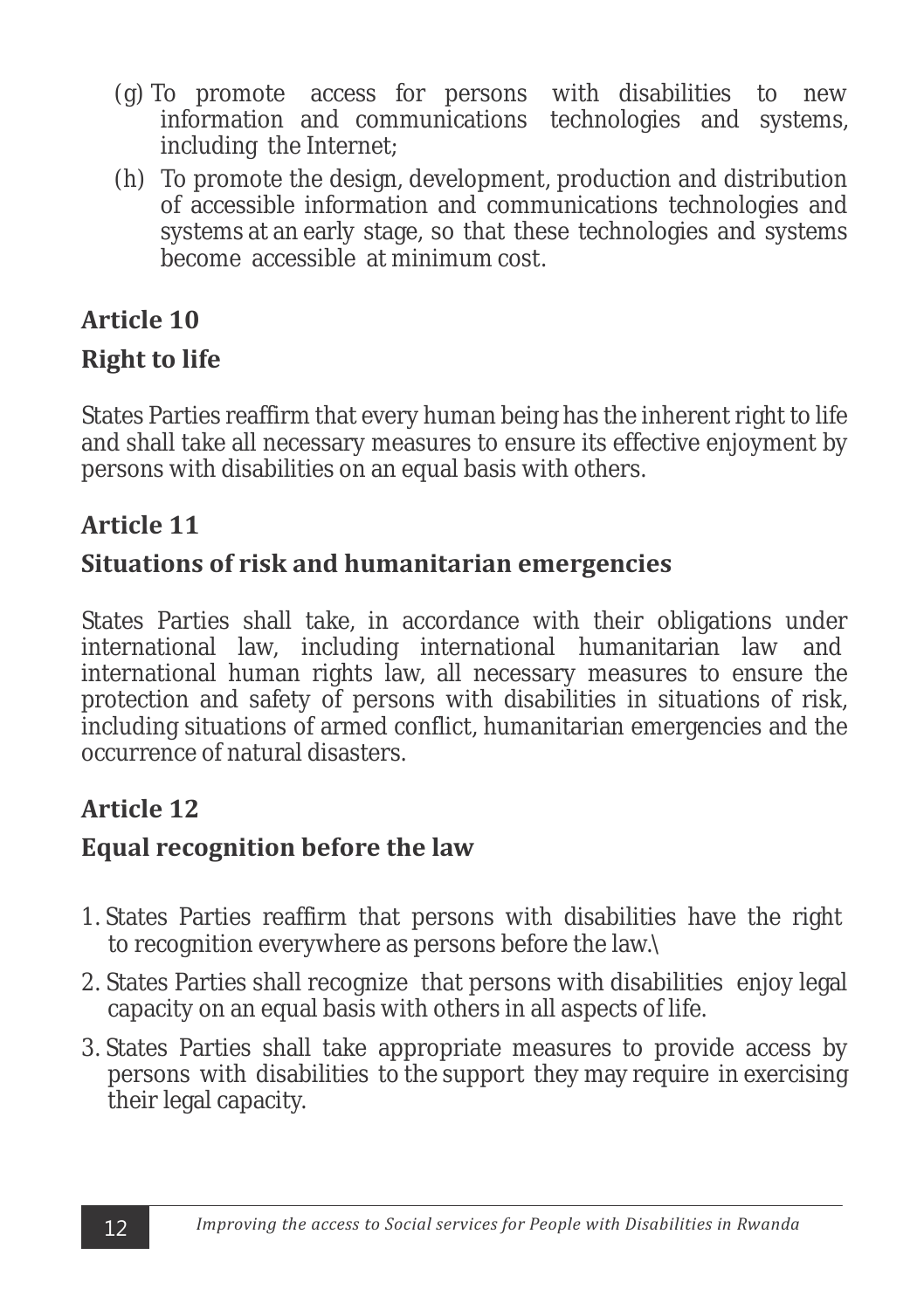- 4. States Parties shall ensure that all measures that relate to the exercise of legal capacity provide for appropriate and effective safeguards to prevent abuse in accordance with international human rights law. Such safeguards shall ensure that measures relating to the exercise of legal capacity respect the rights, will and preferences of the person, are free of conflict of interest and undue influence, are proportional and tailored to the person's circumstances, apply for the shortest time possible and are subject to regular review by a competent, independent and impartial authority or judicial body. The safeguards shall be proportional to the degree to which such measures affect the person's rights and interests.
- 5. Subject to the provisions of this article, States Parties shall take all appropriate and effective measures to ensure the equal right of persons with disabilities to own or inherit property, to control their own financial affairs and to have equal access to bank loans, mortgages and other forms of financial credit, and shall ensure that persons with disabilities are not arbitrarily deprived of their property.

## **Access to justice**

- 1. States Parties shall ensure effective access to justice for persons with disabilities on an equal basis with others, including through the provision of procedural and age-appropriate accommodations, in order to facilitate their effective role as direct and indirect participants, including as witnesses, in all legal proceedings, including at investigative and other preliminary stages.
- 2. In order to help to ensure effective access to justice for persons with disabilities, States Parties shall promote appropriate training for those working in the field of administration of justice, including police and prison staff.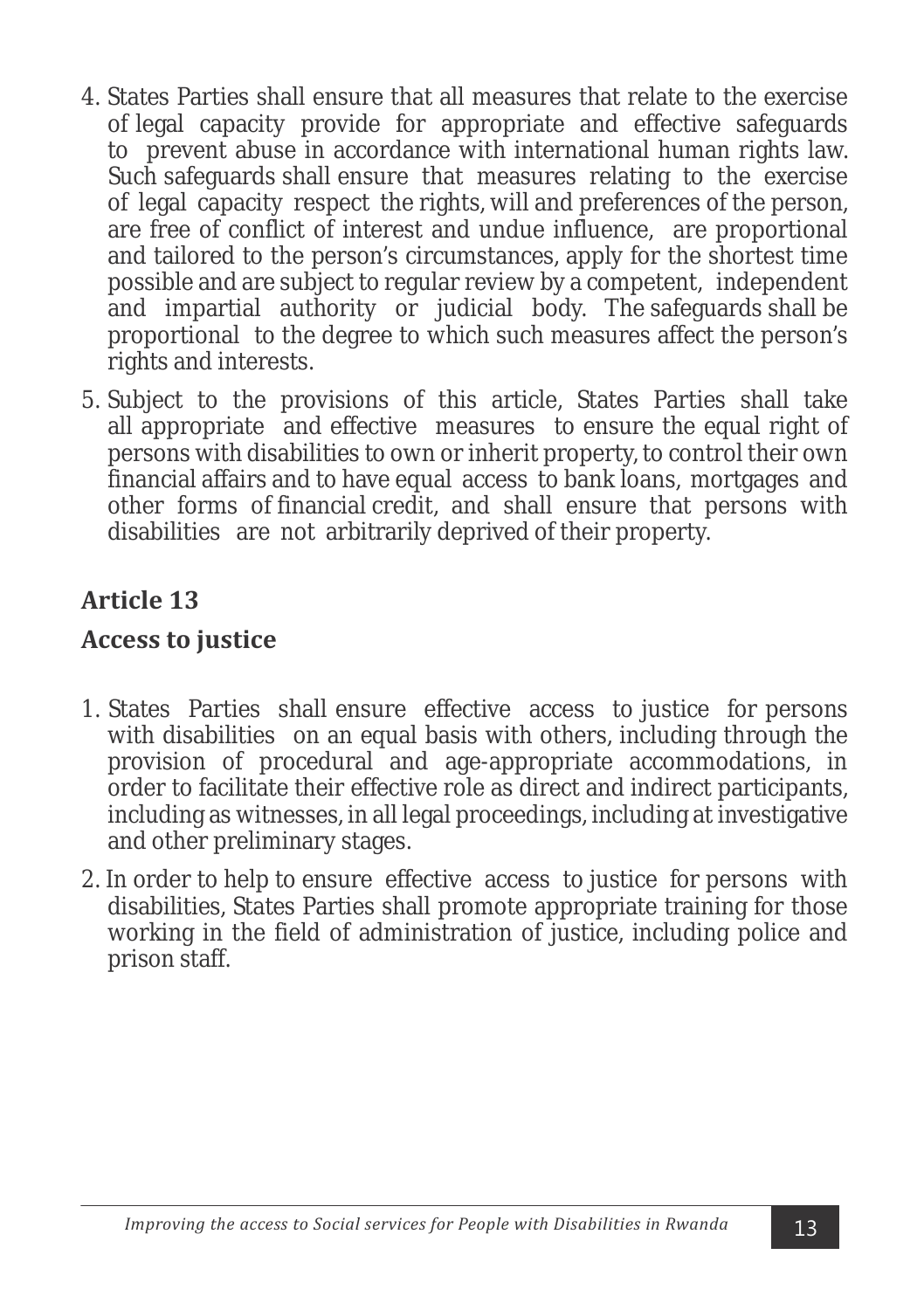# **Liberty and security of person**

- 1. States Parties shall ensure that persons with disabilities, on an equal basis with others:
	- (a) Enjoy the right to liberty and security of person;
	- (b) Are not deprived of their liberty unlawfully or arbitrarily, and that any deprivation of liberty is in conformity with the law, and that the existence of a disability shall in no case justify a deprivation of liberty.
- 2. States Parties shall ensure that if persons with disabilities are deprived of their liberty through any process, they are, on an equal basis with others, entitled to guarantees in accordance with international human rights law and shall be treated in compliance with the objectives and principles of the present Convention, including by provision of reasonable accommodation.

# **Article 15**

#### **Freedomfromtortureor cruel,inhumanordegrading treatment or punishment**

- 1. No one shall be subjected to torture or to cruel, inhuman or degrading treatment or punishment. In particular, no one shall be subjected without his or her free consent to medical or scientific experimentation.
- 2. States Parties shall take all effective legislative, administrative, judicial or other measures to prevent persons with disabilities, on an equal basis with others, from being subjected to torture or cruel, inhuman or degrading treatment or punishment.

# **Article 16**

### **Freedom from exploitation, violence and abuse**

1. States Parties shall take all appropriate legislative, administrative, social, educational and other measures to protect persons with disabilities, both within and outside the home, from all forms of exploitation, violence and abuse, including their gender-based aspects.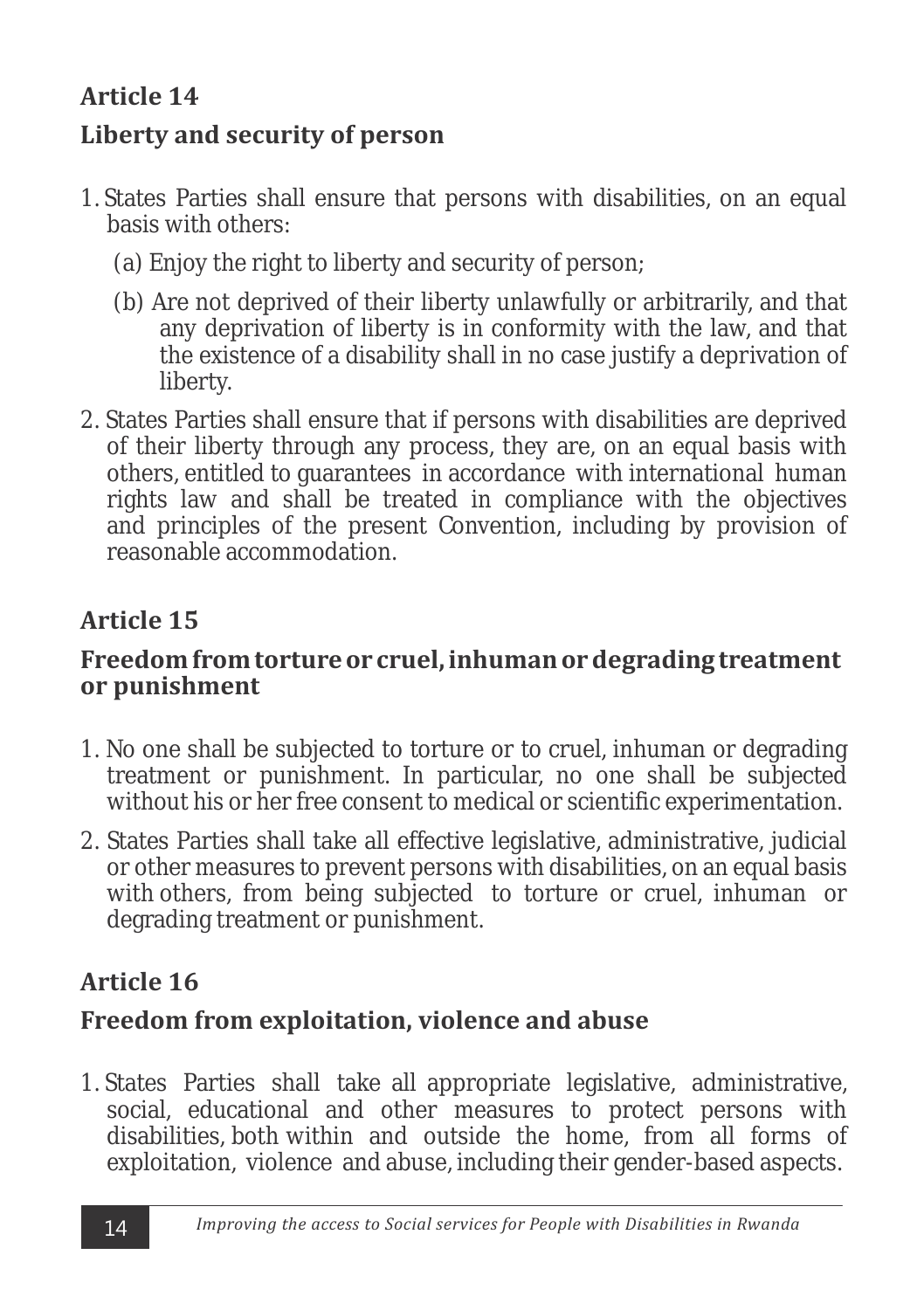- 2. States Parties shall also take all appropriate measures to prevent all forms of exploitation, violence and abuse by ensuring, inter alia, appropriate forms of gender- and age-sensitive assistance and support for persons with disabilities and their families and caregivers, including through the provision of information and education on how to avoid, recognize and report instances of exploitation, violence and abuse. States Parties shall ensure that protection services are age-, gender- and disability-sensitive.
- 3. In order to prevent the occurrence of all forms of exploitation, violence and abuse, States Parties shall ensure that all facilities and programmes designed to serve persons with disabilities are effectively monitored by independent authorities.
- 4. States Parties shall take all appropriate measures to promote the physical, cognitive and psychological recovery, rehabilitation and social reintegration of persons with disabilities who become victims of any form of exploitation, violence or abuse, including through the provision of protection services. Such recovery and reintegration shall take place in an environment that fosters the health, welfare, self respect, dignity and autonomy of the person and takes into account gender- and age-specific needs.
- 5. States Parties shall put in place effective legislation and policies, including women- and child-focused legislation and policies, to ensure that instances of exploitation, violence and abuse against persons with disabilities are identified, investigated and, where appropriate, prosecuted.

# **Protecting the integrity of the person**

Every person with disabilities has a right to respect for his or her physical and mental integrity on an equal basis with others.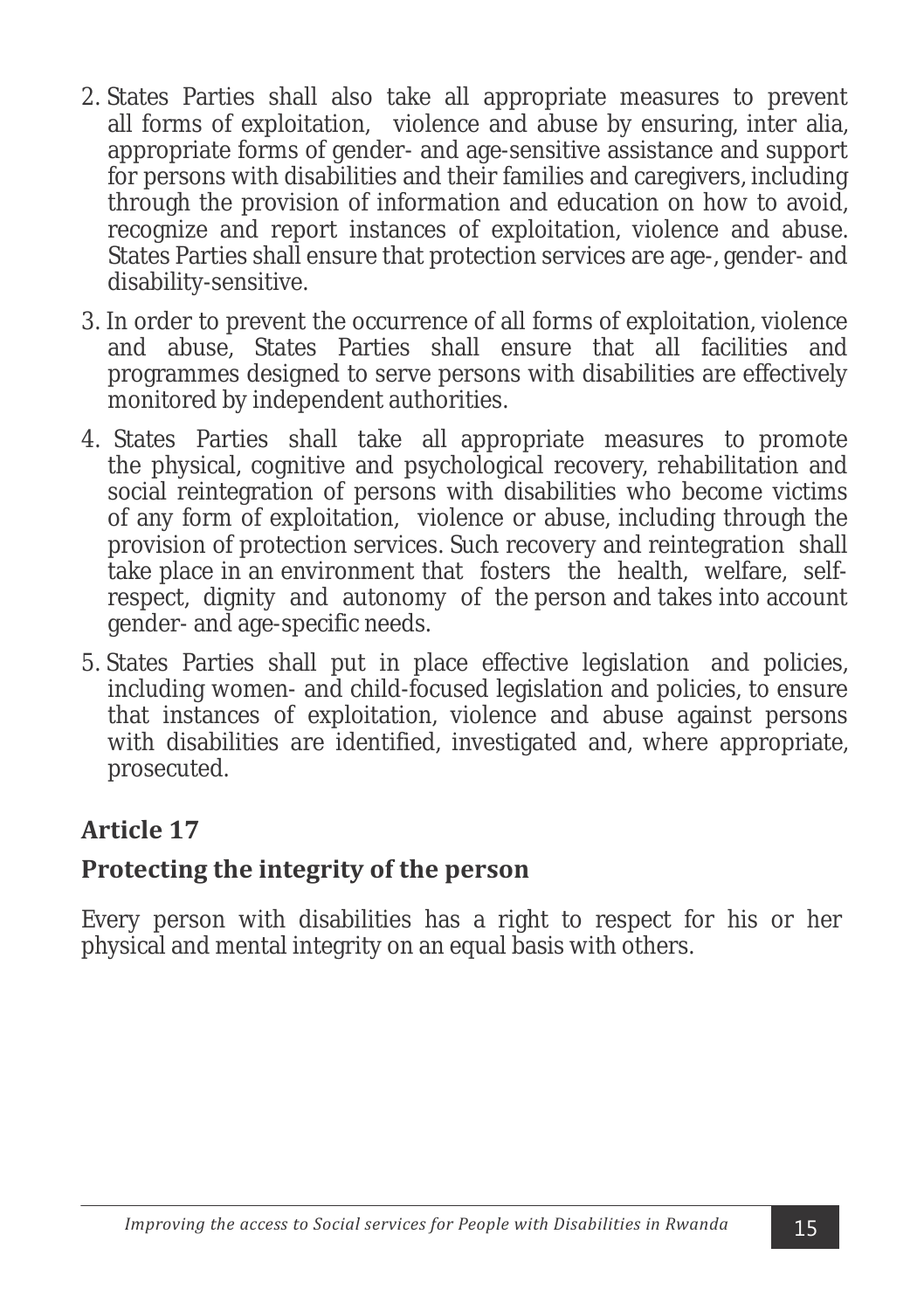## **Liberty of movement and nationality**

- 1 States Parties shall recognize the rights of persons with disabilities to liberty of movement, to freedom to choose their residence and to a nationality, on an equal basis with others, including by ensuring that persons with disabilities:
	- (a) Have the right to acquire and change a nationality and are not deprived of their nationality arbitrarily or on the basis of disability;
	- (b) Are not deprived, on the basis of disability, of their ability to obtain, possess and utilize documentation of their nationality or other documentation of identification, or to utilize relevant processes such as immigration proceedings, that may be needed to facilitate exercise of the right to liberty of movement;
	- (c) Are free to leave any country, including their own;
	- (d)  $\setminus$  Are not deprived, arbitrarily or on the basis of disability, of the right to enter their own country.
- 2. Children with disabilities shall be registered immediately after birth and shall have the right from birth to a name, the right to acquire a nationality and, as far as possible, the right to know and be cared for by their parents.

# **Article 19**

# **Living independently and being included in the community**

States Parties to the present Convention recognize the equal right of all persons with disabilities to live in the community, with choices equal to others, and shall take effective and appropriate measures to facilitate full enjoyment by persons with disabilities of this right and their full inclusion and participation in the community, including by ensuring that:

- (a) Persons with disabilities have the opportunity to choose their place of residence and where and with whom they live on an equal basis with others and are not obliged to live in a particular living arrangement;
- (b) Persons with disabilities have access to a range of in-home, residential and other community support services, including personal assistance necessary to support living and inclusion in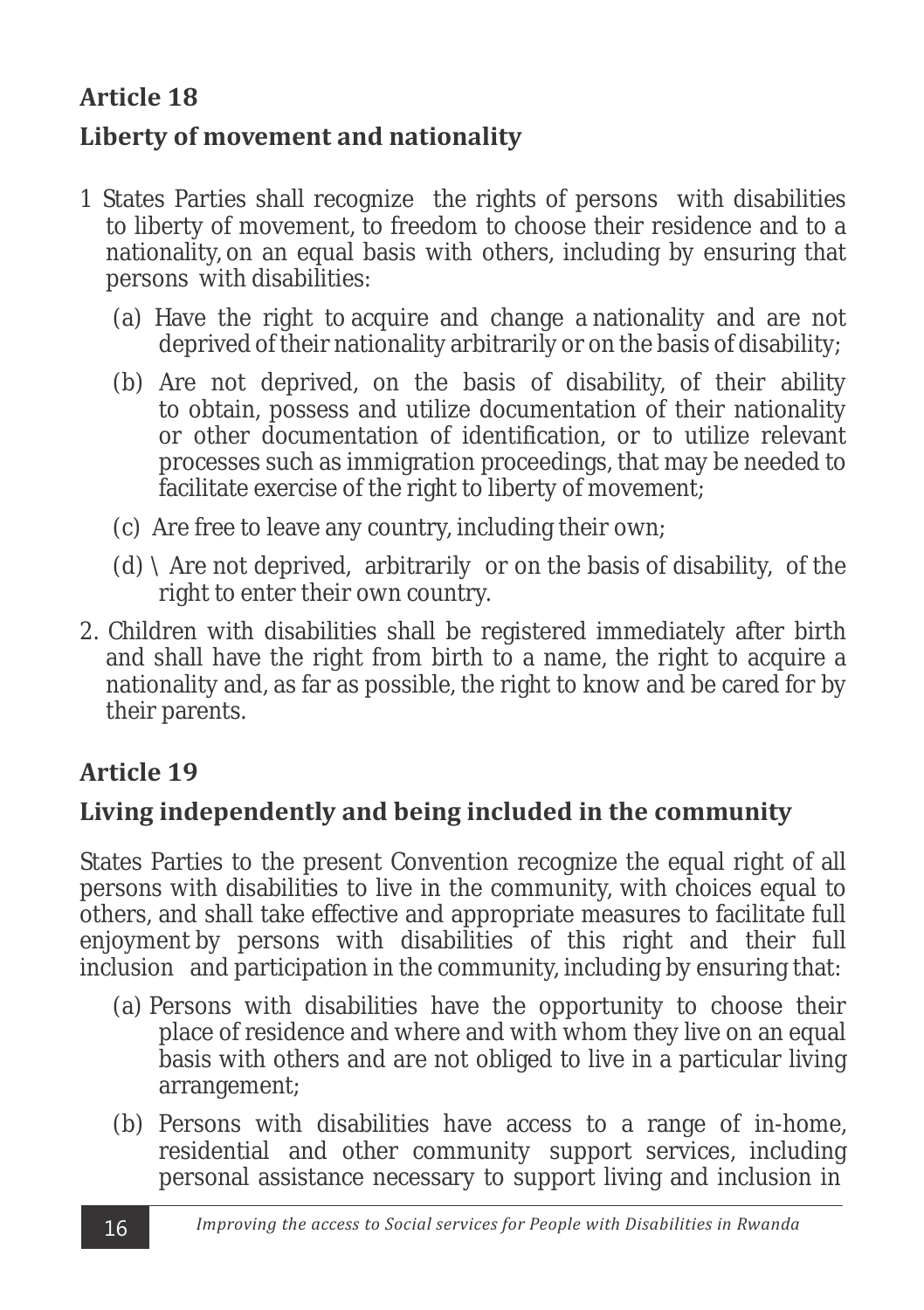the community, and to prevent isolation or segregation from the community;

(c) Community services and facilities for the general population are available on an equal basis to persons with disabilities and are responsive to their needs.

# **Article 20**

### **Personal mobility**

States Parties shall take effective measures to ensure personal mobility with the greatest possible independence for persons with disabilities, including by:

- (a) Facilitating the personal mobility of persons with disabilities in the manner and at the time of their choice, and at affordable cost;
- (b) Facilitating access by persons with disabilities to quality mobility aids, devices, assistive technologies and forms of live assistance and intermediaries, including by making them available at affordable cost;
- (c) Providing training in mobility skills to persons with disabilities and to specialist staff working with persons with disabilities;
- (d) Encouraging entities that produce mobility aids, devices and assistive technologies to take into account all aspects of mobility for persons with disabilities.

### **Article 21**

### **Freedom of expression and opinion, and access to information**

States Parties shall take all appropriate measures to ensure that persons with disabilities can exercise the right to freedom of expression and opinion, including the freedom to seek, receive and impart information and ideas on an equal basis with others and through all forms of communication of their choice, as defined in article 2 of the present Convention, including by:

(a) Providing information intended for the general public to persons with disabilities in accessible formats and technologies appropriate to different kinds of disabilities in a timely manner and without additional cost;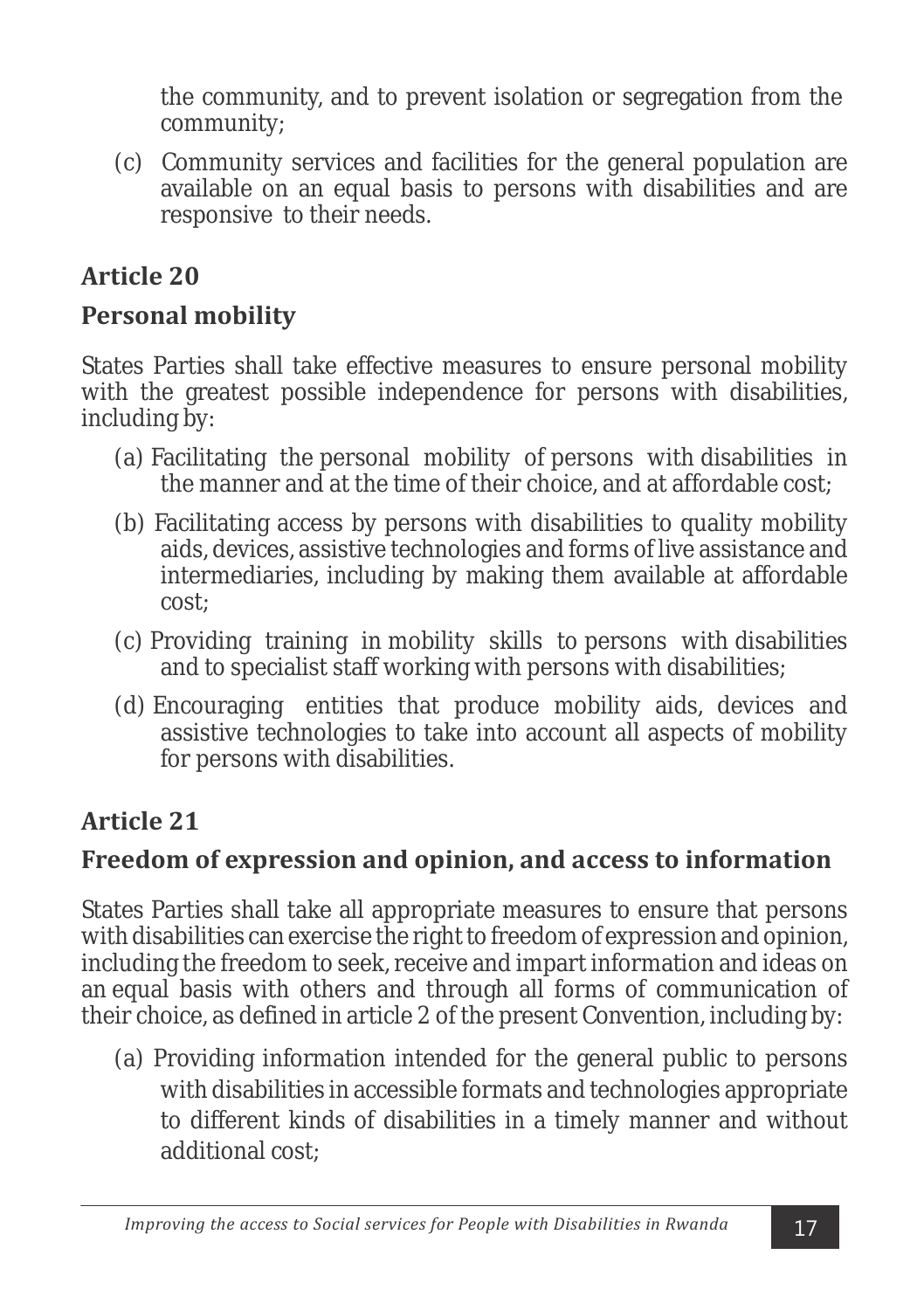- (b) Accepting and facilitating the use of sign languages, Braille, augmentative and alternative communication, and all other accessible means,modes and formats of communication of their choice by persons with disabilities in official interactions;
- (c) Urging private entities that provide services to the general public, including through the Internet, to provide information and services in accessible and usable formats for persons with disabilities;
- (d) Encouraging the mass media, including providers of information through the Internet, to make their services accessible to persons with disabilities;
- (e) Recognizing and promoting the use of sign languages.

## **Respect for privacy**

- 1. No person with disabilities, regardless of place ofresidence or living arrangements, shall be subjected to arbitrary or unlawful interference with his or her privacy, family, home or correspondence or other types of communication or to unlawful attacks on his or her honour and reputation. Persons with disabilities have the right to the protection of the law against such interference or attacks.
- 2. States Parties shall protect the privacy of personal, health and rehabilitation information of persons with disabilities on an equal basis with others.

# **Article 23**

# **Respect for home and the family**

- 1. States Parties shall take effective and appropriate measures to eliminate discrimination against persons with disabilities in all matters relating to marriage, family, parenthood and relationships, on an equal basis with others, so as to ensure that:
	- (a) The right of all persons with disabilities who are of marriageable age to marry and to found a family on the basis of free and full consent of the intending spouses is recognized;
	- (b) The rights of persons with disabilities to decide freely and responsibly on the number and spacing of their children and to have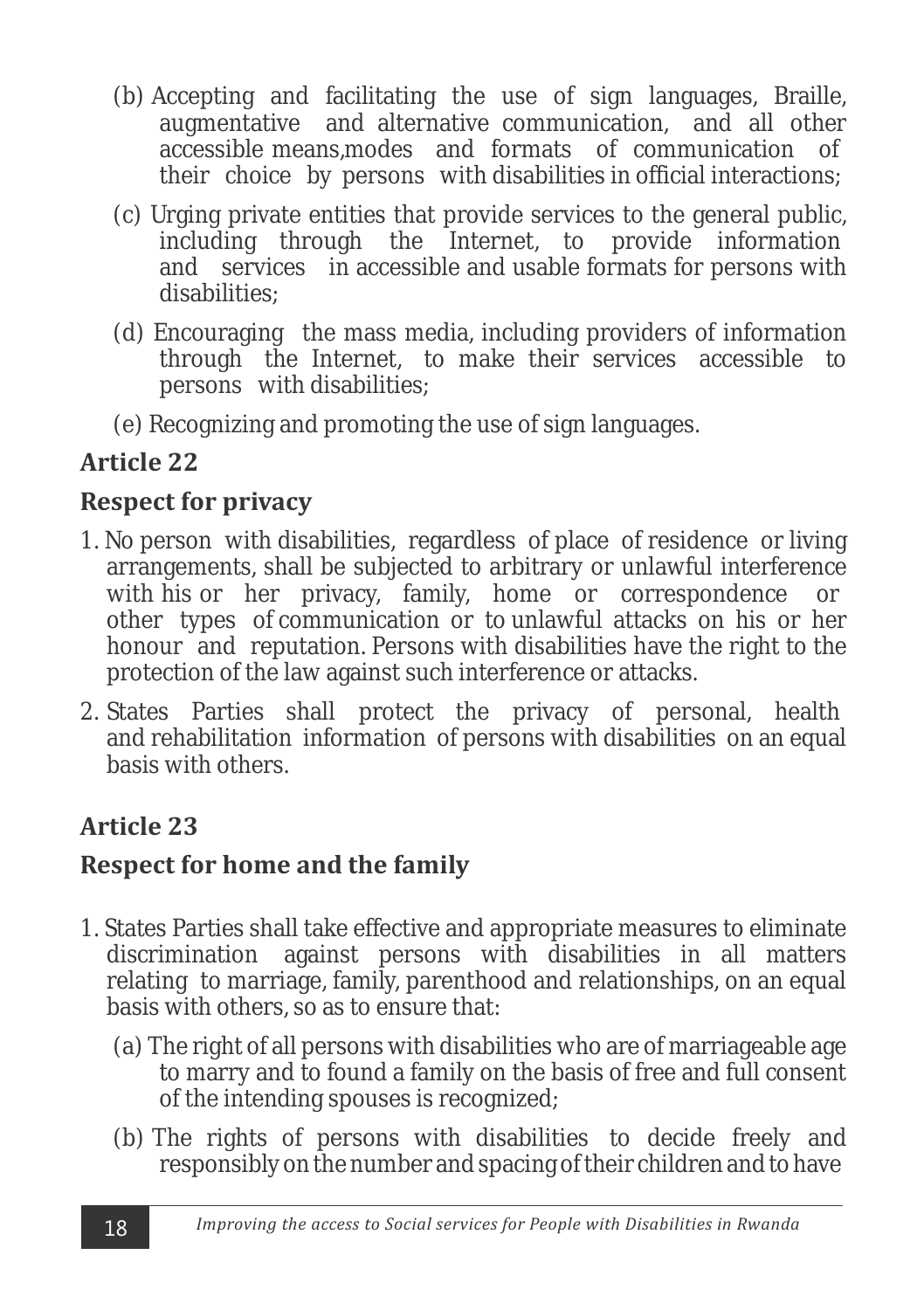access to age-appropriate information, reproductive and family planning education are recognized, and the means necessary to enable them to exercise these rights are provided;

- (c) Persons with disabilities, including children, retain their fertility on an equal basis with others.
- 2. States Parties shall ensure the rights and responsibilities of persons with disabilities, with regard to guardianship, wardship, trusteeship, adoption of children or similar institutions, where these concepts exist in national legislation; in all cases the best interests of the child shall be paramount. States Parties shall render appropriate assistance to persons with disabilities in the performance of their child-rearing responsibilities.
- 3. States Parties shall ensure that children with disabilities have equal rights with respect to family life. With a view to realizing these rights, and to prevent concealment, abandonment, neglect and segregation of children with disabilities, States Parties shall undertake to provide early and comprehensive information, services and support to children with disabilities and their families.
- 4. States Parties shall ensure that a child shall not be separated from his or her parents against their will, except when competent authorities subject to judicial review determine, in accordance with applicable law and procedures, that such separation is necessary for the best interests of the child. In no case shall a child be separated from parents on the basis of a disability of either the child or one or both of the parents.
- 5. States Parties shall, where the immediate family is unable to care for a child with disabilities, undertake every effort to provide alternative care within the wider family, and failing that, within the community in a family setting.

# **Article 24**

# **Education**

1. States Parties recognize the right of persons with disabilities to education. With a view to realizing this right without discrimination and on the basis of equal opportunity, States Parties shall ensure an inclusive education system at all levels and lifelong learning directed to: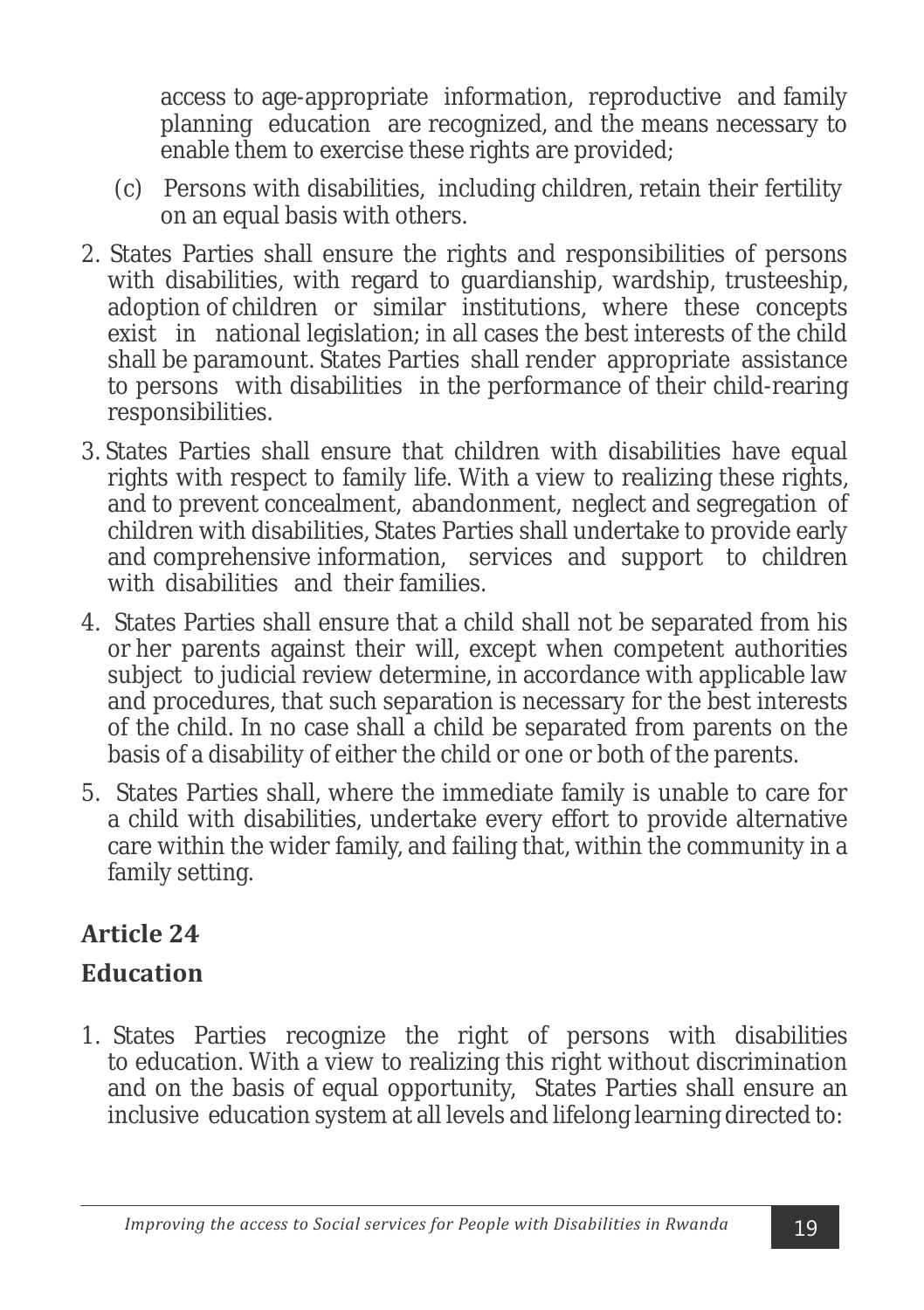- (a) The full development of human potential and sense of dignity and self-worth, and the strengthening of respect for human rights, fundamental freedoms and human diversity;
- (b) The development by persons with disabilities of their personality, talents and creativity, as well as their mental and physical abilities, to their fullest potential;
- (c) Enabling persons with disabilities to participate effectively in a free society.
- 2. In realizing this right, States Parties shall ensure that:
	- (a) Persons with disabilities are not excluded from the general education system on the basis of disability, and that children with disabilities are not excluded from free and compulsory primary education, or from secondary education, on the basis of disability;
	- (b) Persons with disabilities can access an inclusive, quality and free primary education and secondary education on an equal basis with others in the communities in which they live;
	- (c) Reasonable accommodation of the individual's requirements is provided;
	- (d) Persons with disabilities receive the support required, within the general education system, to facilitate their effective education;
	- (e) Effective individualized support measures are provided in environments that maximize academic and social development. consistent with the goal of full inclusion.
- 3. States Parties shall enable persons with disabilities to learn life and social development skills to facilitate their full and equal participation in education and as members of the community. To this end, States Parties shall take appropriate measures, including:
	- (a) Facilitating the learning of Braille, alternative script, augmentative and alternative modes, means and formats of communication and orientation and mobility skills, and facilitating peer support and mentoring;
	- (b) Facilitating the learning of sign language and the promotion of the linguistic identity of the deaf community;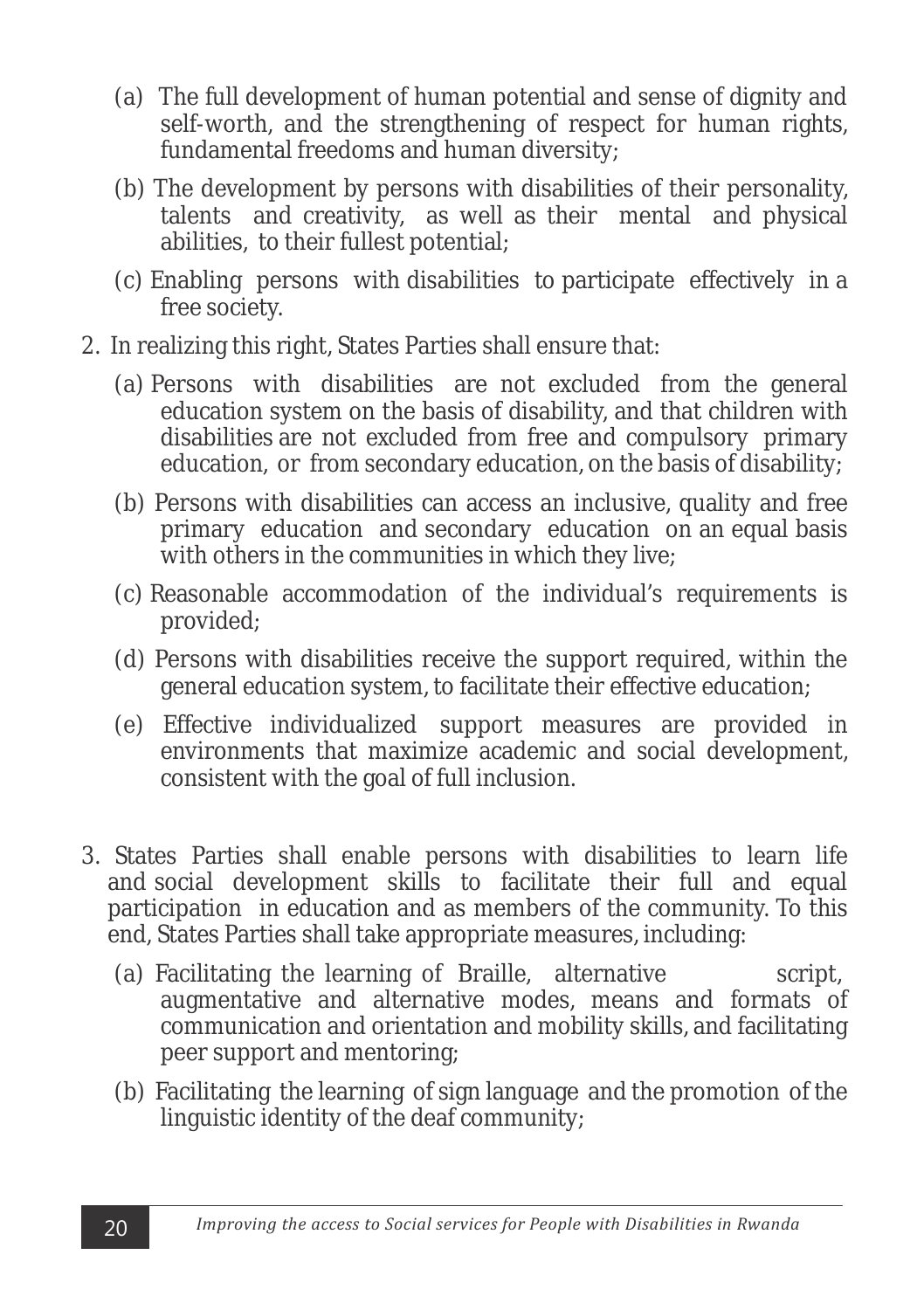- (c) Ensuring that the education of persons, and in particular children, who are blind, deaf or deaf blind, is delivered in the most appropriate languages and modes and means of communication for the individual, and in environments which maximize academic and social development.
- 4. In order to help ensure the realization of this right, States Parties shall take appropriate measures to employ teachers, including teachers with disabilities, who are qualified in sign language and/or Braille, and to train professionals and staff who work at all levels of education. Such training shall incorporate disability awareness and the use of appropriate augmentative and alternative modes, means and formats of communication, educational techniques and materials to support persons with disabilities.
- 5. States Parties shall ensure that persons with disabilities are able to access general tertiary education, vocational training, adult education and lifelong learning without discrimination and on an equal basis with others. To this end, States Parties shall ensure that reasonable accommodation is provided to persons with disabilities.

# **Health**

States Parties recognize that persons with disabilities have the right to the enjoyment of the highest attainable standard of health without discrimination on the basis of disability. States Parties shall take all appropriate measures to ensure access for persons with disabilities to health services that are gender-sensitive, including health related rehabilitation. In particular, States Parties shall:

- (a) Provide persons with disabilities with the same range, quality and standard of free or affordable health care and programmes as provided to other persons, including in the area of sexual and reproductive health and population-based public health programmes;
- (b) Provide those health services needed by persons with disabilities specifically because of their disabilities, including early identification and intervention as appropriate, and services designed to minimize and prevent further disabilities, including among children and older persons;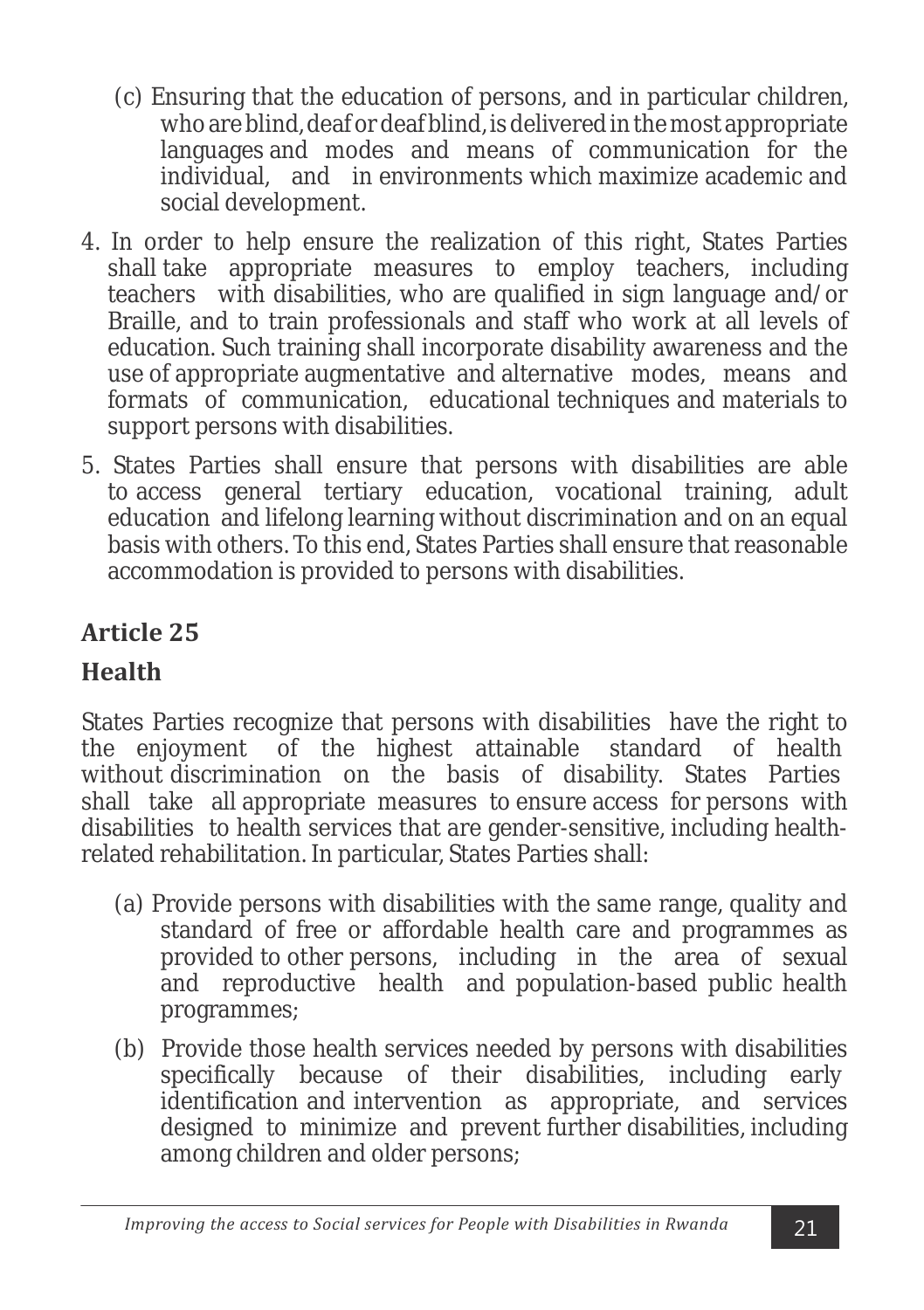- (c) Provide these health services as close as possible to people's own communities, including in rural areas;
- (d) Require health professionals to provide care of the same quality to persons with disabilities as to others, including on the basis of free and informed consent by, inter alia, raising awareness of the human rights, dignity, autonomy and needs of persons with disabilities through training and the promulgation of ethical standards for public and private health care;
- (e) Prohibit discrimination against persons with disabilities in the provision of health insurance, and life insurance where such insurance is permitted by national law, which shall be provided in a fair and reasonable manner;
- (f) Prevent discriminatory denial of health care or health services or food and fluids on the basis of disability.

## **Habilitation and rehabilitation**

- 1. States Parties shall take effective and appropriate measures, including through peer support, to enable persons with disabilities to attain and maintain maximum independence, full physical, mental, social and vocational ability, and full inclusion and participation in all aspects of life. To that end, States Parties shall organize, strengthen and extend comprehensive habilitation and rehabilitation services and programmes, particularly in the areas of health, employment, education and social services, in such a way that these services and programmes:
	- (a) Begin at the earliest possible stage, and are based on the multidisciplinary assessment of individual needs and strengths;
	- (b) Support participation and inclusion in the community and all aspects of society, are voluntary, and are available to persons with disabilities as close as possible to their own communities, including in rural areas.
- 2. States Parties shall promote the development of initial and continuing training for professionals and staff working in habilitation and rehabilitation services.
- 3. States Parties shall promote the availability, knowledge and use of assistive devices and technologies, designed for persons with disabilities, as they relate to habilitation and rehabilitation.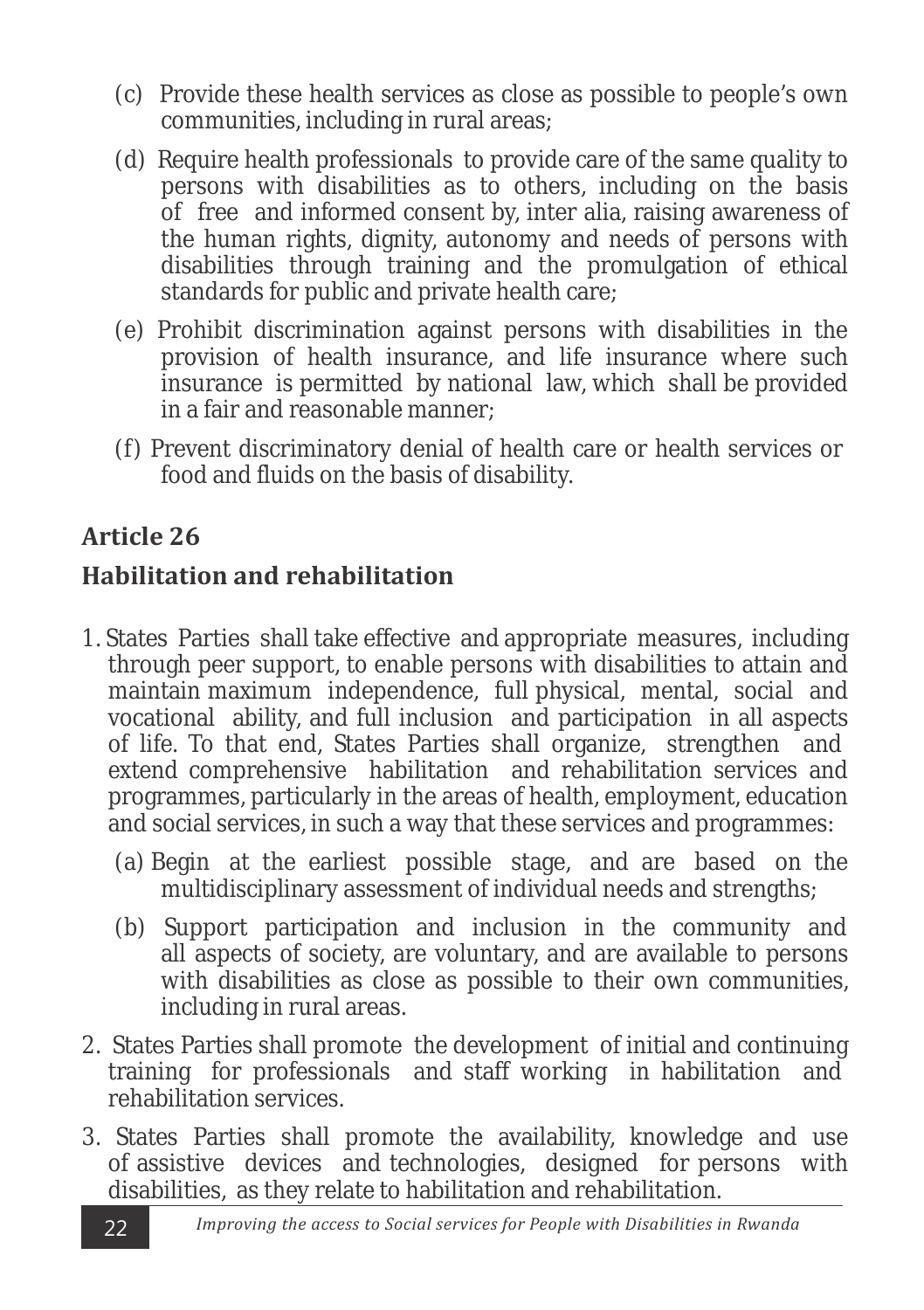# **Work and employment**

- 1. States Parties recognize the right of persons with disabilities to work, on an equal basis with others; this includes the right to the opportunity to gain a living by work freely chosen or accepted in a labour market and work environment that is open, inclusive and accessible to persons with disabilities. States Parties shall safeguard and promote the realization of the right to work, including for those who acquire a disability during the course of employment, by taking appropriate steps, including through legislation, to, inter alia:
	- (a) Prohibit discrimination on the basis of disability with regard to all matters concerning all forms of employment, conditions of recruitment, hiring and employment, continuance of employment, career advancement and safe and healthy working conditions;
	- (b) Protect the rights of persons with disabilities, on an equal basis with others, to just and favourable conditions of work, including equal opportunities and equal remuneration for work of equal value, safe and healthy working conditions, including protection from harassment, and the redress of grievances;
	- (c) Ensure that persons with disabilities are able to exercise their labour and trade union rights on an equal basis with others;
	- (d) Enable persons with disabilities to have effective access to general technical and vocational guidance programmes, placement services and vocational and continuing training;
	- (e) Promote employment opportunities and career advancement for persons with disabilities in the labour market, as well as assistance in finding, obtaining, maintaining and returning to employment;
	- (f) Promote opportunities for self-employment, entrepreneurship, the development of cooperatives and starting one's own business;
	- (g) Employ persons with disabilities in the public sector;
	- (h) Promote the employment of persons with disabilities in the private sector through appropriate policies and measures, which may include affirmative action programmes, incentives and other measures;
	- (i) Ensure that reasonable accommodation is provided to persons with disabilities in the workplace;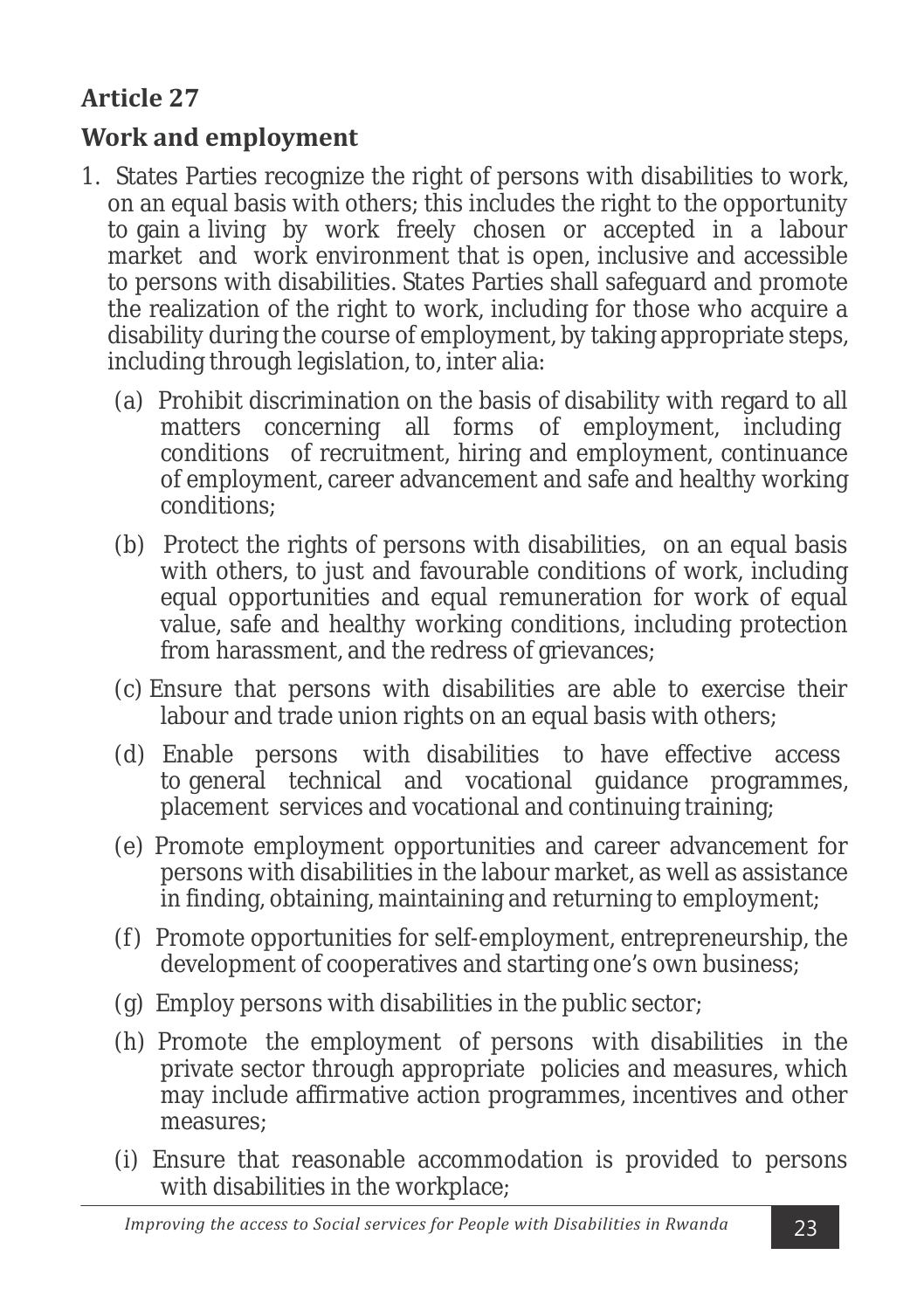- (j) Promote the acquisition by persons with disabilities of work experience in the open labour market;
- (k) Promote vocational and professional rehabilitation, job retention and return-to-work programmes for persons with disabilities.
- 2. States Parties shall ensure that persons with disabilities are not held in slavery or in servitude, and are protected, on an equal basis with others, from forced or compulsory labour.

### **Adequate standard of living and social protection**

- 1. States Parties recognize the right of persons with disabilities to an adequate standard of living for themselves and their families, including adequate food, clothing and housing, and to the continuous improvement of living conditions, and shall take appropriate steps to safeguard and promote the realization of this right without discrimination on the basis of disability.
- 2. States Parties recognize the right of persons with disabilities to social protection and to the enjoyment of that right without discrimination on the basis of disability, and shall take appropriate steps to safeguard and promote the realization of this right, including measures:
	- (a) To ensure equal access by persons with disabilities to clean water services, and to ensure access to appropriate and affordable services, devices and other assistance for disability-related needs;
	- (b) To ensure access by persons with disabilities, in particular women and girls with disabilities and older persons with disabilities, to social protection programmes and poverty reduction programmes;
	- (c) To ensure access by persons with disabilities and their families living in situations of poverty to assistance from the State with disability- related expenses, including adequate training, counselling, financial assistance and respite care;
	- (d) To ensure access by persons with disabilities to public housing programmes;
	- (e) To ensure equal access by persons with disabilities to retirement benefits and programmes.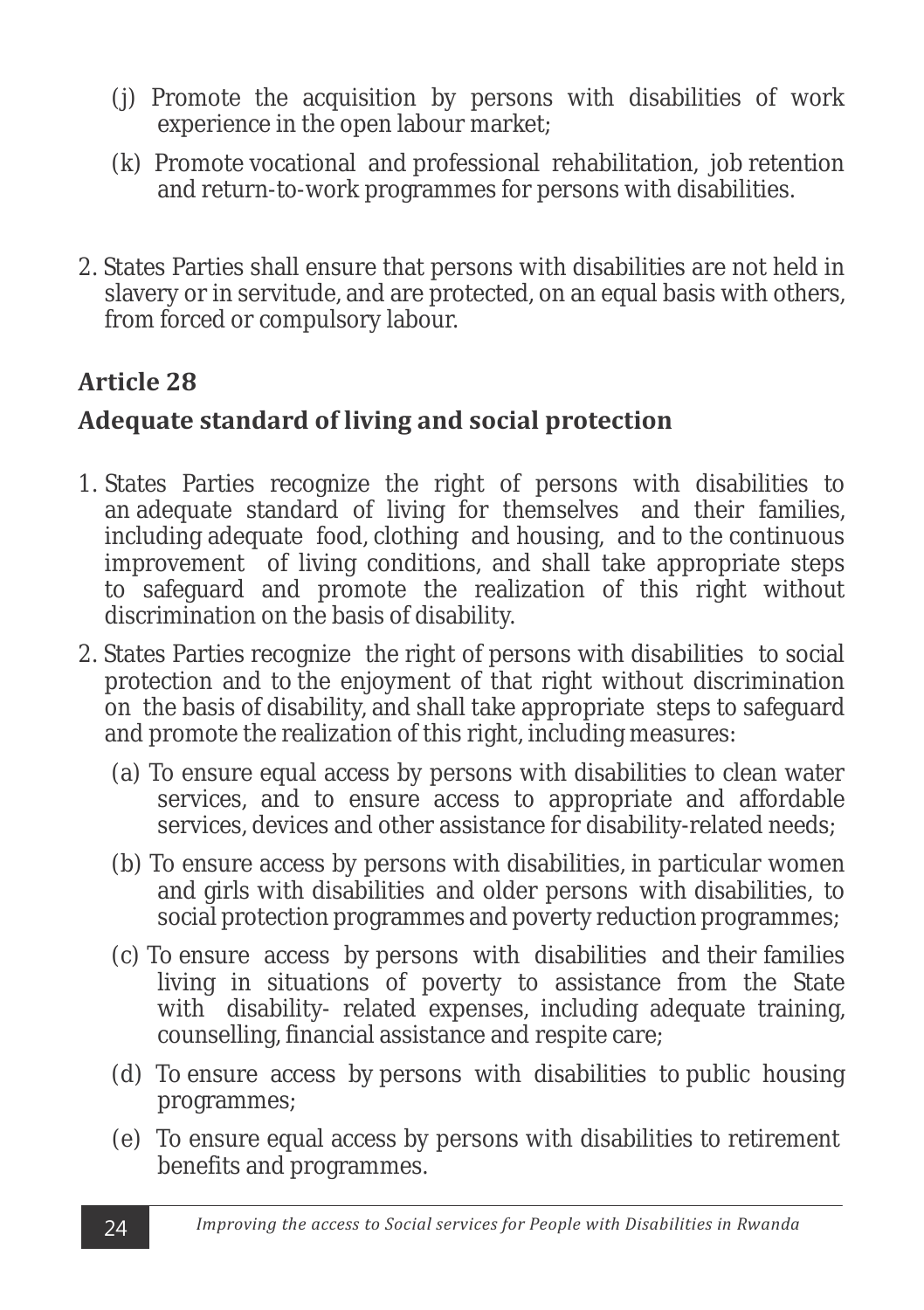# **Participation in political and public life**

States Parties shall guarantee to persons with disabilities political rights and the opportunity to enjoy them on an equal basis with others, and shall undertake:

- (a) To ensure that persons with disabilities can effectively and fully participate in political and public life on an equal basis with others, directly or through freely chosen representatives, including the right and opportunity for persons with disabilities to vote and be elected, inter alia, by:
	- (i) Ensuring that voting procedures, facilities and materials are appropriate, accessible and easy to understand and use;
	- (ii) Protecting the right of persons with disabilities to vote by secret ballot in elections and public referendums without intimidation, and to stand for elections, to effectively hold office and perform all public functions at all levels of government, facilitating the use of assistive and new technologies where appropriate;
	- (iii) Guaranteeing the free expression of the will of persons with disabilities as electors and to this end, where necessary, at their request, allowing assistance in voting by a person of their own choice;
- (b) To promote actively an environment in which persons with disabilities can effectively and fully participate in the conduct of public affairs, without discrimination and on an equal basis with others, and encourage their participation in public affairs, including:
	- (i) Participation in non-governmental organizations and associations concerned with the public and political life of the country, and in the activities and administration of political parties;
	- (ii) Forming and joining organizations of persons with disabilities to represent persons with disabilities at international, national, regional and local levels.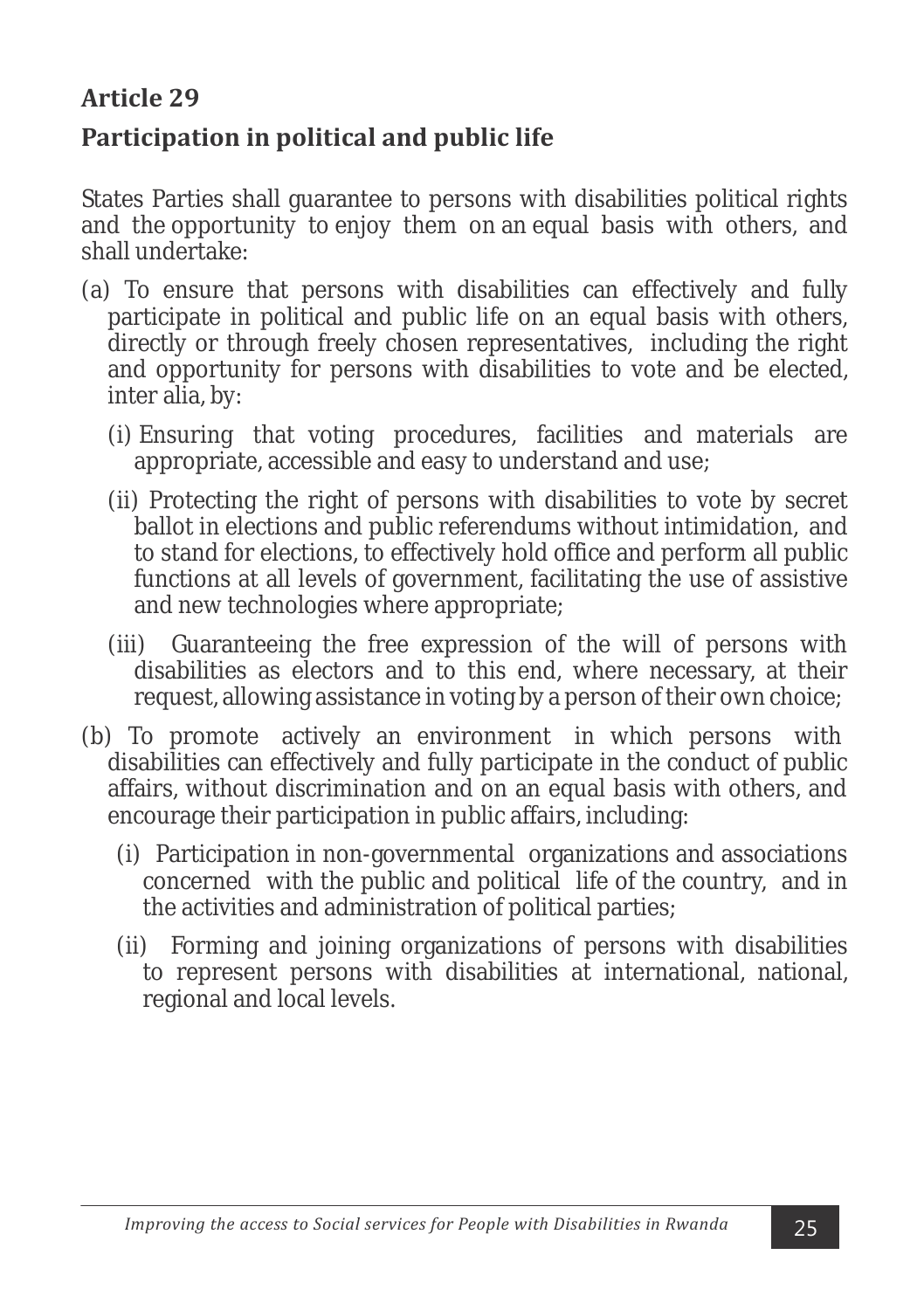# **Participation in cultural life, recreation, leisure and sport**

- 1. States Parties recognize the right of persons with disabilities to take part on an equal basis with others in cultural life, and shall take all appropriate measures to ensure that persons with disabilities:
	- (a) Enjoy access to cultural materials in accessible formats;
	- (b) Enjoy access to television programmes, films, theatre and other cultural activities, in accessible formats;
	- (c) Enjoy access to places for cultural performances or services, such as theatres, museums, cinemas, libraries and tourism services, and, as far as possible, enjoy access to monuments and sites of national cultural importance.
- 2. States Parties shall take appropriate measures to enable persons with disabilities to have the opportunity to develop and utilize their creative, artistic and intellectual potential, not only for their own benefit, but also for the enrichment of society.
- 3. States Parties shall take all appropriate steps, in accordance with international law, to ensure that laws protecting intellectual property rights do not constitute an unreasonable or discriminatory barrier to access by persons with disabilities to cultural materials.
- 4. Persons with disabilities shall be entitled, on an equal basis with others, to recognition and support of their specific cultural and linguistic identity, including sign languages and deaf culture.
- 5. With a view to enabling persons with disabilities to participate on an equal basis with others in recreational, leisure and sporting activities, States Parties shall take appropriate measures:
	- (a) To encourage and promote the participation, to the fullest extent possible, of persons with disabilities in mainstream sporting activities at all levels;
	- (b) To ensure that persons with disabilities have an opportunity to organize. <br>develop and participate in disability-specific develop and participate in disability-specific sporting and recreational activities and, to this end, encourage the provision, on an equal basis with others, of appropriate instruction, training and resources;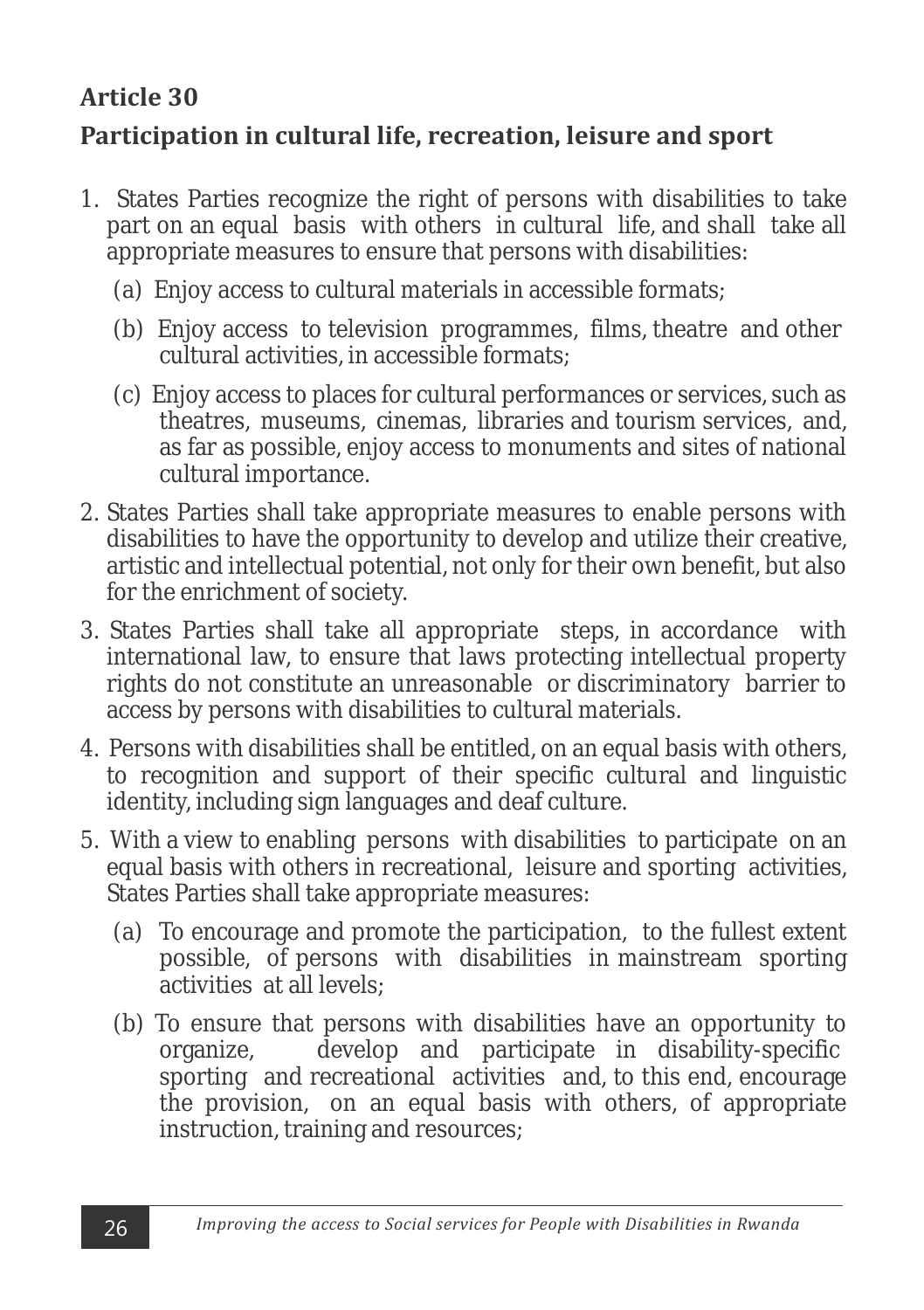- (c) To ensure that persons with disabilities have access to sporting, recreational and tourism venues;
- (d) To ensure that children with disabilities have equal access with other children to participation in play, recreation and leisure and sporting activities, including those activities in the school system;
- (e) To ensure that persons with disabilities have access to services from those involved in the organization of recreational, tourism, leisure and sporting activities.

### **Statistics and data collection**

- 1. States Parties undertake to collect appropriate information, including statistical and research data, to enable them to formulate and implement policies to give effect to the present Convention. The process of collecting and maintaining this information shall:
	- (a) Comply with legally established safeguards, including legislation on data protection, to ensure confidentiality and respect for the privacy of persons with disabilities;
	- (b) Comply with internationally accepted norms to protect human rights and fundamental freedoms and ethical principles in the collection and use of statistics.
- 2. The information collected in accordance with this article shall be disaggregated, as appropriate, and used to help assess the implementation of States Parties' obligations under the present Convention and to identify and address the barriers faced by persons with disabilities in exercising their rights.
- 3. States Parties shall assume responsibility for the dissemination of these statistics and ensure their accessibility to persons with disabilities and others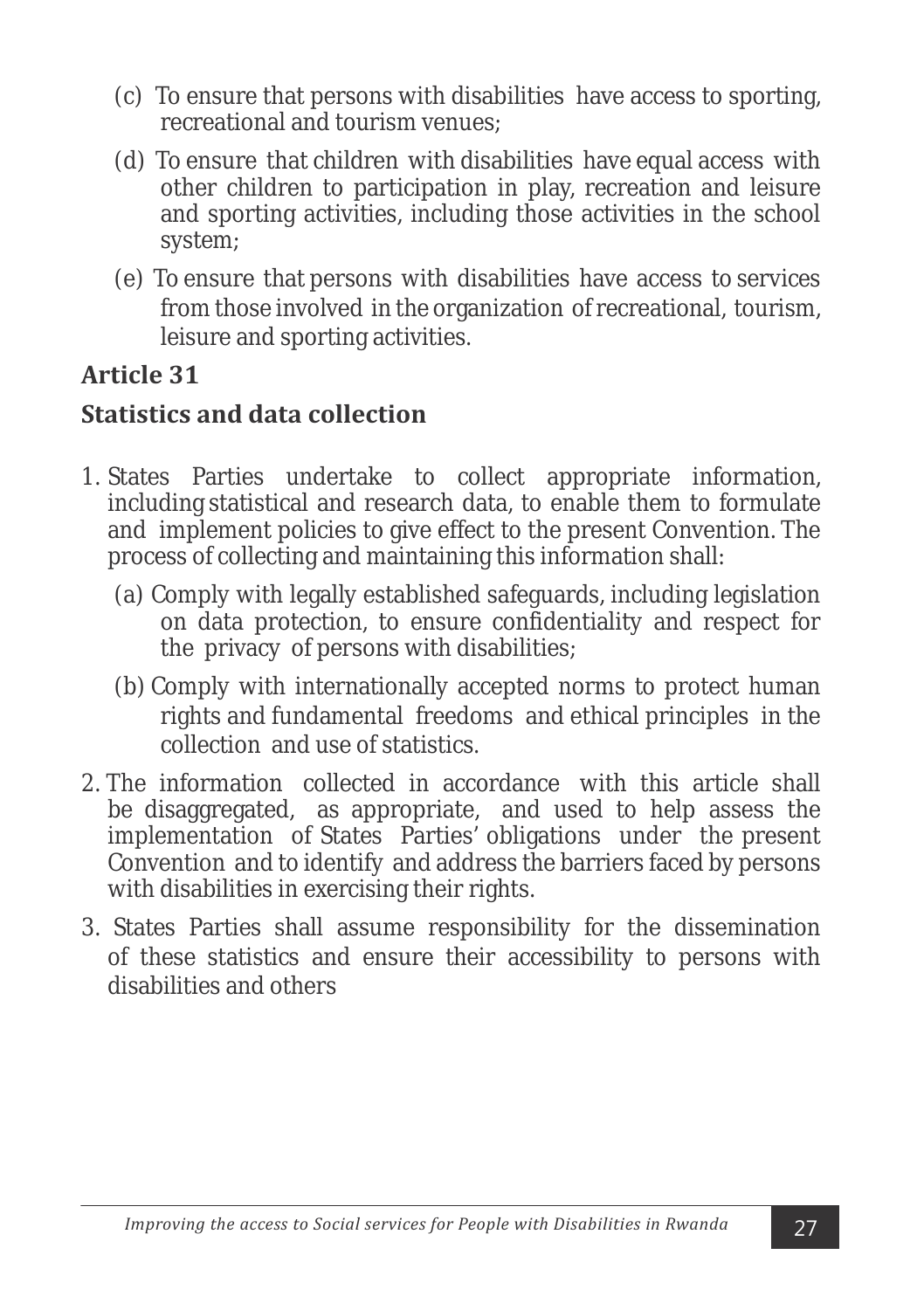## **International cooperation**

- 1. States Parties recognize the importance of international cooperation and its promotion, in support of national efforts for the realization of the purpose and objectives of the present Convention, and will undertake appropriate and effective measures in this regard, between and among States and as appropriate. among States and, as appropriate, in partnership with relevant international and regional organizations and civil society, in particular organizations of persons with disabilities. Such measures could include, inter alia:
	- (a) Ensuring that international cooperation, including international development programmes, is inclusive of and accessible to persons with disabilities;
	- (b) Facilitating and supporting capacity-building, including through the exchange and sharing of information, experiences, training programmes and best practices;
	- (c) Facilitating cooperation in research and access to scientific and technical knowledge;
	- (d) Providing, as appropriate, technical and economic assistance, including by facilitating access to and sharing of accessible and assistive technologies, and through the transfer of technologies.
- 2. The provisions of this article are without prejudice to the obligations of each State Party to fulfil its obligations under the present Convention.

# **Article 33**

# **National implementation and monitoring**

- 1. States Parties, in accordance with their system of organization, shall designate one or more focal points within government for matters relating to the implementation of the present Convention, and shall give due consideration to the establishment or designation of a coordination mechanism within government to facilitate related action in different sectors and at different levels.
- 2. States Parties shall, in accordance with their legal and administrative systems, maintain, strengthen, designate or establish within the State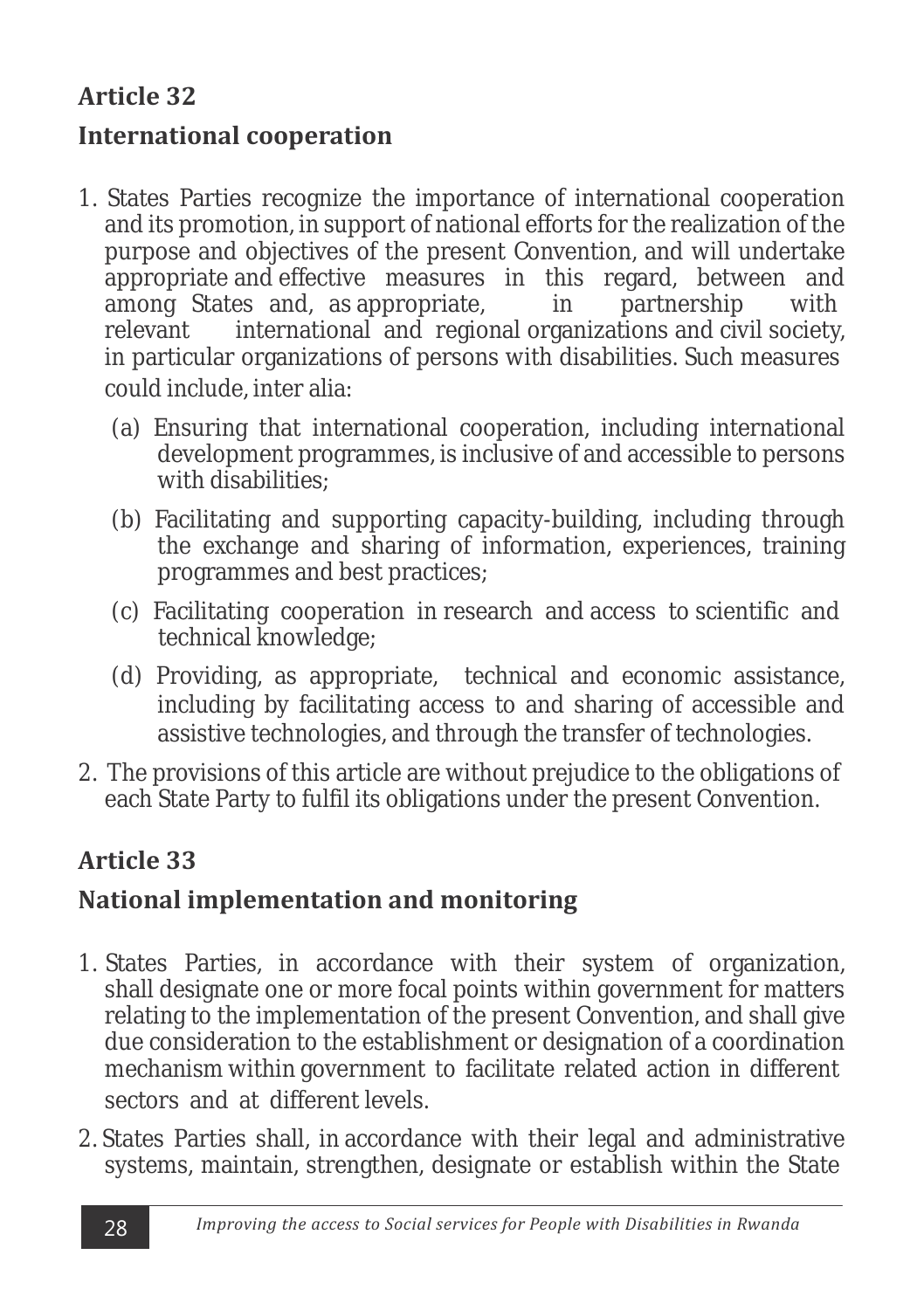Party, a framework, including one or more independent mechanisms, as appropriate, to promote, protect and monitor implementation of the present Convention. When designating or establishing such a mechanism, States Parties shall take into account the principles relating to the status and functioning of national institutions for protection and promotion of human rights.

3. Civil society, in particular persons with disabilities and their representative organizations, shall be involved and participate fully in the monitoring process.

## **Article 34**

# **Committee on the Rights of Persons with Disabilities**

- 1. There shall be established a Committee on the Rights of Persons with Disabilities (hereafter referred to as "the Committee"), which shall carry out the functions hereinafter provided.
- 2. The Committee shall consist, at the time of entry into force of the present Convention, of twelve experts. After an additional sixty ratifications or accessions to the Convention, the membership of the Committee shall increase by six members, attaining a maximum number of eighteen members.
- 3. The members of the Committee shall serve in their personal capacity and shall be of high moral standing and recognized competence and experience in the field covered by the present Convention. When nominating their candidates, States Parties are invited to give due consideration to the provision set out in article 4, paragraph 3, of the present Convention.
- 4. The members of the Committee shall be elected by States Parties, consideration being given to equitable geographical distribution, representation of the different forms of civilization and of the principal legal systems, balanced gender representation and participation of experts with disabilities.
- 5. The members of the Committee shall be elected by secret ballot from a list of persons nominated by the States Parties from among their nationals at meetings of the Conference of States Parties. At those meetings, for which two thirds of States Parties shall constitute a quorum, the persons elected to the Committee shall be those who obtain the largest number of votes and an absolute majority of the votes of the representatives of States Parties present and voting.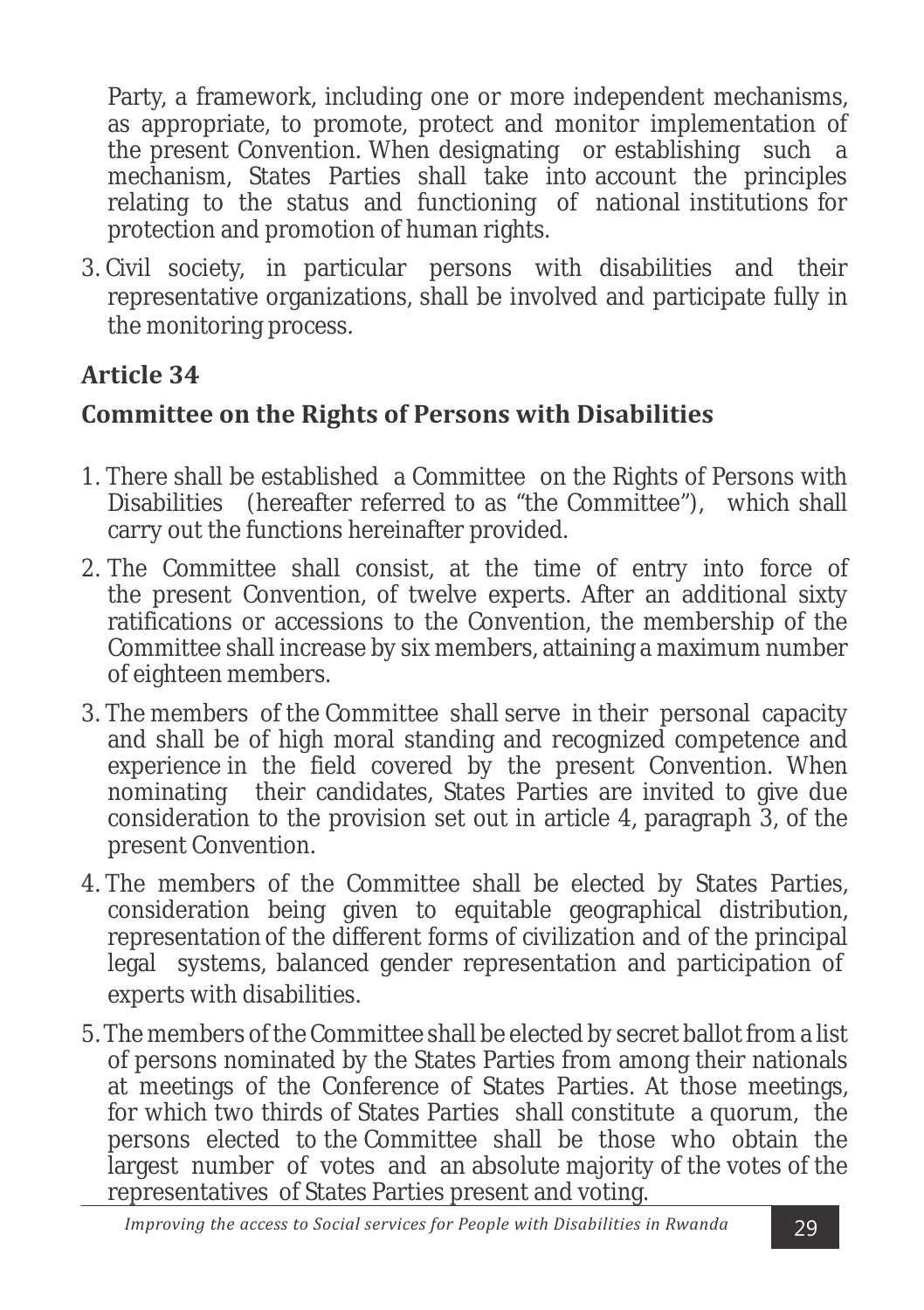- 6. The initial election shall be held no later than six months after the date of entry into force of the present Convention. At least four months before the date of each election, the Secretary-General of the United Nations shall address a letter to the States Parties inviting them to submit the nominations within two months. The Secretary-General shall subsequently prepare a list in alphabetical order of all persons thus nominated, indicating the State Parties which have nominated them, and shall submit it to the States Parties to the present Convention.
- 7. The members of the Committee shall be elected for a term of four years. They shall be eligible for re-election once. However, the term of six of the members elected at the first election shall expire at the end of two years; immediately after the first election, the names of these six members shall be chosen by lot by the chairperson of the meeting referred to in paragraph 5 of this article.
- 8. The election of the six additional members of the Committee shall be held on the occasion of regular elections, in accordance with the relevant provisions of this article.
- 9. If a member of the Committee dies or resigns or declares that for any other cause she or he can no longer perform her or his duties, the State Party which nominated the member shall appoint another expert possessing the qualifications and meeting the requirements set out in the relevant provisions of this article, to serve for the remainder of the term.
- 10. The Committee shall establish its own rules of procedure.
- 11. The Secretary-General of the United Nations shall provide the necessary staff and facilities for the effective performance of the functions of the Committee under the present Convention, and shall convene its initial meeting.
- 12. With the approval of the General Assembly of the United Nations, the members of the Committee established under the present Convention shall receive emoluments from United Nations resources on such terms and conditions as the Assembly may decide, having regard to the importance of the Committee's responsibilities.
- 13. The members of the Committee shall be entitled to the facilities, privileges and immunities of experts on mission for the United Nations as laid down in the relevant sections of the Convention on the Privileges and Immunities of the United Nations.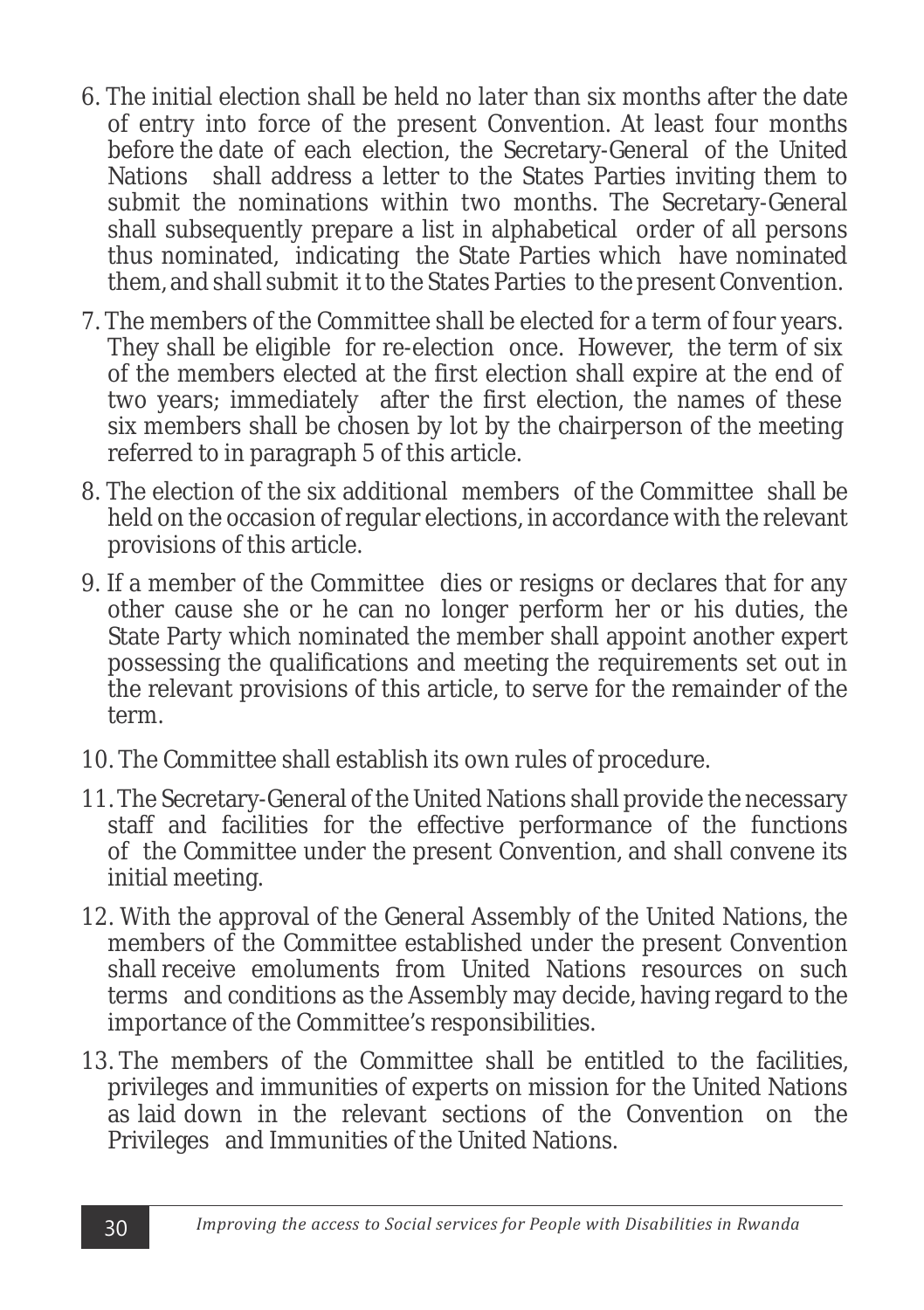# **Reports by States Parties**

- 1. Each State Party shall submit to the Committee, through the Secretary- General of the United Nations, a comprehensive report on measures taken to give effect to its obligations under the present Convention and on the progress made in that regard, within two years after the entry into force of the present Convention for the State Party concerned.
- 2. Thereafter, States Parties shall submit subsequent reports at least every four years and further whenever the Committee so requests.
- 3. The Committee shall decide any guidelines applicable to the content of the reports.
- 4. A State Party which has submitted a comprehensive initial report to the Committee need not, in its subsequent reports, repeat information previously provided. When preparing reports to the Committee, States Parties are invited to consider doing so in an open and transparent process and to give due consideration to the provision set out in article 4, paragraph 3, of the present Convention.
- 5. Reports may indicate factors and difficulties affecting the degree of fulfilment of obligations under the present Convention.

# **Article 36**

# **Consideration of reports**

- 1. Each report shall be considered by the Committee, which shall make such suggestions and general recommendations on the report as it may consider appropriate and shall forward these to the State Party concerned. The State Party may respond with any information it chooses to the Committee. The Committee may request further information from States Parties relevant to the implementation of the present Convention.
- 2. If a State Party is significantly overdue in the submission of a report, the Committee may notify the State Party concerned of the need to examine the implementation of the present Convention in that State Party, on the basis of reliable information available to the Committee, if the relevant report is not submitted within three months following the notification. The Committee shall invite the State Party concerned to participate in such examination. Should the State Party respond by submitting the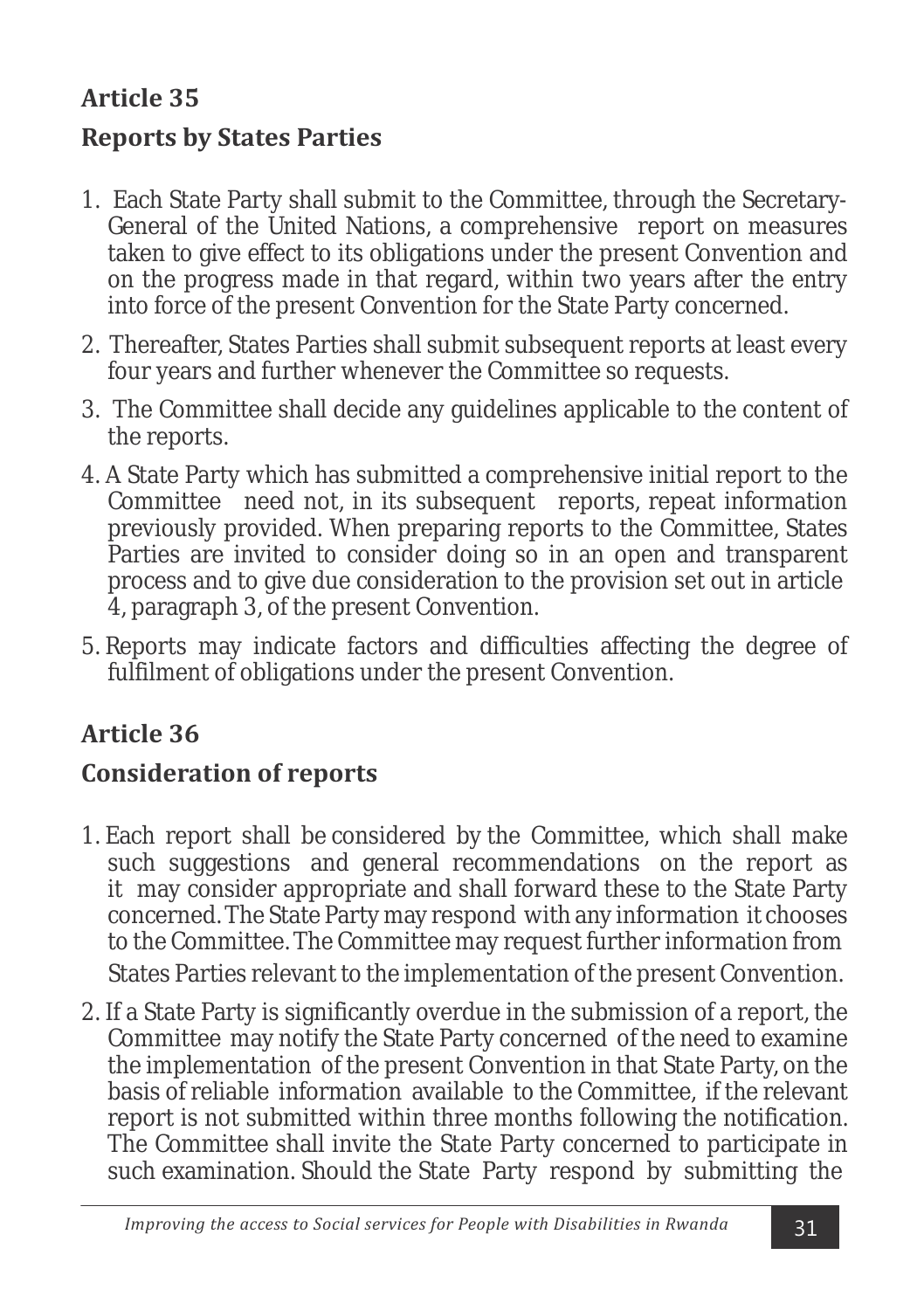relevant report, the provisions of paragraph 1 of this article will apply.

- 3. The Secretary-General of the United Nations shall make available the reports to all States Parties.
- 4. States Parties shall make their reports widely available to the public in their own countries and facilitate access to the suggestions and general recommendations relating to these reports.
- 5. The Committee shall transmit, as it may consider appropriate, to the specialized agencies, funds and programmes of the United Nations, and other competent bodies, reports from States Parties in order to address a request or indication of a need for technical advice or assistance contained therein, along with the Committee's observations and recommendations, if any, on these requests or indications.

# **Article 37**

# **Cooperation between States Parties and the Committee**

- 1. Each State Party shall cooperate with the Committee and assist its members in the fulfilment of their mandate.
- 2. In its relationship with States Parties, the Committee shall give due consideration to ways and means of enhancing national capacities for the implementation of the present Convention, including through international cooperation.

# **Article 38**

# **Relationship of the Committee with other bodies**

In order to foster the effective implementation of the present Convention and to encourage international cooperation in the field covered by the present Convention:

(a) The specialized agencies and other United Nations organs shall be entitled to be represented at the consideration of the implementation of such provisions of the present Convention as fall within the scope of their mandate. The Committee may invite the specialized agencies and other competent bodies as it may consider appropriate to provide expert advice on the implementation of the Convention in areas falling within the scope of their respective mandates. The Committee may invite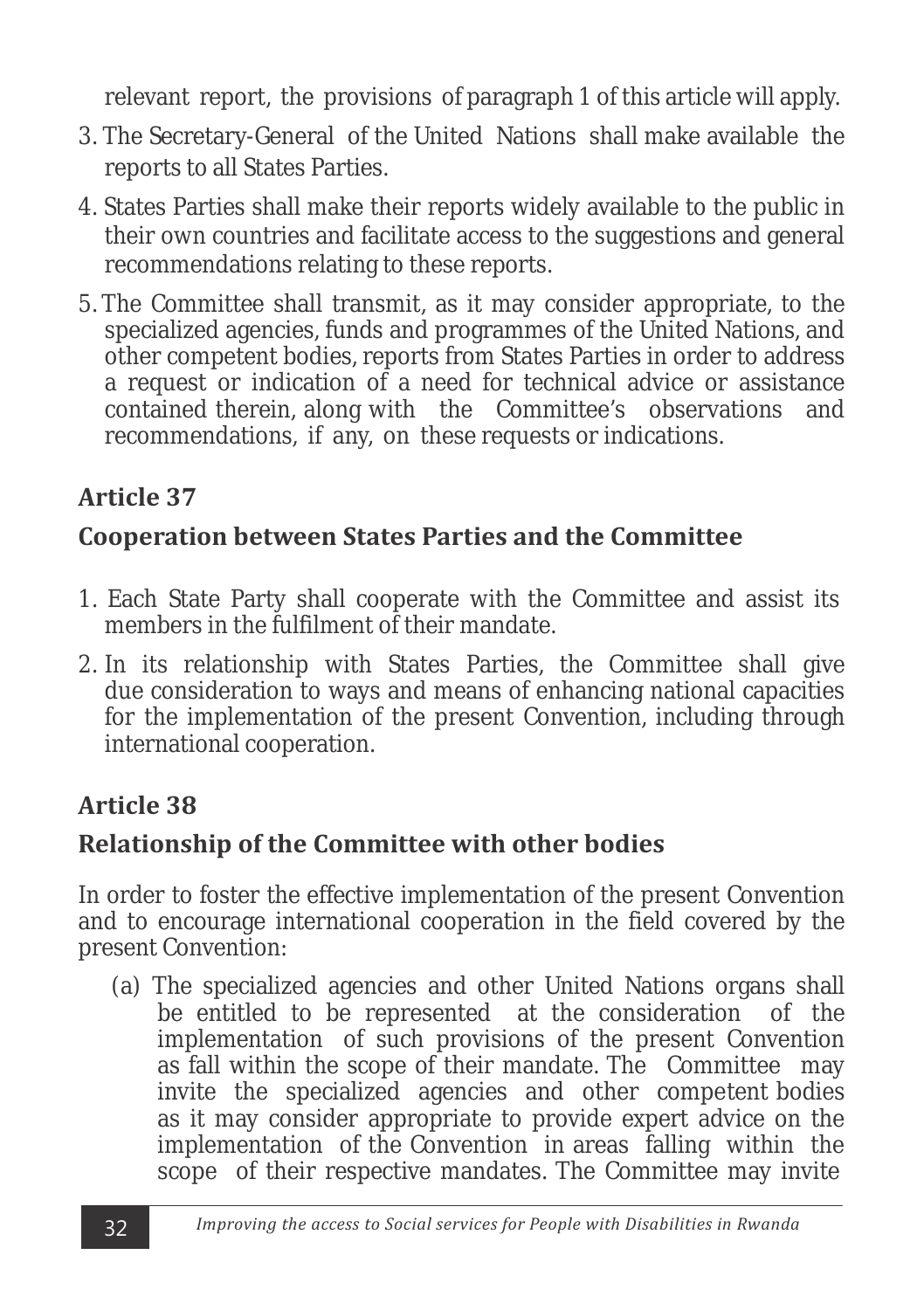specialized agencies and other United Nations organs to submit reports on the implementation of the Convention in areas falling within the scope of their activities;

(b) The Committee, as it discharges its mandate, shall consult, as appropriate, other relevant bodies instituted by international human rights treaties, with a view to ensuring the consistency of their respective reporting guidelines, suggestions and general recommendations, and avoiding duplication and overlap in the performance of their functions.

## **Article 39**

### **Report of the Committee**

The Committee shall report every two years to the General Assembly and to the Economic and Social Council on its activities, and may makesuggestions and general recommendations based on the examination of reports and information received from the States Parties. Such suggestions and general recommendations shall be included in the report of the Committee together with comments, if any, from States Parties.

# **Article 40**

# **Conference of States Parties**

- 1. The States Parties shall meet regularly in a Conference of States Parties in order to consider any matter with regard to the implementation of the present Convention.
- 2. No later than six months after the entry into force of the present Convention, the Conference of States Parties shall be convened by the Secretary-General of the United Nations. The subsequent meetings shall be convened by the Secretary-General biennially or upon the decision of the Conference of States Parties.

# **Article 41**

# **Depositary**

The Secretary-General of the United Nations shall be the depositary of the present Convention.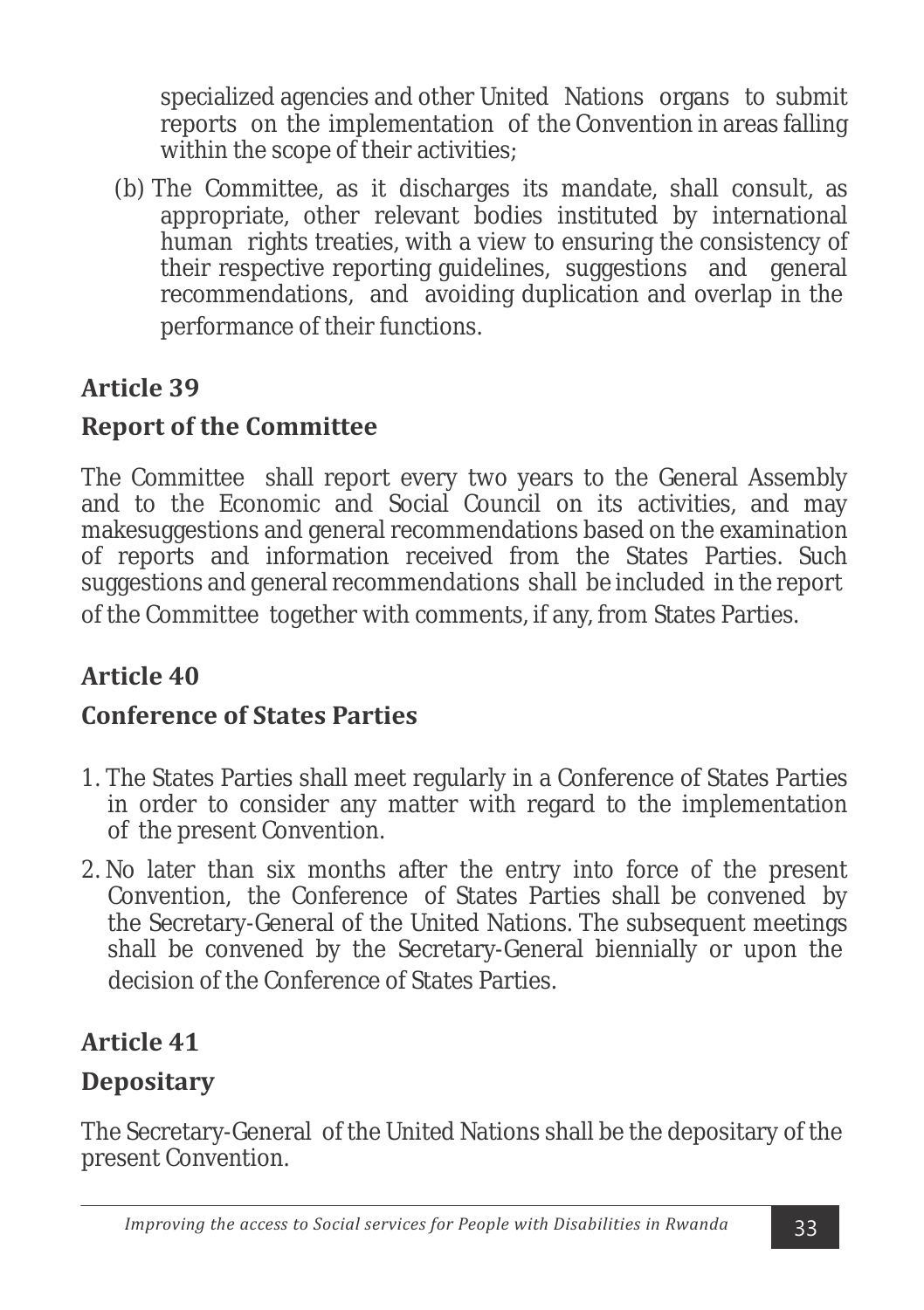# **Signature**

The present Convention shall be open for signature by all States and by regional integration organizations at United Nations Headquarters in New York as of 30 March 2007.

# **Article 43**

### **Consent to be bound**

The present Convention shall be subject to ratification by signatory States and to formal confirmation by signatory regional integration organizations. It shall be open for accession by any State or regional integration organization which has not signed the Convention.

# **Article 44**

## **Regional integration organizations**

- 1. "*Regional integration organization*" shall mean an organization constituted by sovereign States of a given region, to which its member States have transferred competence in respect of matters governed by the present Convention. Such organizations shall declare, in their instruments of formal confirmation or accession, the extent of their competence with respect to matters governed by the present Convention. Subsequently, they shall inform the depositary of any Convention. Subsequently, they shall inform the depositary of substantial modification in the extent of their competence.
- 2. References to "*States Parties*" in the present Convention shall apply to such organizations within the limits of their competence.
- 3. For the purposes of article 45, paragraph 1, and article 47, paragraphs 2 and 3, of the present Convention, any instrument deposited by a regional integration organization shall not be counted.
- 4. Regional integration organizations, in matters within their competence, may exercise their right to vote in the Conference of States Parties, with a number of votes equal to the number of their member States that are Parties to the present Convention. Such an organization shall not exercise its right to vote if any of its member States exercises its right, and vice versa.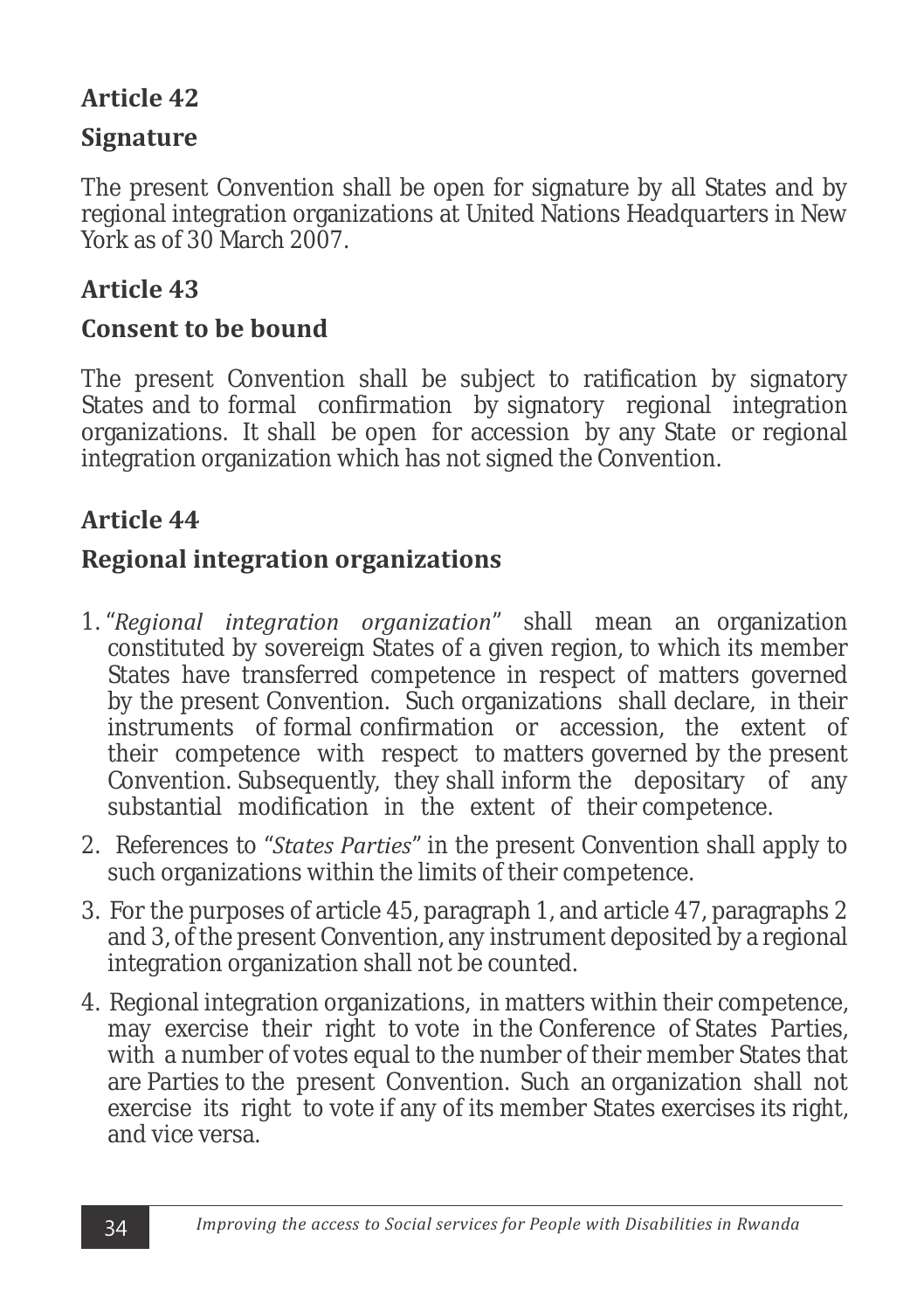# **Entry into force**

- 1. The present Convention shall enter into force on the thirtieth day after the deposit of the twentieth instrument of ratification or accession.
- 2. For each State or regional integration organization ratifying, formally confirming or acceding to the present Convention after the deposit of the twentieth such instrument, the Convention shall enter into force on the thirtieth day after the deposit of its own such instrument.

# **Article 46**

# **Reservations**

- 1. Reservations incompatible with the object and purpose of the present Convention shall not be permitted.
- 2. Reservations may be withdrawn at any time.

# **Article 47**

# **Amendments**

- 1. Any State Party may propose an amendment to the present Convention and submit it to the Secretary-General of the United Nations. The Secretary- General shall communicate any proposed amendments to States Parties, with a request to be notified whether they favour a conference of States Parties for the purpose of considering and deciding upon the proposals. In the event that, within four months from the date of such communication, at least one third of the States Parties favour such a conference, the Secretary-General shall convene the conference under the auspices of the United Nations. Any amendment adopted by a majority of two thirds of the States Parties present and voting shall be submitted by the Secretary-General to the General Assembly of the United Nations for approval and thereafter to all States Parties for acceptance.
- 2. An amendment adopted and approved in accordance with paragraph 1 of this article shall enter into force on the thirtieth day after the number of instruments of acceptance deposited reaches two thirds of the number of States Parties at the date of adoption of the amendment.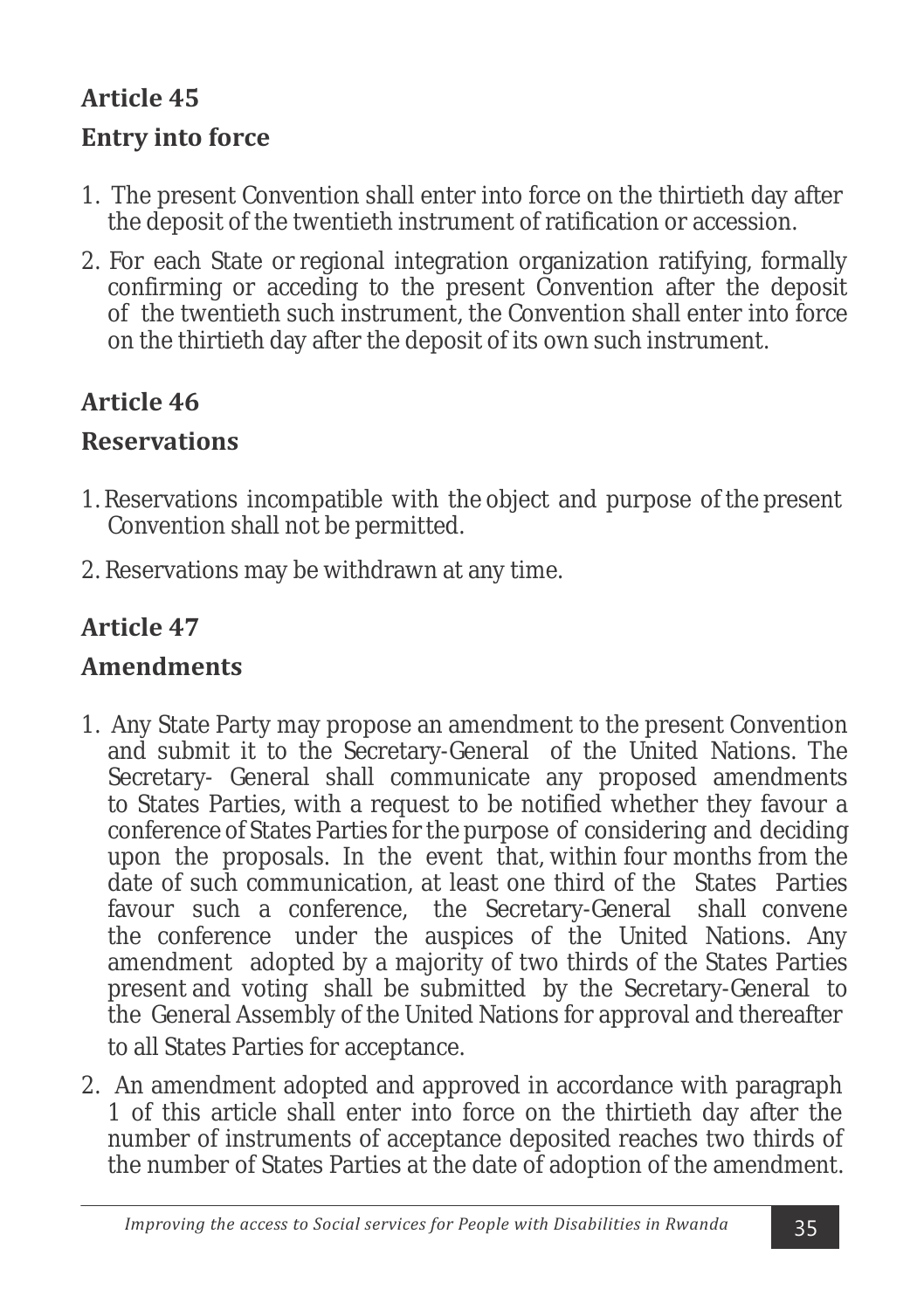Thereafter, the amendment shall enter into force for any State Party on the thirtieth day following the deposit of its own instrument of acceptance. An amendment shall be binding only on those States Parties which have accepted it.

3. If so decided by the Conference of States Parties by consensus, an amendment adopted and approved in accordance with paragraph 1 of this article which relates exclusively to articles 34, 38, 39 and 40 shall enter into force for all States Parties on the thirtieth day after the number of instruments of acceptance deposited reaches two thirds of the number of States Parties at the date of adoption of the amendment.

### **Article 48**

#### **Denunciation**

A State Party may denounce the present Convention by written notification to the Secretary-General of the United Nations. The denunciation shall become effective one year after the date of receipt of the notification by the Secretary-General.

#### **Article 49**

#### **Accessible format**

The text of the present Convention shall be made available in accessible formats.

#### **Article 50**

#### **Authentic texts**

The Arabic, Chinese, English, French, Russian and Spanish texts of the present Convention shall be equally authentic.

IN WITNESS THEREOF the undersigned plenipotentiaries, being duly authorized thereto by their respective Governments, have signed the present Convention.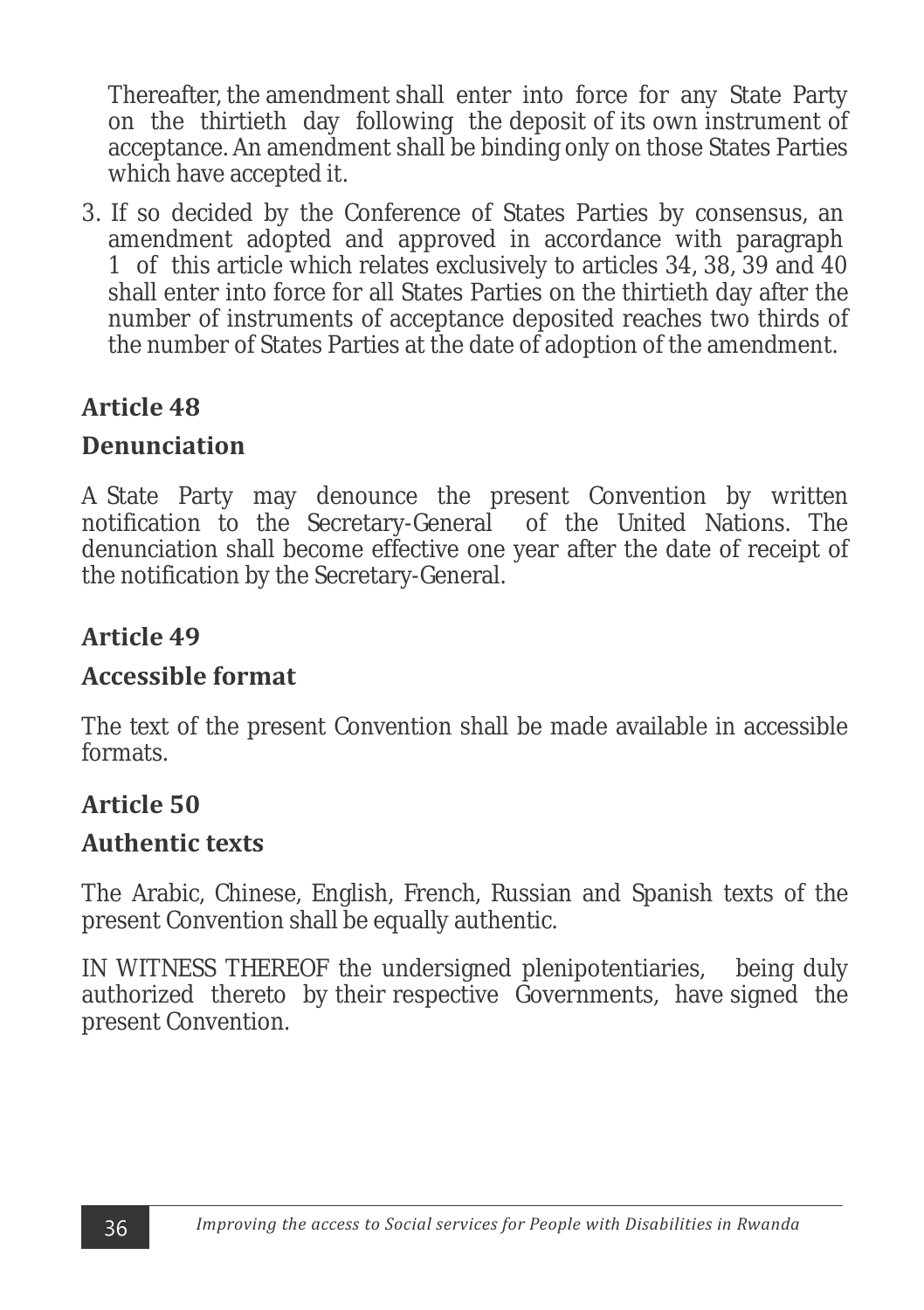# **OPTIONAL PROTOCOL TO THE CONVENTION ON THE RIGHTS OF PERSONS WITH DISABILITIES**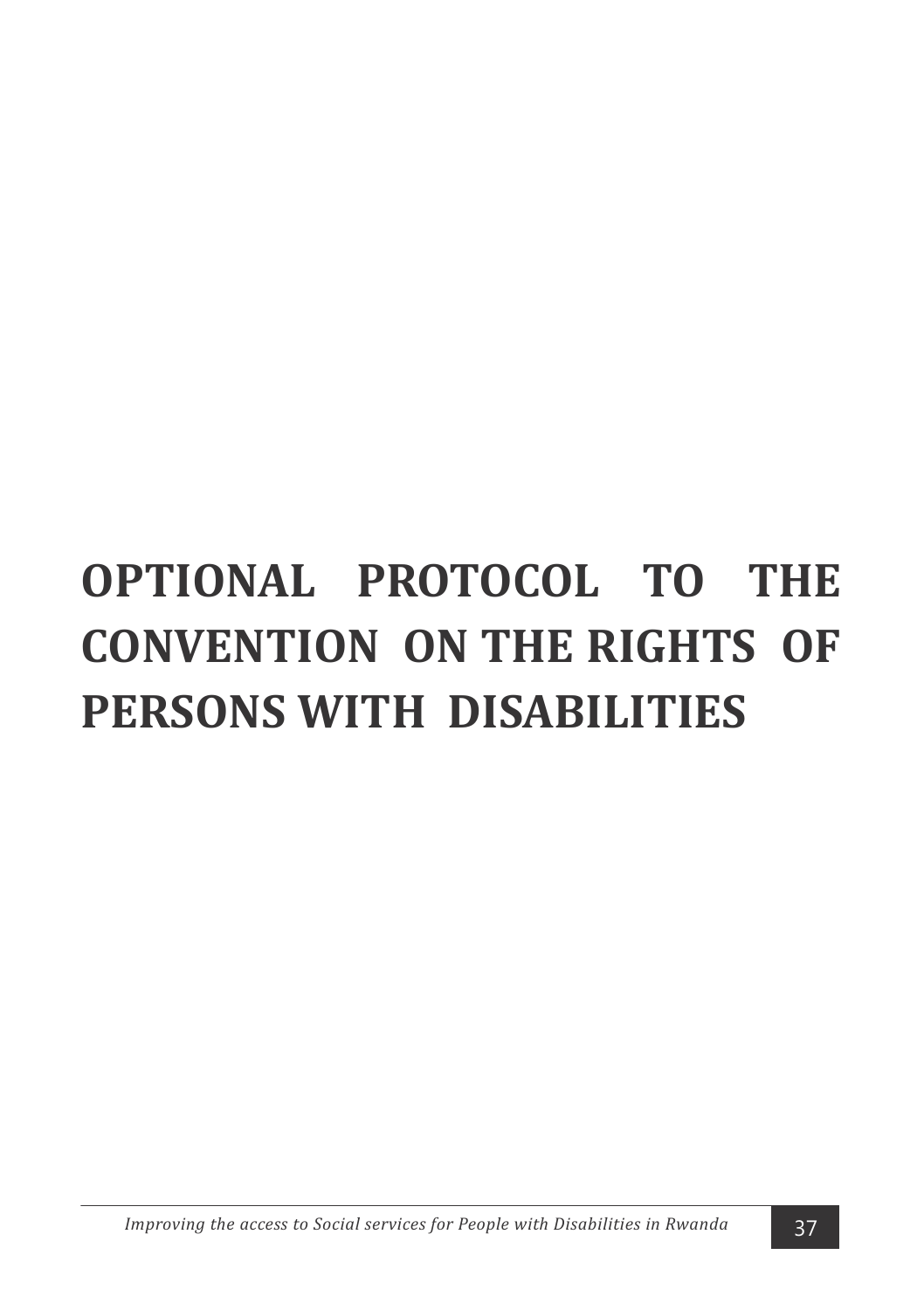*The States Parties to the present Protocol have agreed as follows:*

# **Article 1**

- 1. A State Party to the present Protocol ("State Party") recognizes the competence of the Committee on the Rights of Persons with Disabilities ("the Committee") to receive and consider communications from or on behalf of individuals or groups of individuals subject to its jurisdiction who claim to be victims of a violation by that State Party of the provisions of the Convention.
- 2. No communication shall be received by the Committee if it concerns a State Party to the Convention that is not a party to the present Protocol.

## **Article 2**

The Committee shall consider a communication inadmissible when:

- (a) The communication is anonymous;
- (b) The communication constitutes an abuse of the right of submission of such communications or is incompatible with the provisions of the Convention;
- (c) The same matter has already been examined by the Committee or has been or is being examined under another procedure of international investigation or settlement;
- (d) All available domestic remedies have not been exhausted. This shall not be the rule where the application of the remedies is unreasonably prolonged or unlikely to bring effective relief;
- (e) It is manifestly ill-founded or not sufficiently substantiated; or when
- (f) The facts that are the subject of the communication occurred prior to the entry into force of the present Protocol for the State Party concerned unless those facts continued after that date.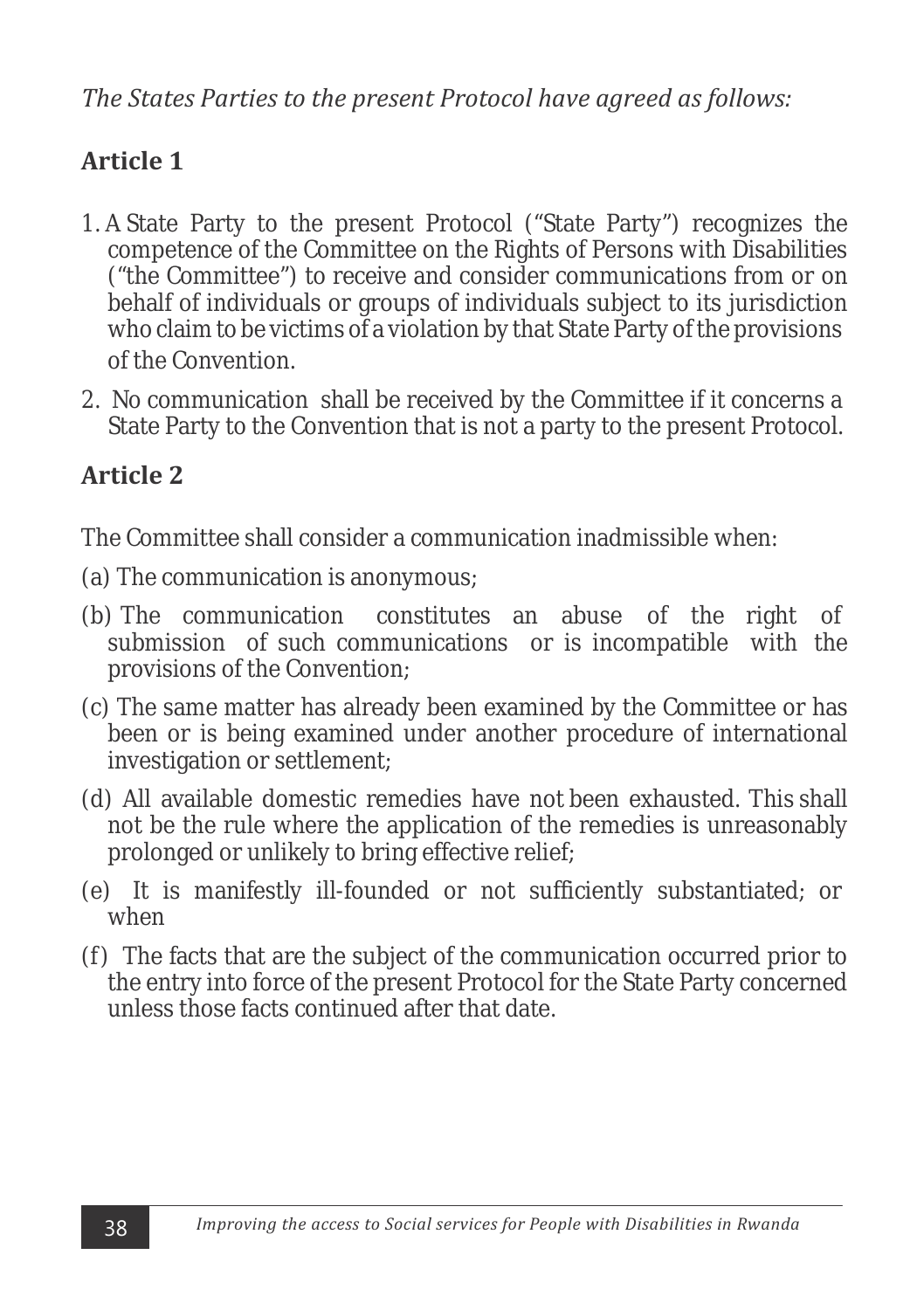Subject to the provisions of article 2 of the present Protocol, the Committee shall bring any communications submitted to it confidentially to the attention of the State Party. Within six months, the receiving State shall submit to the Committee written explanations or statements clarifying the matter and the remedy, if any, that may have been taken by that State.

- 1. At any time after the receipt of a communication and before a determination on the merits has been reached, the Committee may transmit to the State Party concerned for its urgent consideration a request that the State Party take such interim measures as may be necessary to avoid possible irreparable damage to the victim or victims of the alleged violation.
- 2. Where the Committee exercises its discretion under paragraph 1 of this article, this does not imply a determination on admissibility or on the merits of the communication.

# **Article 4**

The Committee shall hold closed meetings when e x a m i n i n g communications under the present Protocol After examining under the present Protocol. After examining<br>Committee shall forward its suggestions and a communication, the Committee shall forward its suggestions recommendations, if any, to the State Party concerned and to the petitioner.

# **Article 5**

- 1. If the Committee receives reliable information indicating grave or systematic violations by a State Party of rights set forth in the Convention, the Committee shall invite that State Party to cooperate in the examination of the information and to this end submit observations with regard to the information concerned.
- 2. Taking into account any observations that may have been submitted by the State Party concerned as well as any other reliable information available to it, the Committee may designate one or more of its members to conduct an inquiry and to report urgently to the Committee. Where warranted and with the consent of the State Party, the inquiry may include a visit to its territory.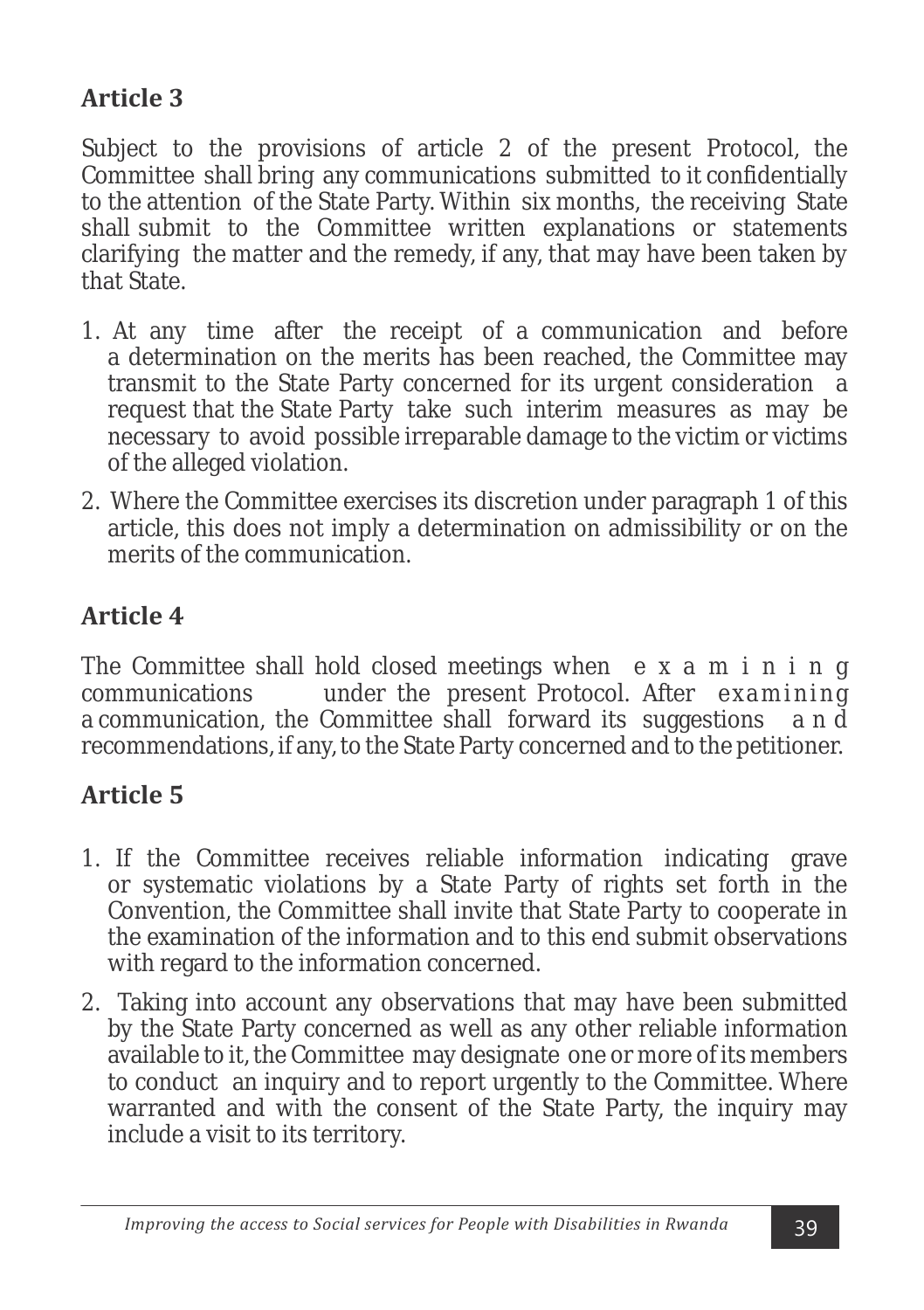- 3. After examining the findings of such an inquiry, the Committee shall transmit these findings to the State Party concerned together with any comments and recommendations.
- 4. The State Party concerned shall, within six months of receiving the findings, comments and recommendations transmitted by the Committee, submit its observations to the Committee.
- 5. Such an inquiry shall be conducted confidentially and the cooperation of the State Party shall be sought at all stages of the proceedings.

- 1. The Committee may invite the State Party concerned to include in its report under article 35 of the Convention details of any measures taken in response to an inquiry conducted under article 6 of the present Protocol.
- 2. The Committee may, if necessary, after the end of the period of six months referred to in article 6, paragraph 4, invite the State Party concerned to inform it of the measures taken in response to such an inquiry.

### **Article 8**

Each State Party may, at the time of signature or ratification of the present Protocol or accession thereto, declare that it does not recognize the competence of the Committee provided for in articles 6 and 7.

# **Article 9**

The Secretary-General of the United Nations shall be the depositary of the present Protocol

### **Article 10**

The present Protocol shall be open for signature by signatory States and regional integration organizations of the Convention at United Nations Headquarters in New York as of 30 March 2007.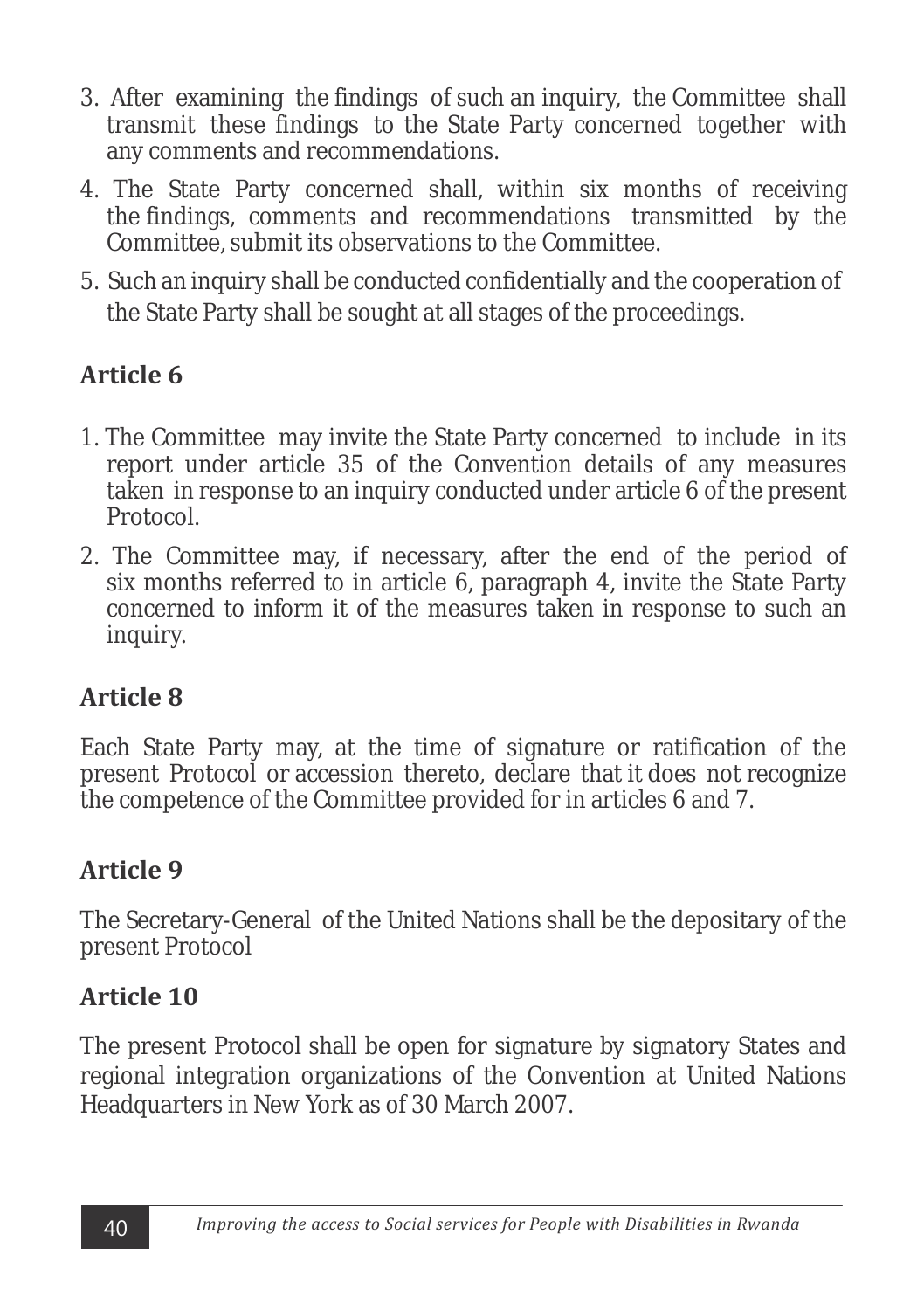The present Protocol shall be subject to ratification by signatory States of the present Protocol which have ratified or acceded to the Convention. It shall be subject to formal confirmation by signatory regional integration organizations of the present Protocol which have formally confirmed or acceded to the Convention. It shall be open for accession by any State or regional integration organization which has ratified, formally confirmed or acceded to the Convention and which has not signed the Protocol.

# **Article 12**

- 1. "Regional integration organization" shall mean an organization constituted by sovereign States of a given region, to which its member States have transferred competence in respect of matters governed by the Convention and the present Protocol. Such organizations shall declare, in their instruments of formal confirmation or accession, the extent of their competence with respect to matters governed by the Convention and the present Protocol. Subsequently, they shall inform the depositary of any substantial modification in the extent of their competence.
- 2. References to "States Parties" in the present Protocol shall apply to such organizations within the limits of their competence.
- 3. For the purposes of article 13, paragraph 1, and article 15, paragraph 2, of the present Protocol, any instrument deposited by a regional integration organization shall not be counted.
- 4. Regional integration organizations, in matters within their competence, may exercise their right to vote in the meeting of States Parties, with a number of votes equal to the number of their member States that are Parties to the present Protocol. Such an organization shall not exercise its right to vote if any of its member States exercises its right, and vice versa.

# **Article 13**

1. Subject to the entry into force of the Convention, the present Protocol shall enter into force on the thirtieth day after the deposit of the tenth instrument of ratification or accession.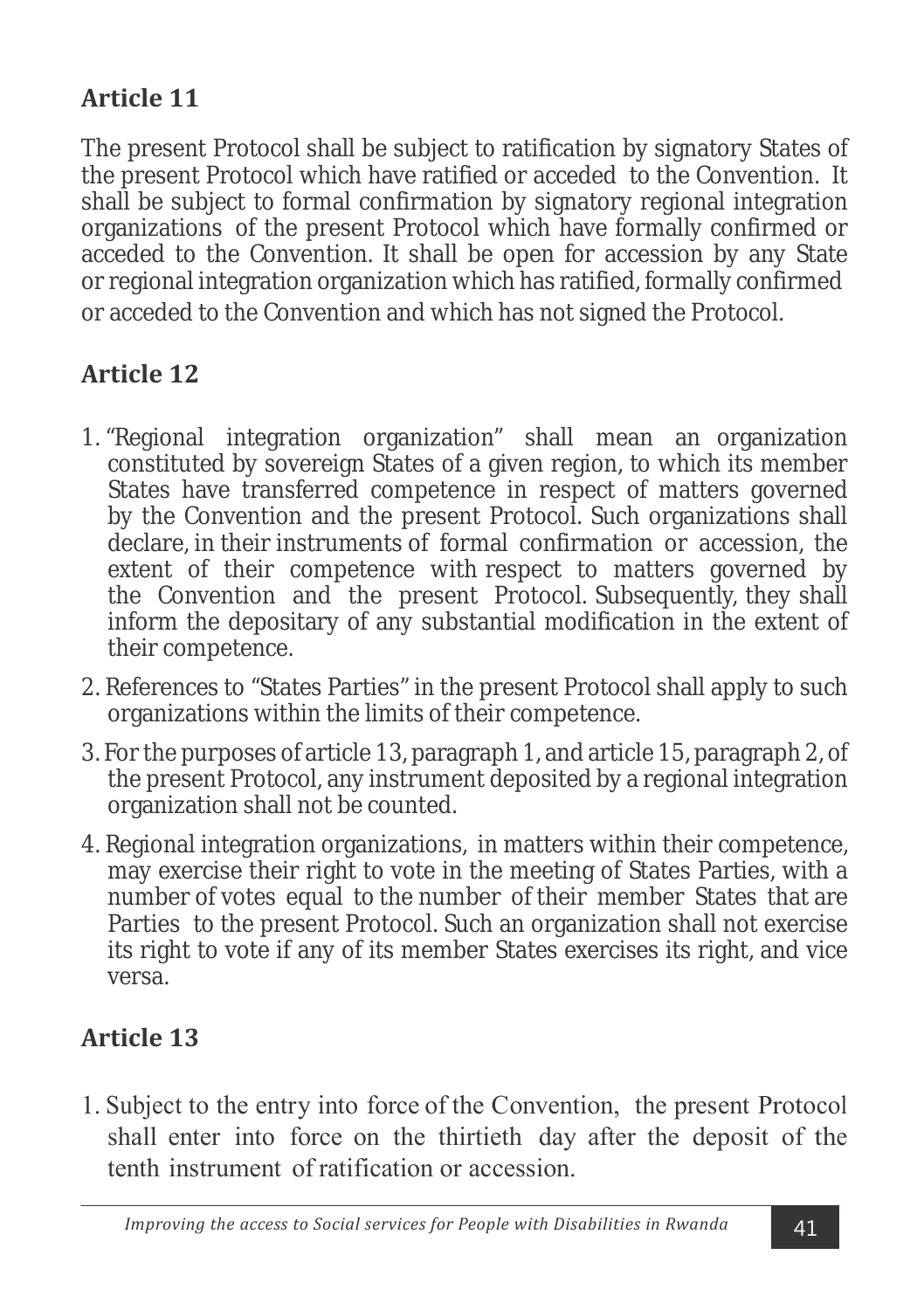2. For each State or regional integration organization ratifying, formally confirming or acceding to the present Protocol after the deposit of the tenth such instrument, the Protocol shall enter into force on the thirtieth day after the deposit of its own such instrument.

# **Article 14**

1. Reservations incompatible with the object and purpose of the present Protocol shall not be permitted.

2. Reservations may be withdrawn at any time.

# **Article 15**

- 1. Any State Party may propose an amendment to the present Protocol and submit it to the Secretary-General of the United Nations. The Secretary- General shall communicate any proposed amendments to States Parties, with a request to be notified whether they favour a meeting of States Parties for the purpose of considering and deciding upon the proposals. In the event that, within four months from the date of such communication, at least one third of the States Parties favour such a meeting, the Secretary-General shall convene the meeting under the auspices of the United Nations. Any amendment adopted by a majority of two thirds of the States Parties present and voting shall be submitted by the Secretary-General to the General Assembly of the United Nations for approval and thereafter to all States Parties for acceptance.
- 2 An amendment adopted and approved in accordance with paragraph 1 of this article shall enter into force on the thirtieth day after the number of instruments of acceptance deposited reaches two thirds of the number of States Parties at the date of adoption of the amendment. Thereafter, the amendment shall enter into force for any State Party on the thirtieth day following the deposit of its own instrument of acceptance. An amendment shall be binding only on those States Parties which have accepted it.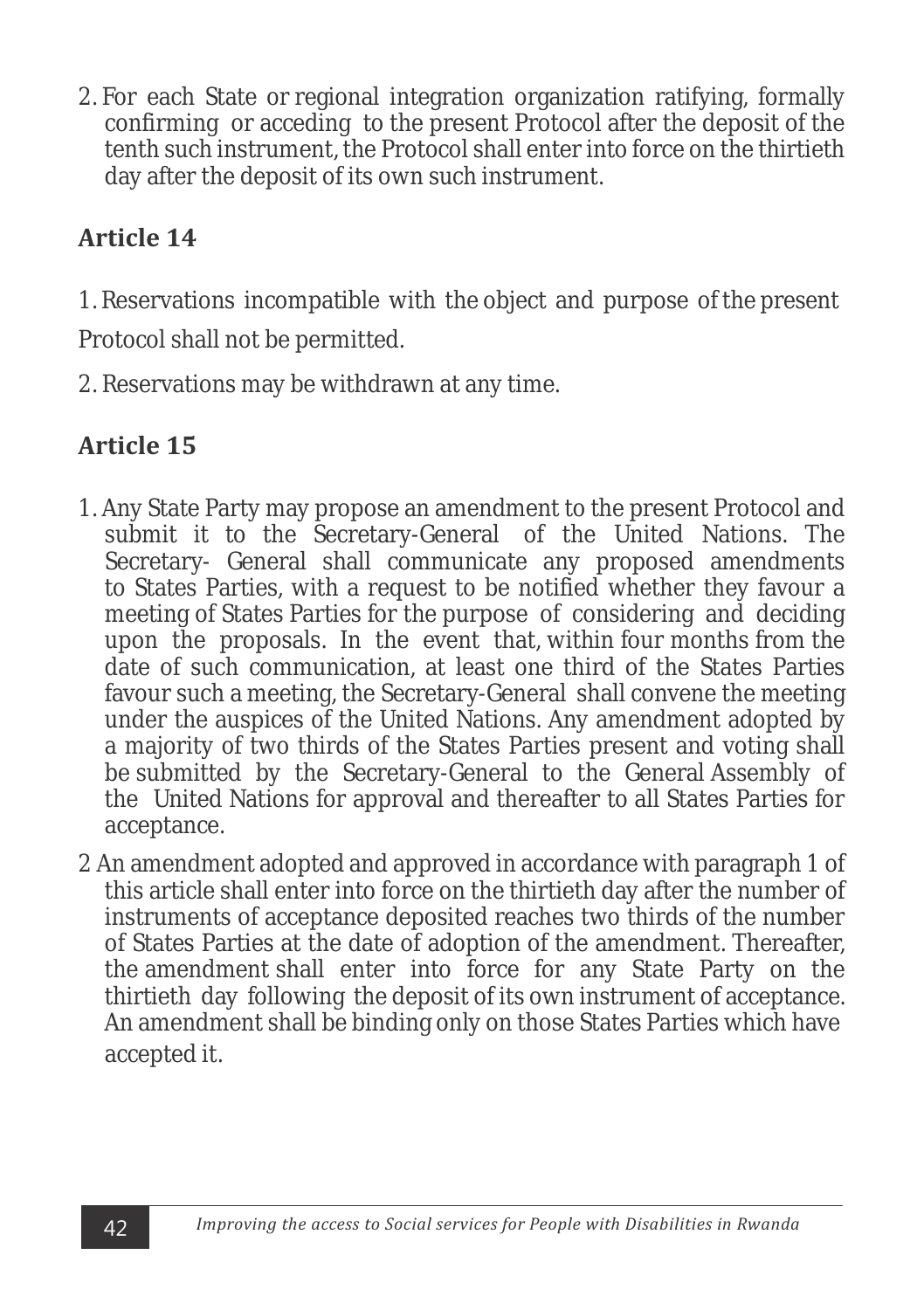A State Party may denounce the present Protocol by written notification to the Secretary-General of the United Nations. The denunciation shall become effective one year after the date of receipt of the notification by the Secretary- General.

### **Article 17**

The text of the present Protocol shall be made available in accessible formats.

## **Article 18**

The Arabic, Chinese, English, French, Russian and Spanish texts of the present Protocol shall be equally authentic.

IN WITNESS THEREOF the undersigned plenipotentiaries, being duly authorized thereto by their respective Governments, have signed the present Protocol.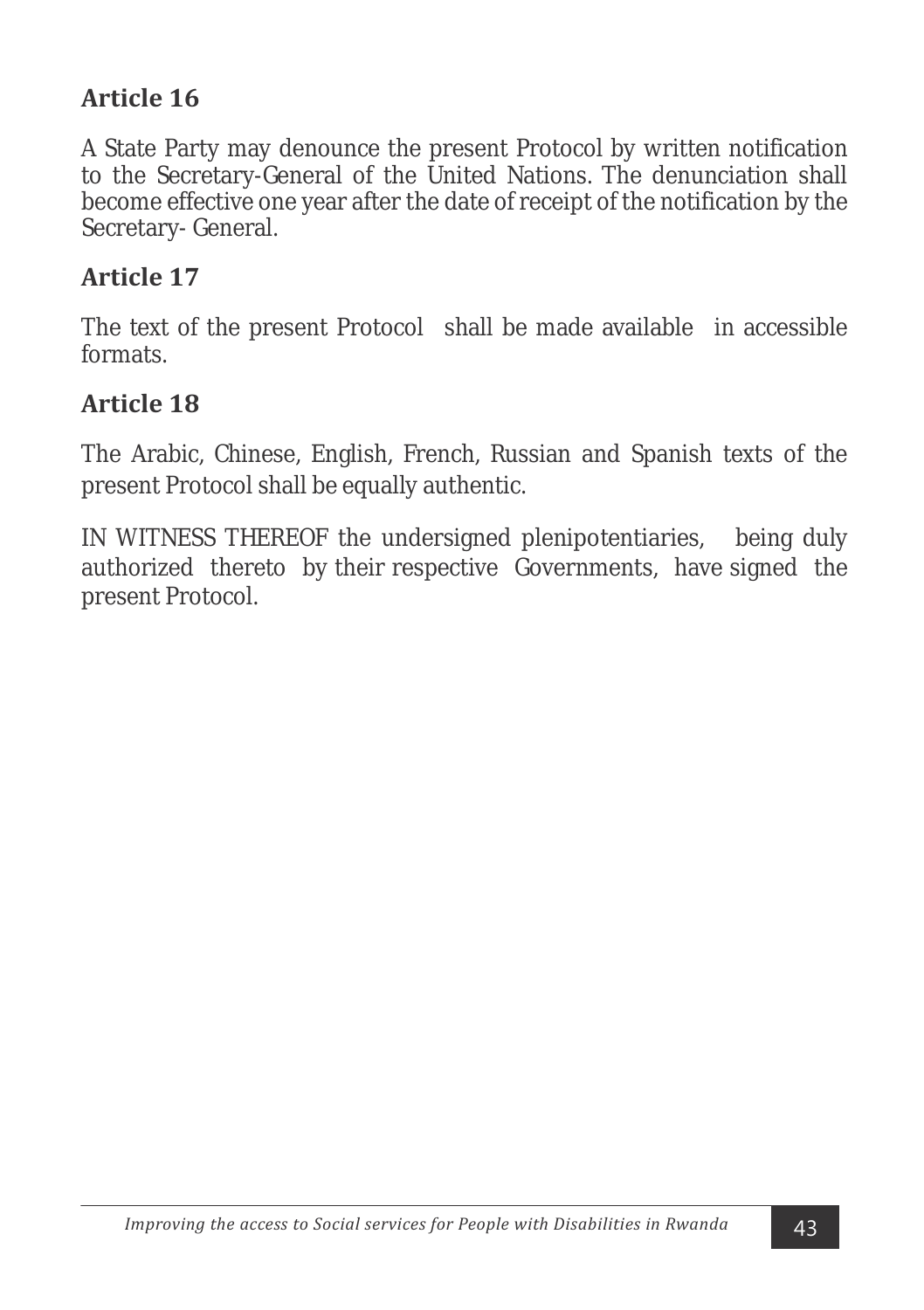# **LAW N° 01/2007 OF 20/01/2007 RELATING TO PROTECTION OF DISABLED PERSONS IN GENERAL**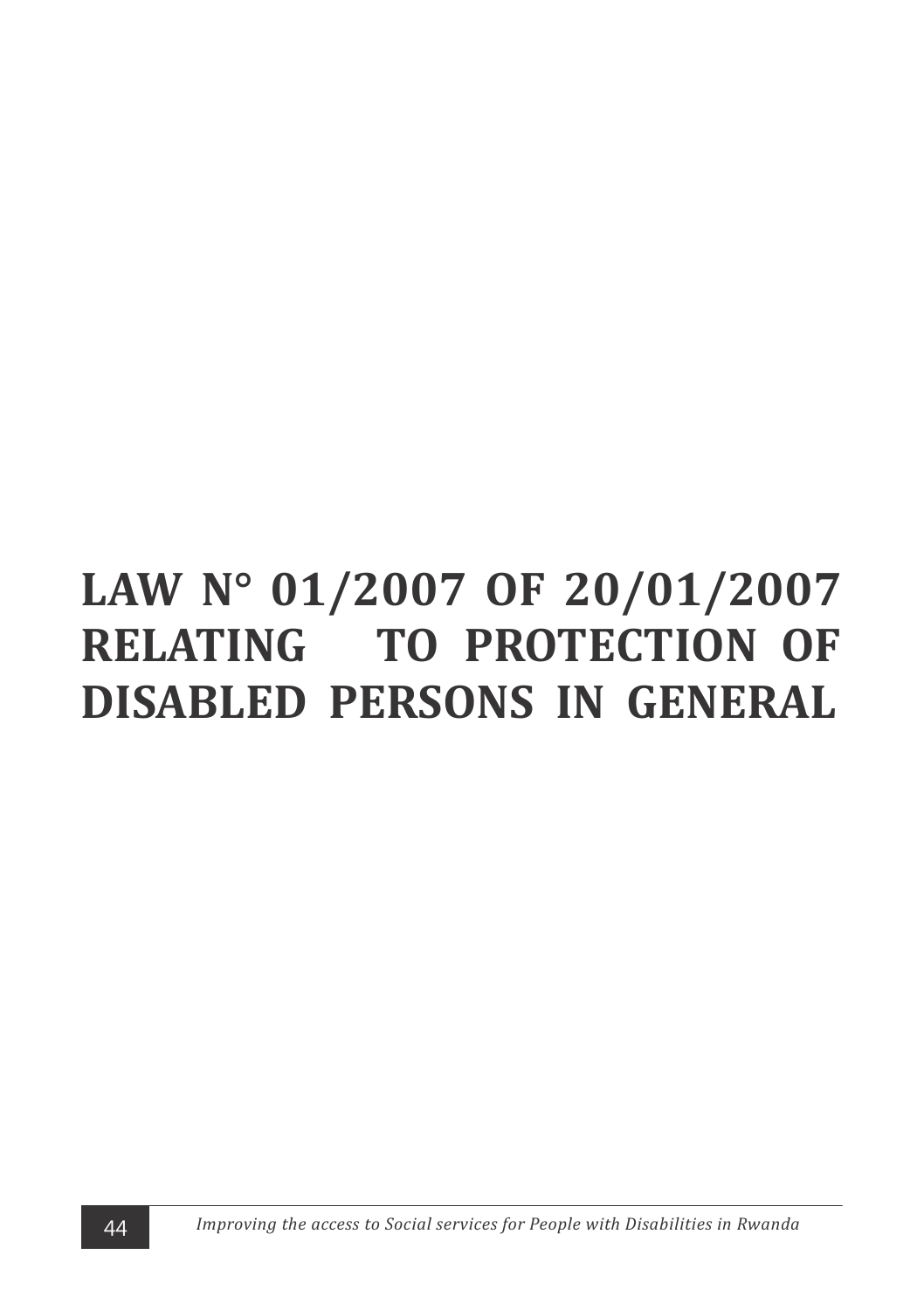# **CHAPTER I: GENERAL PROVISIONS**

# **Article One:**

This law protects disabled persons in general. Without prejudice to provisions of this law, there may be instituted particular laws protecting persons who are disabled due to various circumstances.

# **Article 2:**

In this law, disability shall mean the condition of a person's impairment of health ability he or she should have been in possession, and consequently leading to deficiency compared to others. In this law, a disabled person is any individual who was born without congenital abilities like those of others or one who was deprived of such abilities due to disease, accident, conflict or any other reasons which may cause disability. An order of the Minister in charge of Health shall determine modalities of how disabled persons are put in basic categories according to their disabilities in order to help various organs to guarantee them special rights they require.

# **Article 3:**

Every disabled person shall be entitled to equal rights with others persons before the law. He or she shall be respected and be entitled to human dignity.

# **Article 4:**

Centres or associations which cater for disabled persons are obliged to fulfil the conditions to enable the disabled persons to have a descent living in matters relating to security and health. The centres and associations are required to have sufficient capacity and equipment in order to be able to integrate disabled persons into the social life and to have a role in the development process. The State has the obligation to monitor and support the federations, associations and centres that cater for disabled persons. An Order of the Minister in charge of social affairs shall institute instructions that govern federations, associations and centres that cater for disabled persons.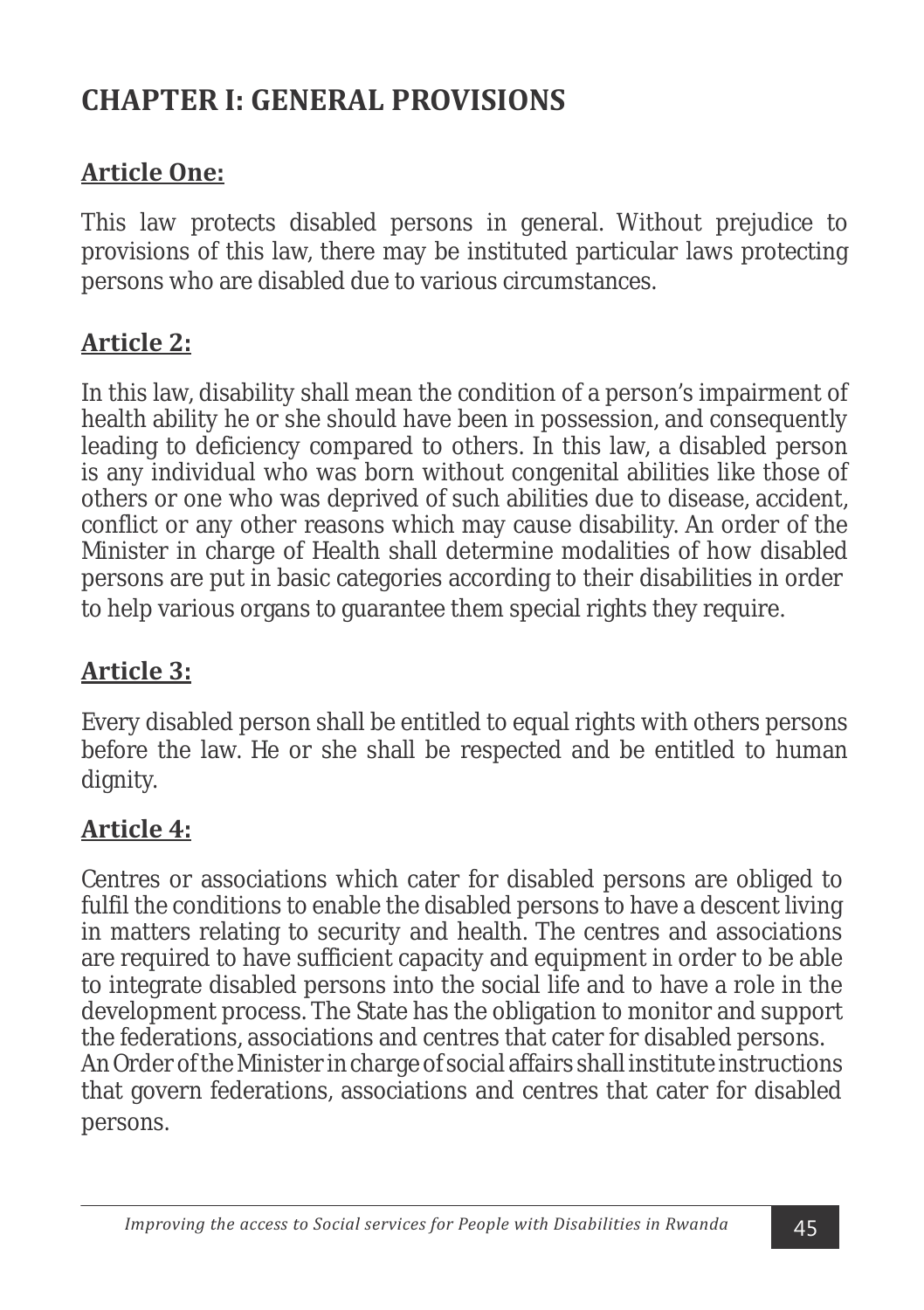# **Article 5:**

A disabled person has the right to live in the family in the same conditions as others. An orphan disabled person and who is unable to live on his or her own shall have a tutor or an adopter or a centre or an association that caters for him or her. An order of the Minister in charge of Social affairs shall determine the modalities of how the State shall assist a disabled person who does not have any person to cater for him or her.

# **Article 6:**

To be a tutor of a related or a non related disabled person; or for a centre to cater for disabled persons, shall be done in the interest of the disabled person and in the general national interest and it shall not be done on any other interests of the tutor. An order of the Minister in charge of Social Affairs shall institute modalities of regular monitoring of actions of tutors and centres which receive disabled persons.

# **Article 7:**

A disabled person is entitled to the right of freedom of expression on any general national issues, on any particular issue he or she is concerned with and shall have a role in the national development of his or her country in accordance with his or her capacity. Where possible, disabled persons shall be consulted and they shall give views on activities and services accorded to them. The Coordinator of the federation of the disabled persons at local levels shall participate in the consultative councils elected at those levels.

# **Article 8:**

A disabled person shall have the right to legal representation like any other person in courts of law as determined by law. The State shall determine the modalities of providing legal aid to the needy disabled persons who are not able to get legal representation. Various organs shall facilitate the disabled persons in acquisition of the required services at any time it is considered necessary.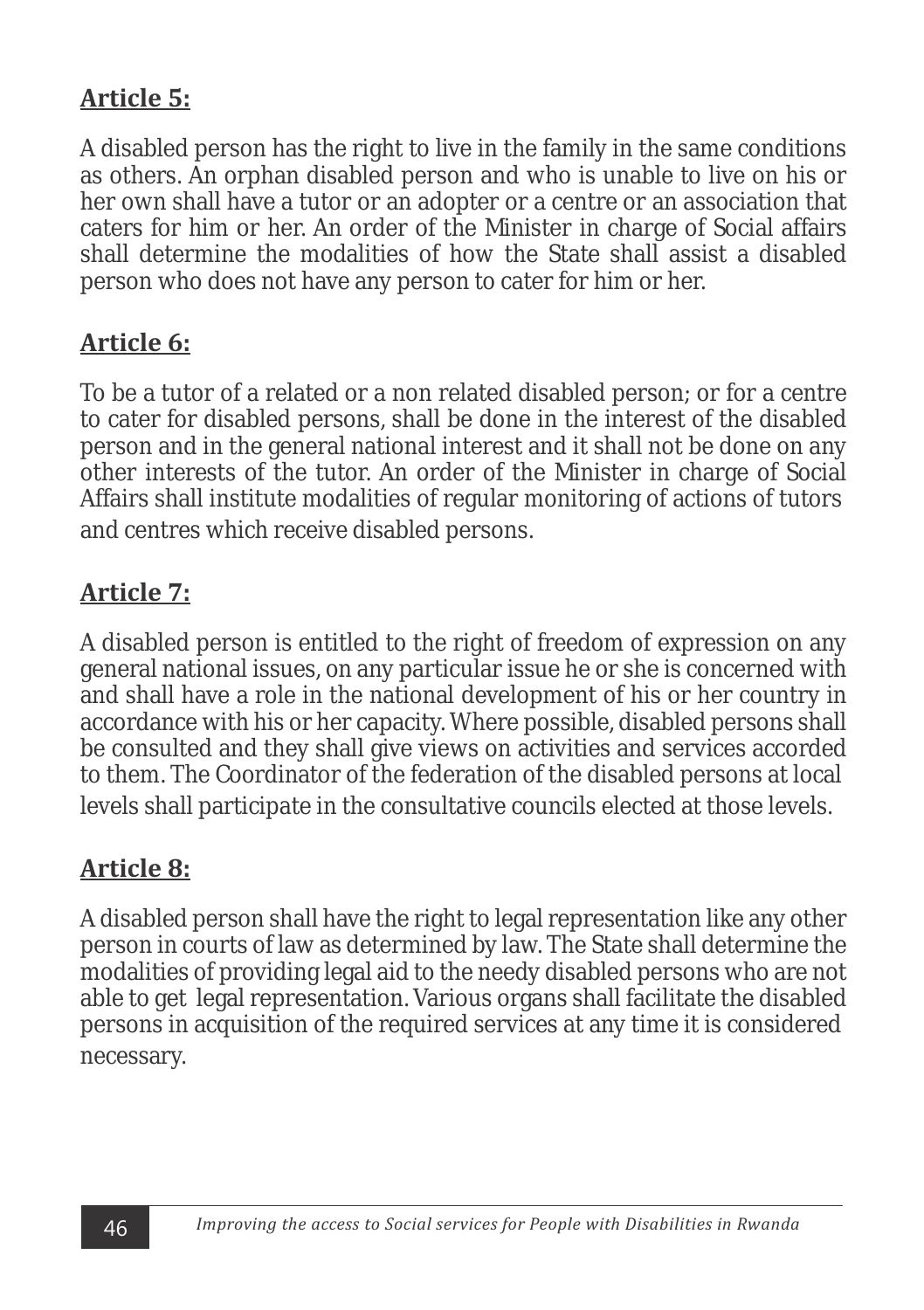## **Article 9:**

A disabled person shall be catered for and assisted particularly in times of conflict, accidents and other disasters. An order of the Minister in charge of Social Affairs shall determine how such assistance shall be rendered.

# **Article 10:**

The National Human Rights Commission shall provide special procedures of monitoring how rights of a disabled person are respected.

# **CHAPTER II: RIGHTS OF A DISABLED PERSON IN MATTERS RELATED TO EDUCATION**

# **Article 11:**

A disabled person has the right to appropriate education in respect of the nature of his or her disability. The Government or centres which cater for disabled persons who are not able to study with others, shall provide with them modalities to study in a specialised school and shall have qualified and trained teachers and appropriate equipment. The Minister in charge of Education shall, basing on basic categories of disability determined by the Minister in charge of Health, determine modalities of facilitating the needy disabled persons in ordinary schools and in specialised schools in case of failure to study with others.

# **Article 12:**

A pupil or a student with disabilities that do not enable him or her to sit exams with fellow schoolmates or in the same manner as others is entitled to the right of sitting for exams in a special manner.

### **Article 13:**

The Minister in charge of education shall determine modalities of facilitating the needy disabled persons in pursuing education.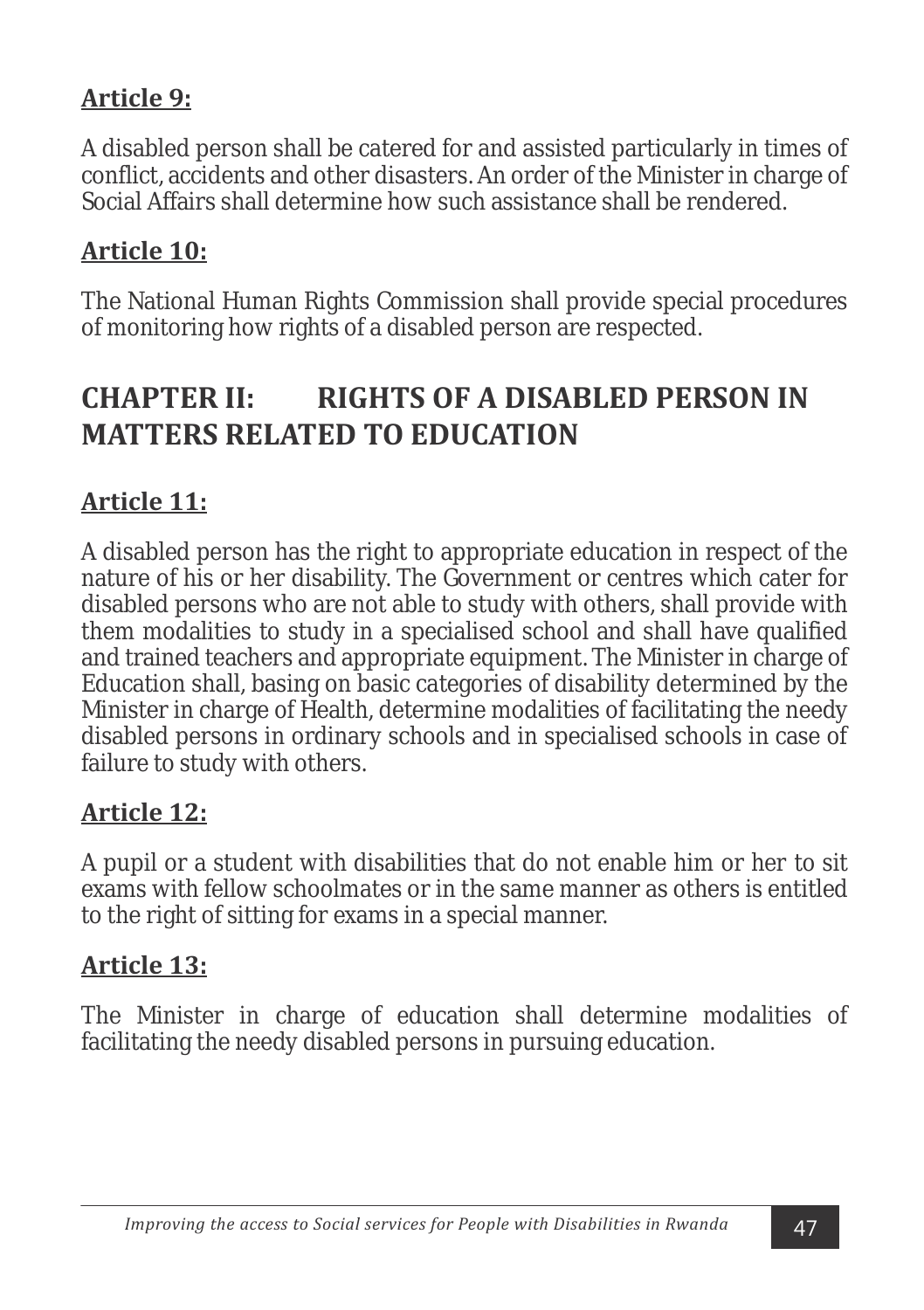# **CHAPTER III: RIGHTS OF A DISABLED PERSON IN HEALTH MATTERS**

### **Article 14:**

The Government shall facilitate a disabled person in getting medical care and prosthesis and orthesis appliances if required.

### **Article 15:**

The Government has an obligation to provide medical care to a needy disabled person and it shall provide prosthesis and orthesis appliances if required.

### **Article 16:**

Each centre or association that caters for the disabled persons is obliged to have a department responsible for examination of trauma as well as physico-social counselling.

### **Article 17:**

An order of the Minister in charge of Health shall determine the modalities of facilitating the disabled persons in matters related to receiving medical care and getting prosthesis and orthesis appliances.

# **CHAPTER IV: RIGHTS OF A DISABLED PERSON IN MAT- TERS RELATED TO WORK AND EMPLOYMENT**

# **Article 18:**

No discrimination of any form shall be subjected upon a disabled person in matters related to employment. However, a disabled person shall be given greater access to employment opportunities than any other citizen in case of equal capacities or in case of equal marks in competition.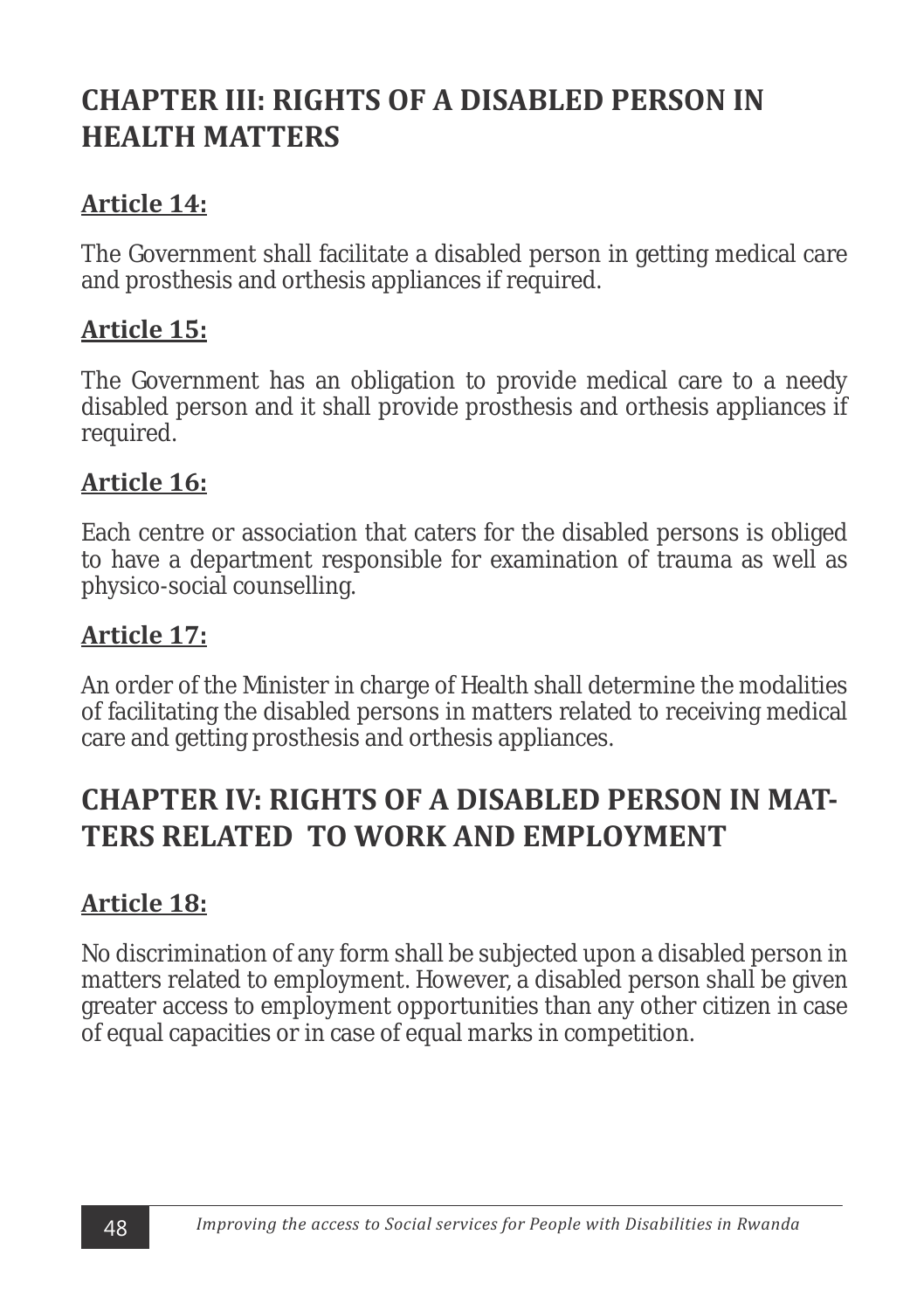### **Article 19:**

In case of necessity and only due to interest of employment, a disabled person shall be entitled to a conducive employment environment that does not detract the nature of his or her disability.

### **Article 20:**

An Order of the Minister in Charge of labour in his or her attributions shall determine the modalities of facilitating the disabled persons in matters related to access to employment opportunities.

# **CHAPTER V: RIGHTS OF A DISABLED PERSON IN MATTERS RELATED TO CULTURE, ENTERTAINMENT AND SPORTS**

### **Article 21:**

Centres that cater for the disabled persons and educational institutions in general, are required to have special grounds meant for culture, entertainment and sports and trained tutors.

### **Article 22:**

Disabled persons are entitled to the right of joining specialised associations related to sports, culture and entertainment.

### **Article 23:**

A disabled person shall be facilitated in matters related to participation in sports, films, drama and other entertainment.

#### **Article 24:**

An order of the Minister in charge of Sports shall determine the modalities of facilitating the disabled persons in matters related to participation in activities of culture, entertainment and sports.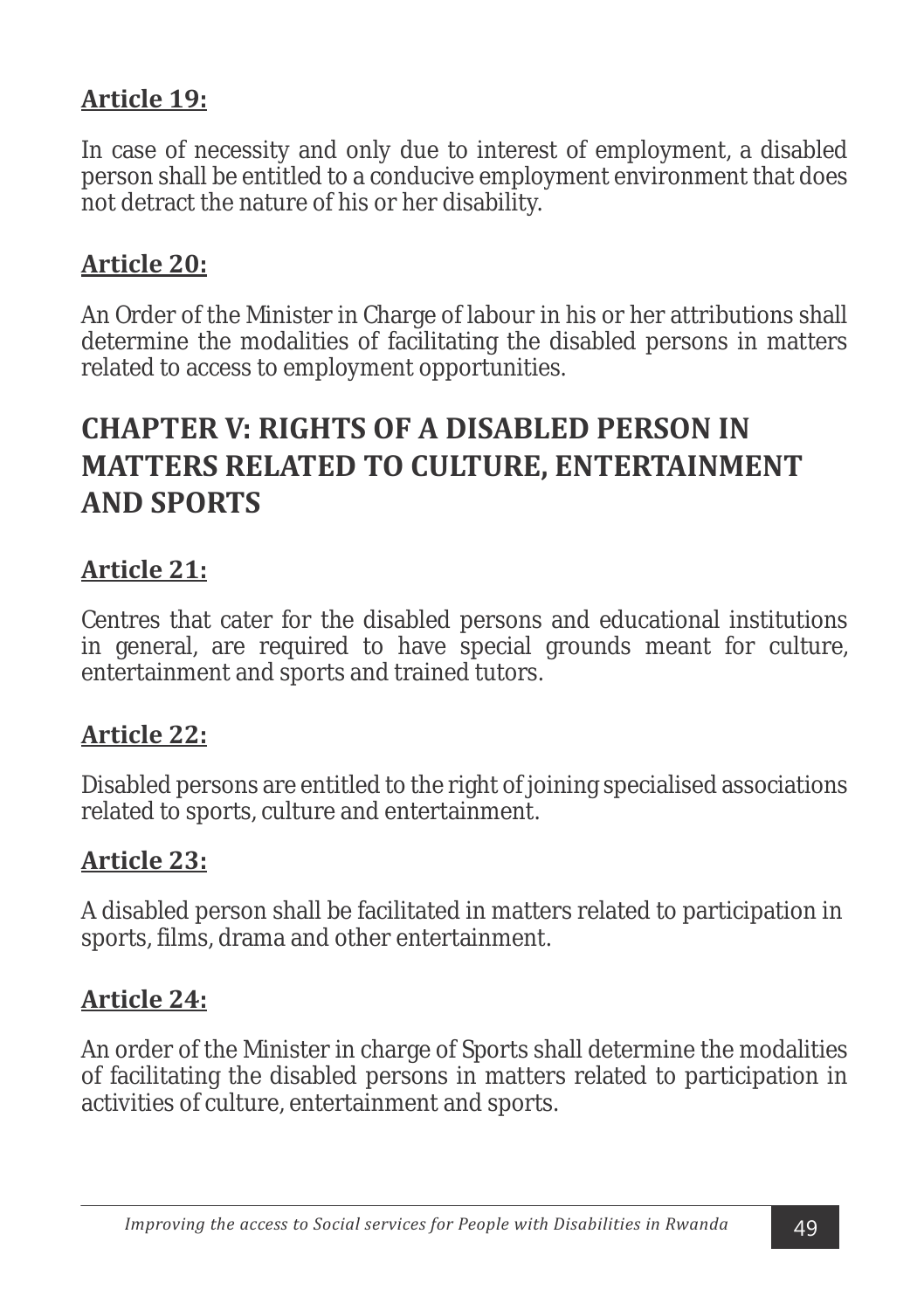# **CHAPTER VI: RIGHTS OF A DISABLED PERSON IN MAT- TERS RELATED TO TRANSPORT AND COMMUNICATION AND ACCESS TO INFRASTRUCTURE**

# **Article 25:**

Buildings in which various services meant for residents are conducted are required to be built in a way such that they facilitate the disabled persons to acquire access to such services. An order of the Minister in charge of infrastructure shall determine when and how it shall be conducted.

### **Article 26:**

Public transport and communication services are obliged to facilitate the disabled persons Gestures, Braille writings and other ways that aid the disabled persons in communication, where possible shall, be used in conferences and meetings, news reading and other public debates. An order of the Minister in charge of Communication and Transport shall determine modalities of facilitating disabled persons in matters relating to communication and transport.

# **CHAPTER VII: PENALTIES**

# **Article 27:**

Any person who exercises any form of discrimination or any form of violence against a disabled person, shall be punished with the heaviest penalty among the penalties provided by the Criminal Code and those of the special laws relating to such a crime.

# **CHAPTER VIII: FINAL PROVISIONS**

### **Article 28:**

All previous legal provisions contrary to this law are hereby abrogated.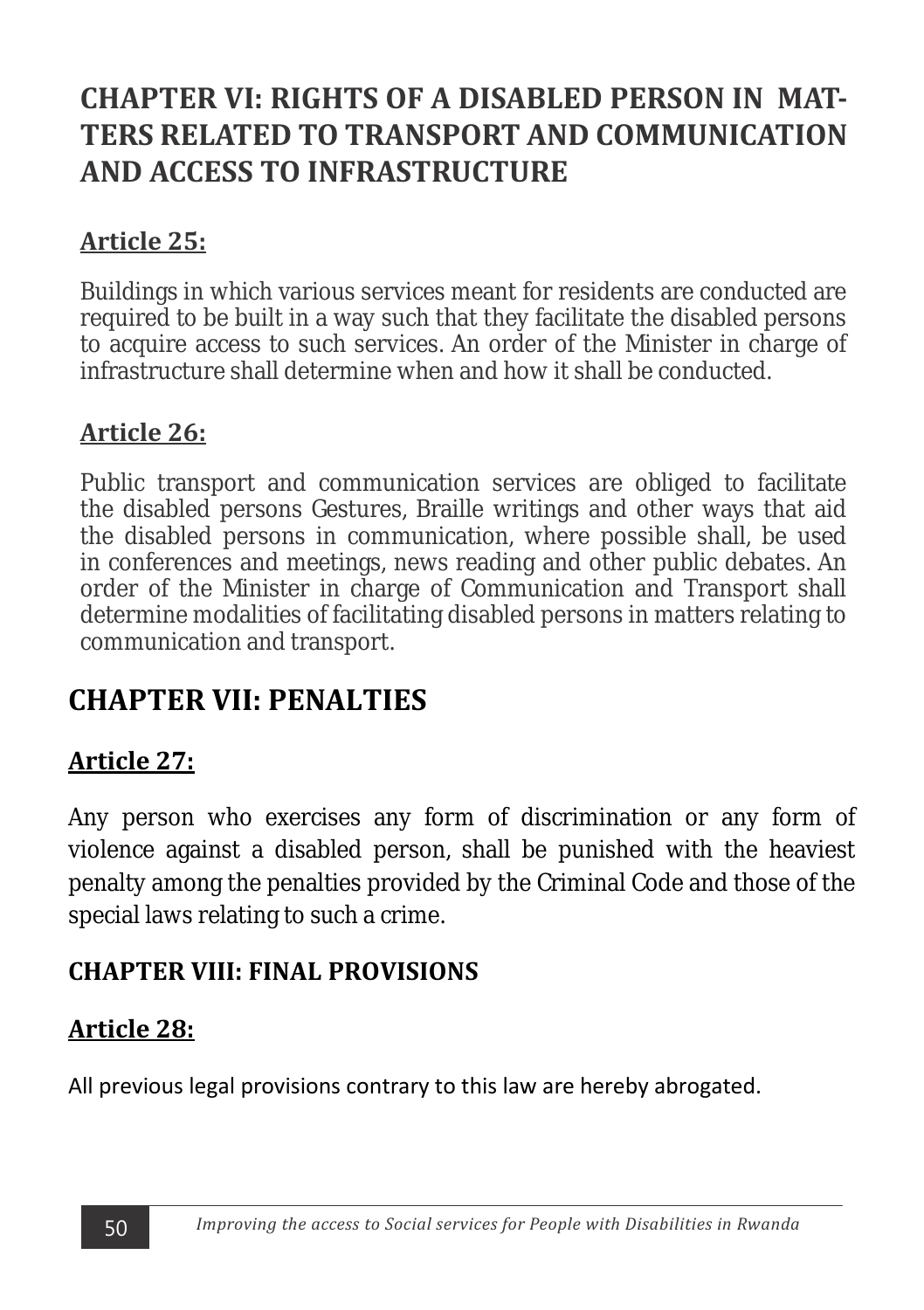### **Article 29:**

This law comes into force on the day of its publication in the Official Gazette of the Republic of Rwanda.

Kigali on 20/01/2007

The President of the Republic

# **KAGAME Paul**

**(sé)**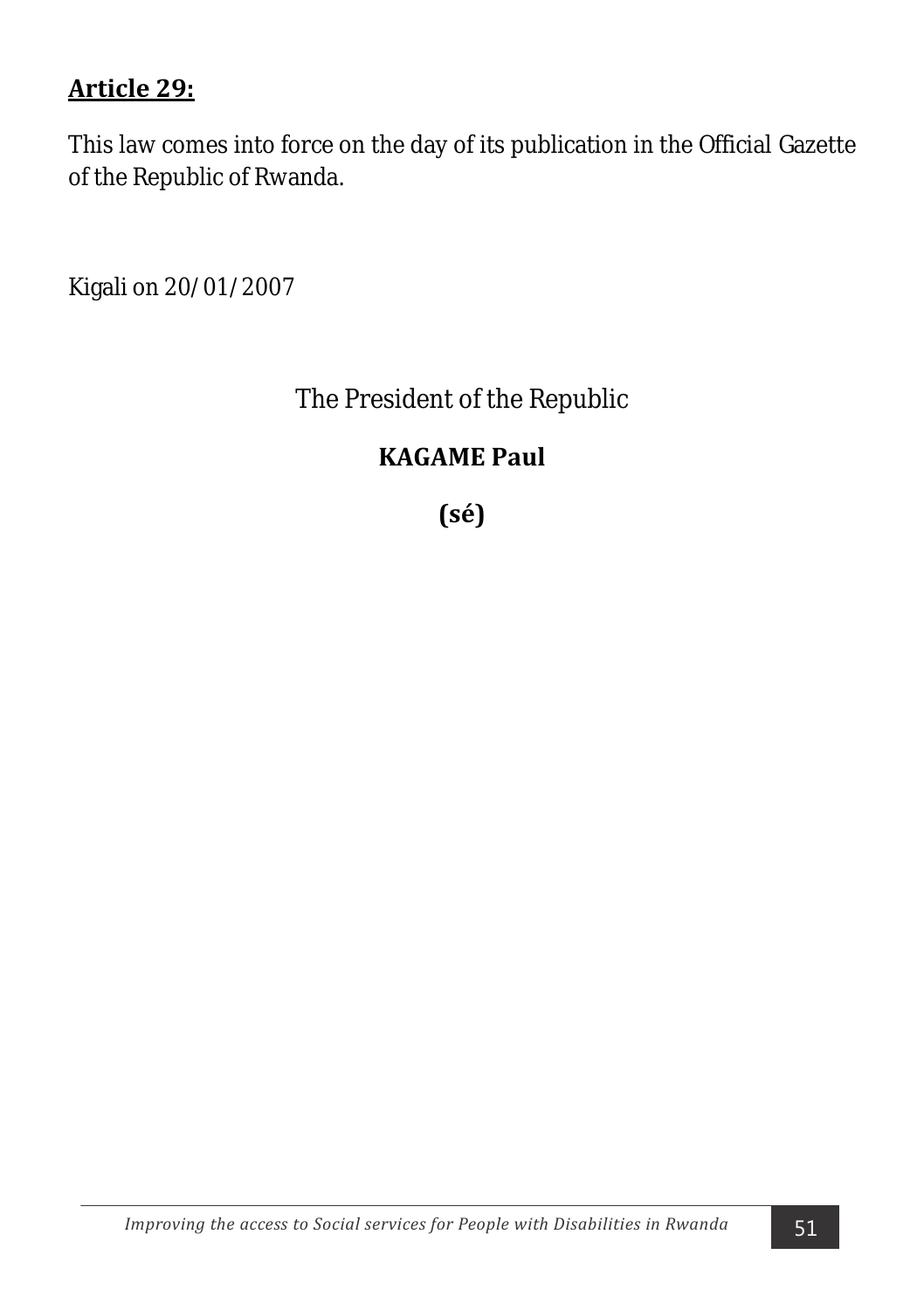# **MINISTERIAL ORDER N° 01/2009 OF 19/6/2009 DETERMINING THE MODALITIES OF FACILITATING PERSONS WITH DISABILITIES TO PRACTICE AND FOLLOW CULTURAL, ENTERTAINMENT AND SPORTS ACTIVITIES**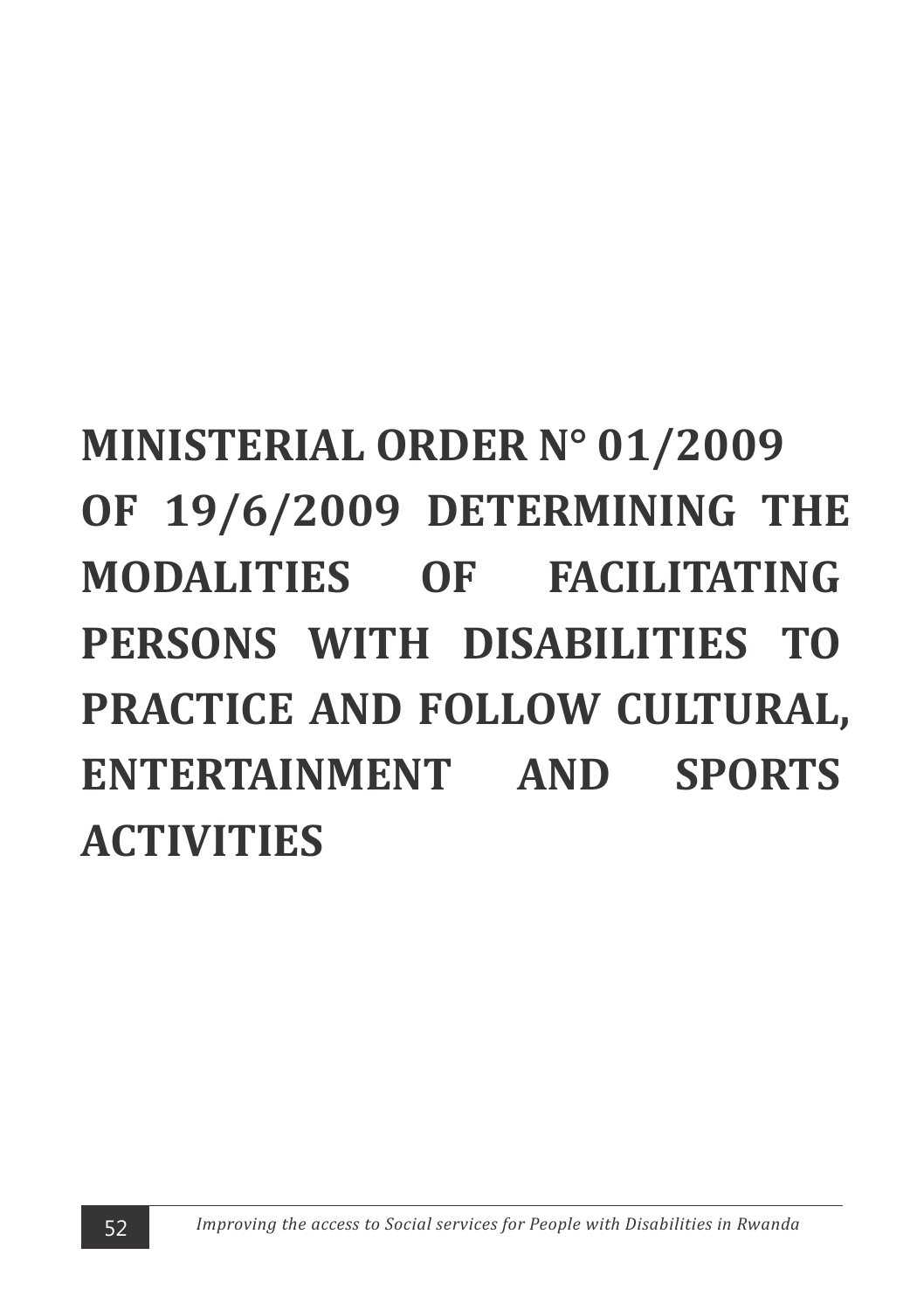# **The Minister of Culture and Sports,**

Pursuant to the Constitution of the Republic of Rwanda of 04 June 2003 as amended to date, especially in Articles 14, 120, 121, 201 Pursuant to Law  $n^{\circ}$  01/2007 of 20/01/2007 relating to protection<br>of disabled persons in general especially in Article of disabled persons in general, especially in Article 24;

After consideration and approval by the Cabinet, in its session of 19/06/2009;

## **HEREBY ORDERS:**

# **Article 1: Purpose of this Order**

This Order determines the modalities of facilitating disabled persons to practice and follow cultural, entertainment and sports activities.

### **Article 2: Materials for disabled persons**

Disabled Persons shall be fully facilitated in order to participate, to practice and train in sport and entertainment activities. Both private and public organs in charge of such activities shall reserve spaces for the practice of these activities.. This mainly concerns national associations in charge of cultural, entertainment and sports activities.

### **Article 3:To be a member of the international sports association**

Disabled persons shall be facilitated to become members of international sports associations, and shall be availed assistance to participate in activities relating to these associations, or in games at the international level, which include mainly transport, meals and membership fees. Article 4: A passing way and special spaces for disabled persons

A passing way and special spaces shall be reserved for disabled persons who choose to follow sports and entertainment activities for their own safety due to their disabilities.

Deaf Persons shall be provided with interpreters during sports and entertainment activities.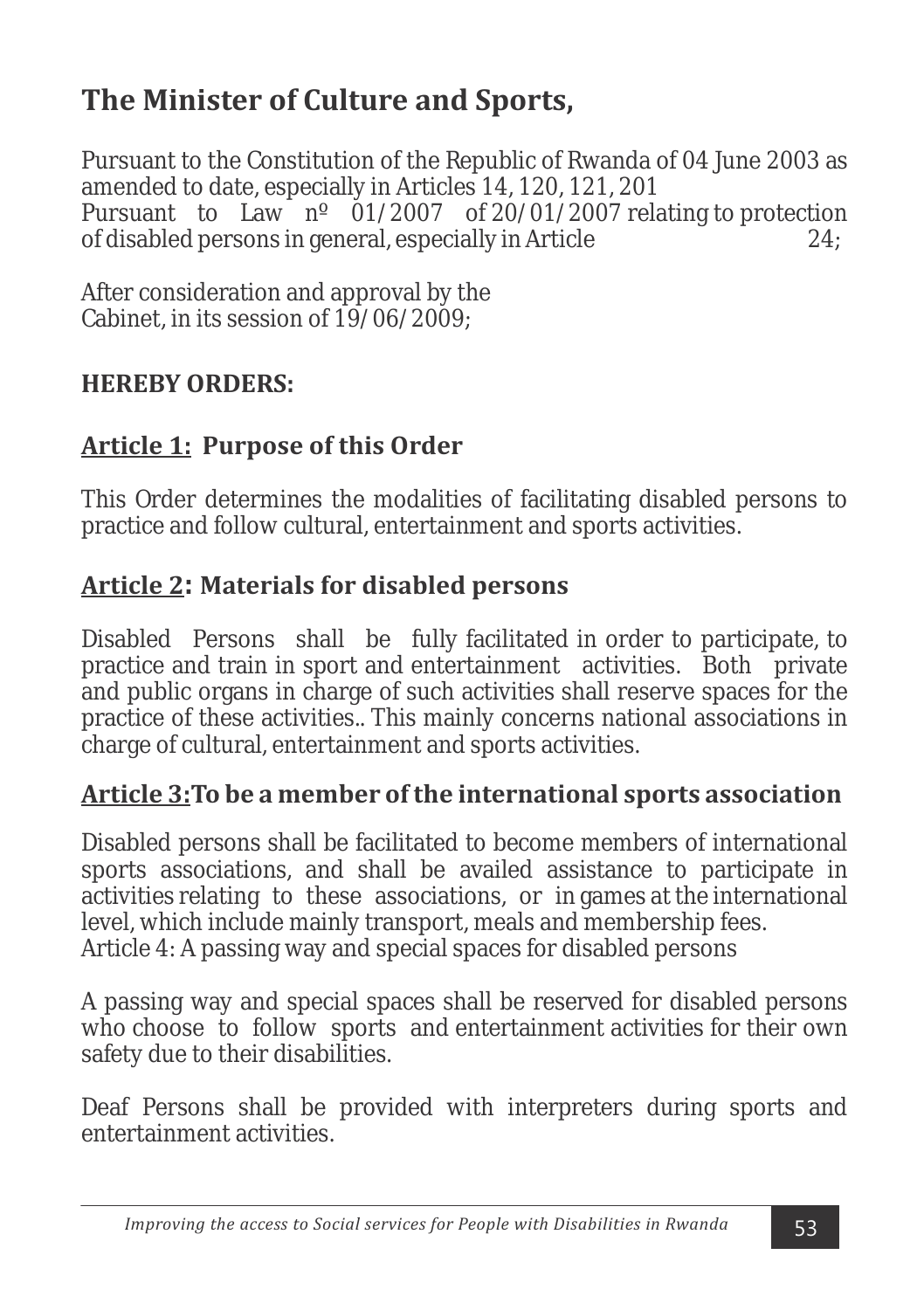### **Article 5: Issues for incorporation into the budget**

The issues specified under Articles 2, 3 and 4 of this Order shall be incorporated into the budget of each Organ.

### **Article 6: Repealing provision**

All prior legal provisions contrary to thisOrder are hereby repealed.

### **Article 7: Commencement**

This Order shall come into force on the date of its publication in the Official Gazette of the Republic of Rwanda.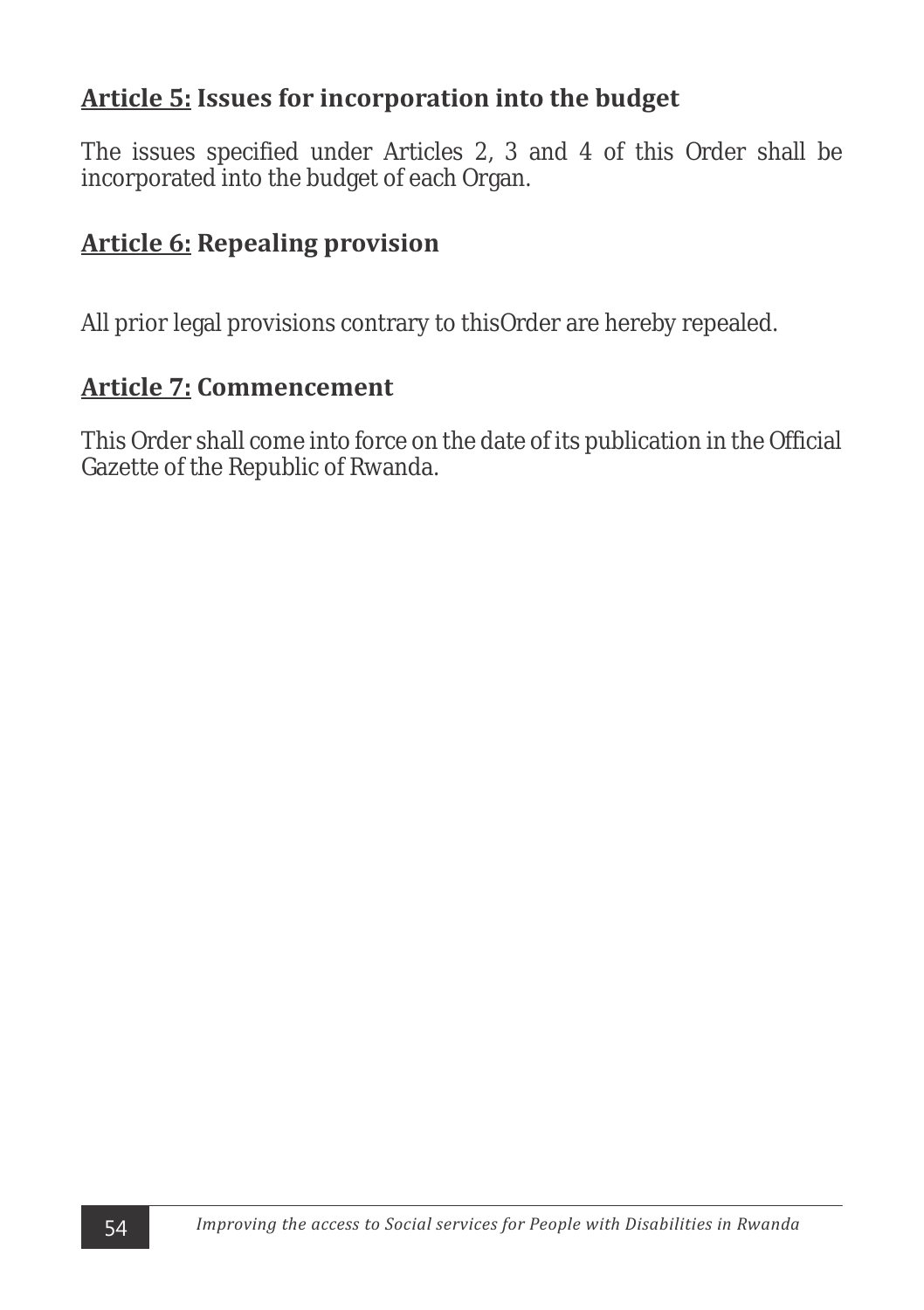# **MINISTERIAL ORDER N° 01/cab. M/ 09 OF 27/07/2009 DETERMINING THE MODALITIES OF CONSTRUCTING BUILDINGS PROVIDING VARIOUS PUBLICSERVICESTOEASETHEACCESS OF PERSONSWITH DISABILITIES**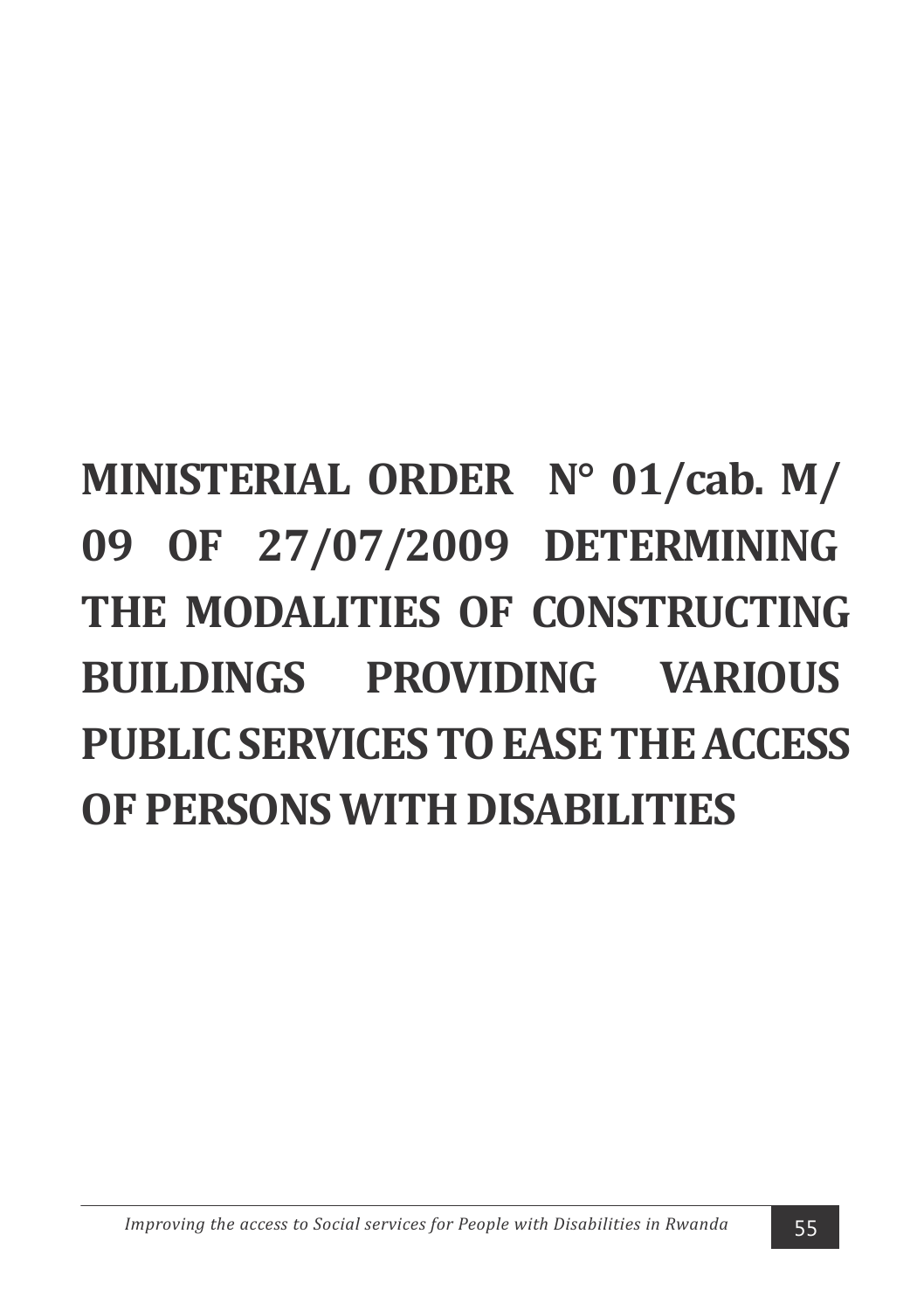# **The Minister of Infrastructure,**

Pursuant to the Constitution of the Republic of Rwanda of 04 June 2003 as amended to date, especially in Articles 14, 120, 121 and 201; Pursuant to Law n° 01/2007 of 20/01/2007 relating to protection of disabled persons in general, especially in Article 25;

After consideration and approval by the Cabinet, in its session of 19/06/2009;

# **HEREBY ORDERS:**

## **Article One: Purpose of this Order**

This Order determines the modalities of constructing buildings providing various public services to ease the access of persons with disabilities.

### **Article 2: Definitions**

The term "*buildings where various services are provided*" shall mean all buildings, whether private or public or parastatal as well as those belonging to various religious denominations and all other buildings used for the provision of various services.

The term "*public services*" shall mean all services rendered to the population for various reasons in their best interest.

The term "*buildings that facilitate access for persons with disabilities*" shall mean buildings constructed in a way that access thereto by persons with disabilities is facilitated or eased.

The term "*building permit*" shall mean a document issued by a competent public Organ authorizing the recipient to start construction.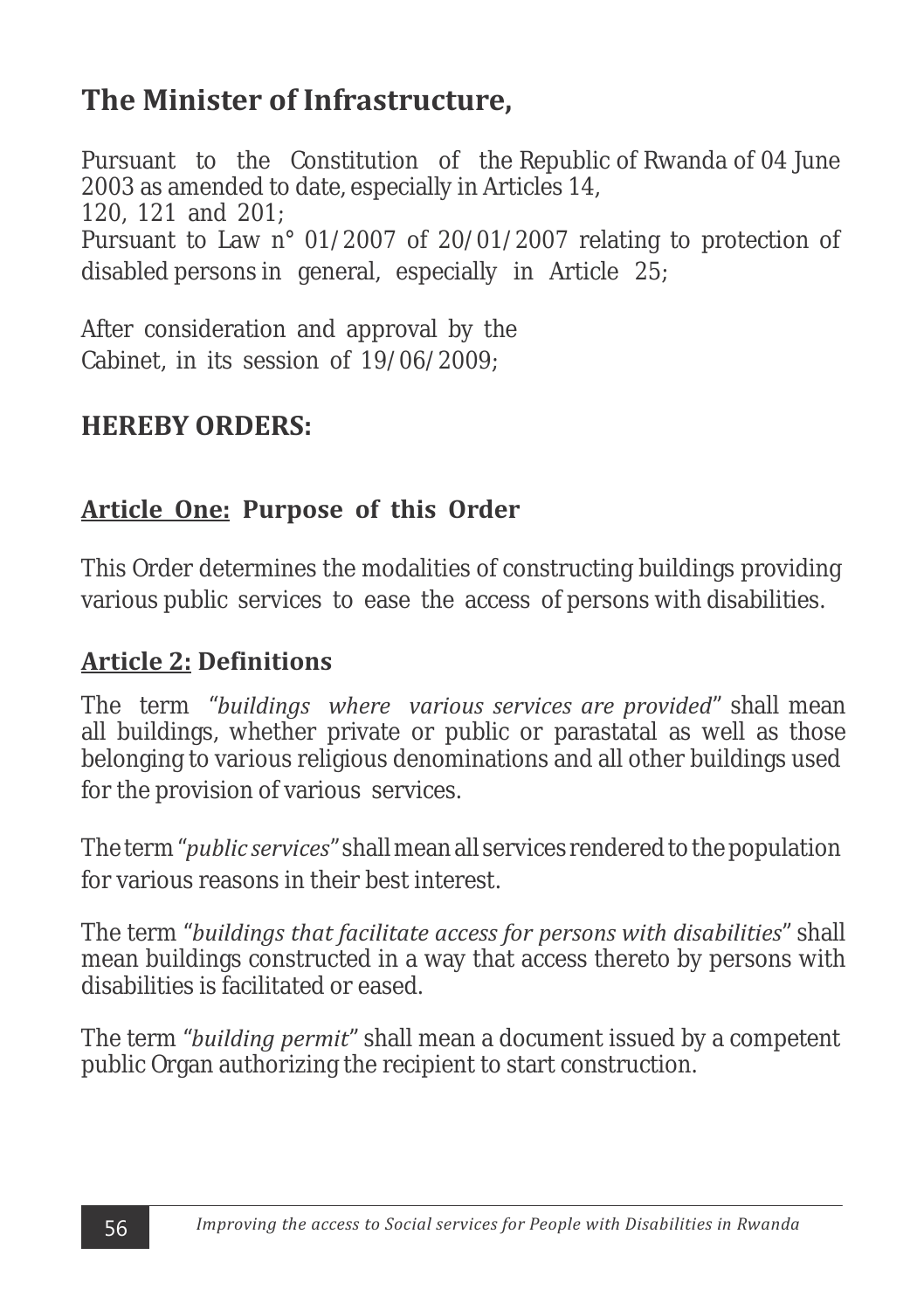# **Article3: Building facilities for persons with disabilities**

All buildings shall be equipped with the necessary facilities to enable persons with disabilities have access to services therein. In particular whether a public or private building meant to provide services to the public, must provide passage ways for persons with disabilities so as to have easy access to services being offered.

Buildings constructed prior to the publication of this Order in the Official Gazette of the Republic of Rwanda must conform to the requirements stipulated under paragraph one of this Article.

### **Article 4: Parking space for vehicles**

All buildings offering services must provide special parking space for vehicles of persons with disabilities, whether motorized or non-motorized. These spaces should be near main entrances with facilities to enable the rescue, self assistance, calls for help when necessary of persons with disabilities in an expeditious way

# **Article 5: Building permit**

Without prejudice to the legal provisions relating to urban planning and construction, building permit applicants in respect of buildings specified under Article 3 of this Order must demonstrate the observance of laws in general and of those relating to persons with disabilities in particular.

# **Article 6: Repealing provision**

All prior legal provisions contrary to this Order are hereby repealed.

### **Article 7: Commencement**

This Order shall come into force on the date of its publication in the Official Gazette of the Republic of Rwanda.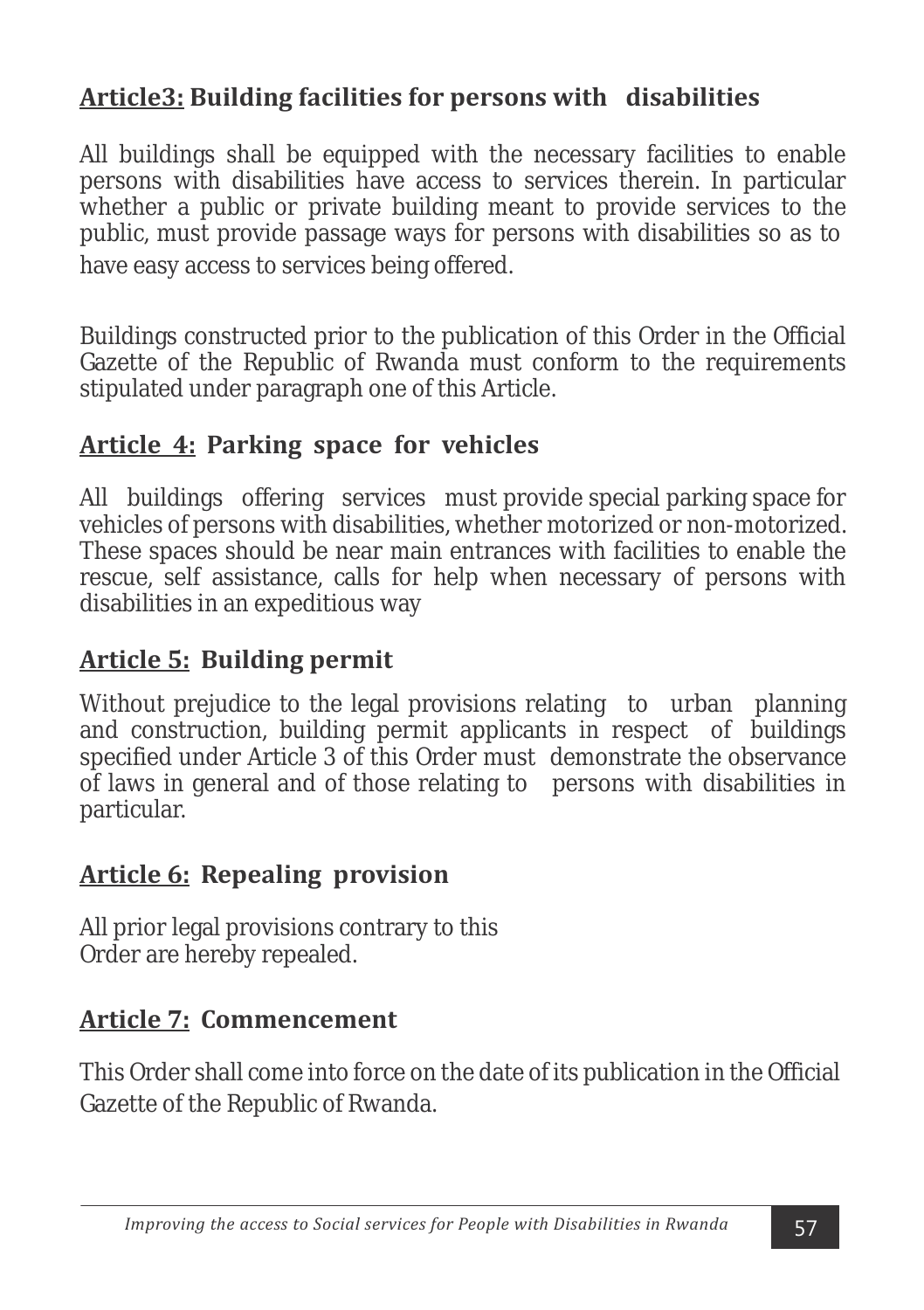# **MINISTERIAL ORDER N°02/cab.M/09 OF 27/7/2009 DETERMINING THE MODALITIES OF FACILITATING PERSONS WITHDISABLITIES ON NECESSARY TRAVELS WITHIN THE COUNTRY.**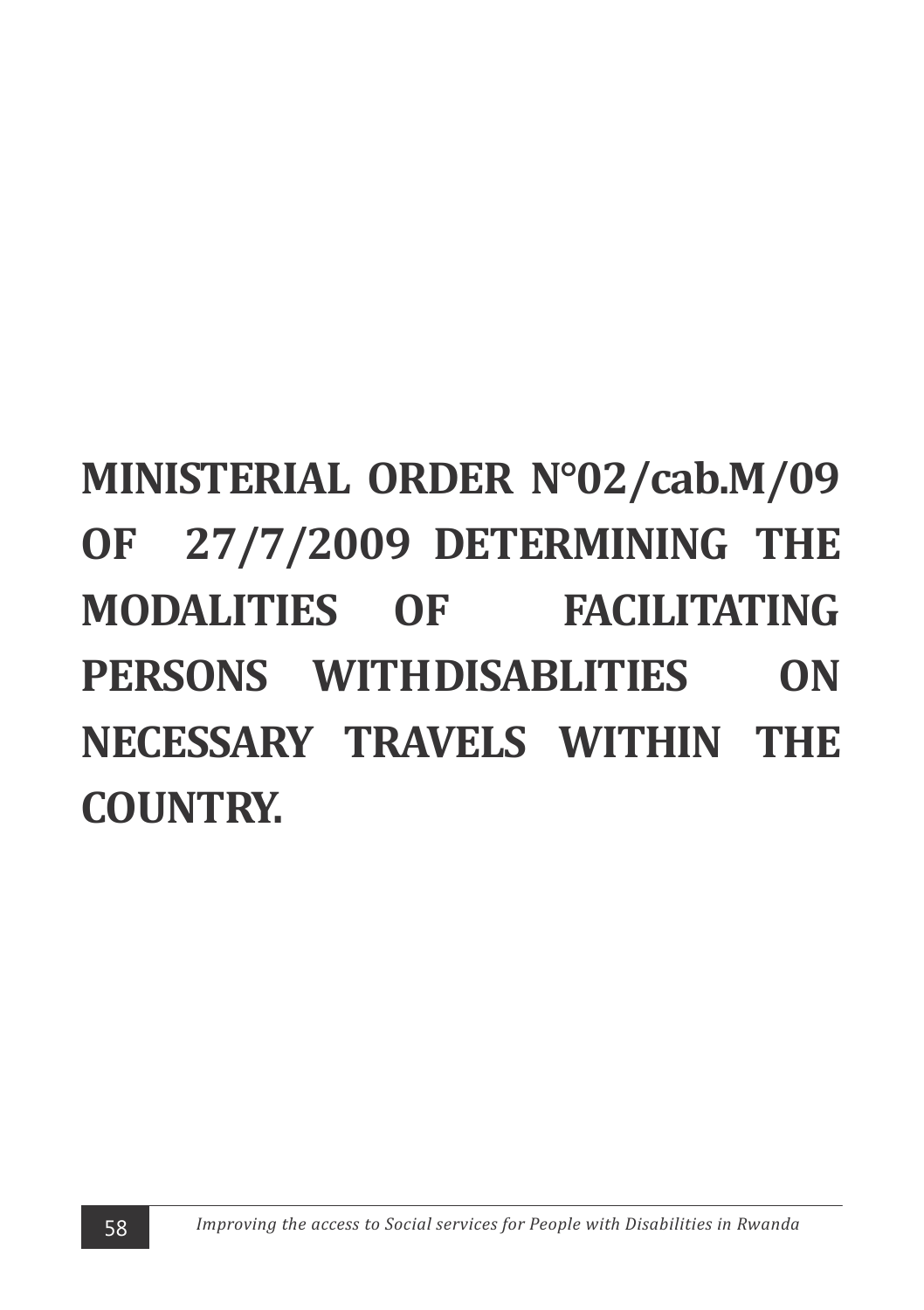# **The Minister of Infrastructure,**

Pursuant to the Constitution of the Republic of Rwanda of 04 June 2003, as amended to date especially in Articles 14, 120, 121 and 201;

Pursuant to Law n° 01/2007 of 20/01/2007 relating to protection of disabled persons in general, especially in Article 26; After consideration and approval by the Cabinet, in its session of 19/06/2009;

# **HEREBY ORDERS:**

# **Article One: Purpose of this Order**

This Order determines the modalities of facilitating persons with disabilities on necessary travels within the Country.

## **Article 2: Definition**

The term "*necessary travel*" shall mean the travel undertaken by a person with disability who is in the first and second categories with the purpose of getting the needed services or reach the place where he /she gets such services.

Article 3: Exemption from transportation fare

A needy person with disability in the first and second categories is exempt from transportation fares when boarding State- owned public transport vehicles.

### **Article 4: Indentity card for a person with disability**

For the purposes of Article 3 of this Order, a person with disabilities in the first and second categories shall obtain from authorized Organs a card allowing them to benefit from free transportation in State- owned public transport vehicles. Persons specified under this Article shall only be entitled to this benefit in case of necessary travels.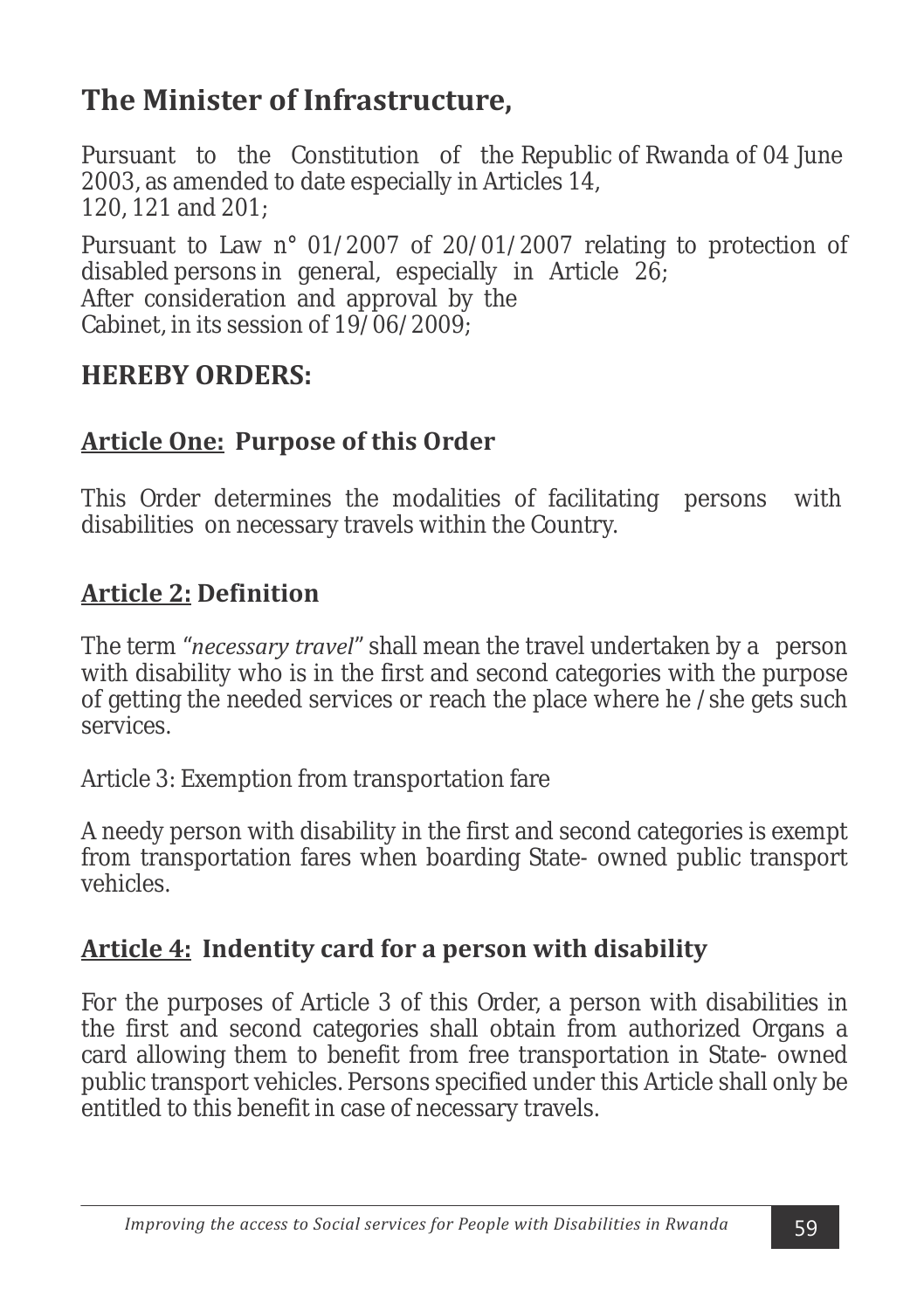#### **Article 5: Seats reserved for persons with disabilities in public transport vehicles**

The State shall adopt an appropriate program that would facilitate persons with disabilities in general to board public transport vehicles by requiring public transport vehicles owners to reserve seats and entrance doors for persons with disabilities.

### **Article 6: Bus stops**

All bus stops for public transport vehicles must be developed in such a way that they facilitate persons with disabilities to easily board vehicles.

### **Article 7: Repealing provision**

All prior legal provisions contrary to this Order are hereby repealed.

### **Article 8: Commencement**

This Order shall come into force on the date of its publication in the Official Gazette of the Republic of Rwanda.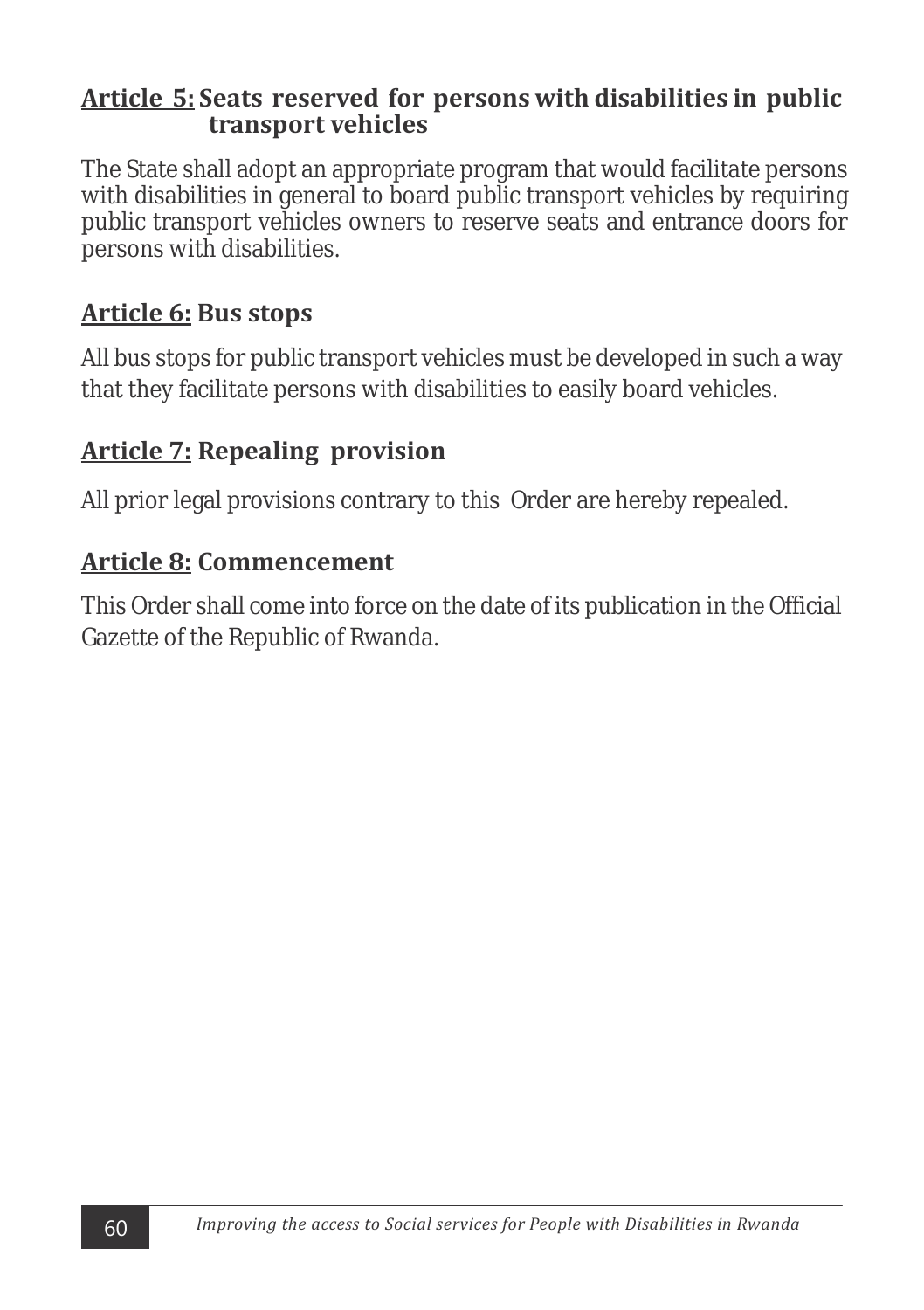# **MINISTERIAL ORDER N° 20/18 OF 27/7/2009 DETERMINING THE MODALITIES OF CLASSIFYING PERSONS WITH DISABILITIES INTO BASIC CATEGORIES BASED ON THE DEGREEOF DISABILITY**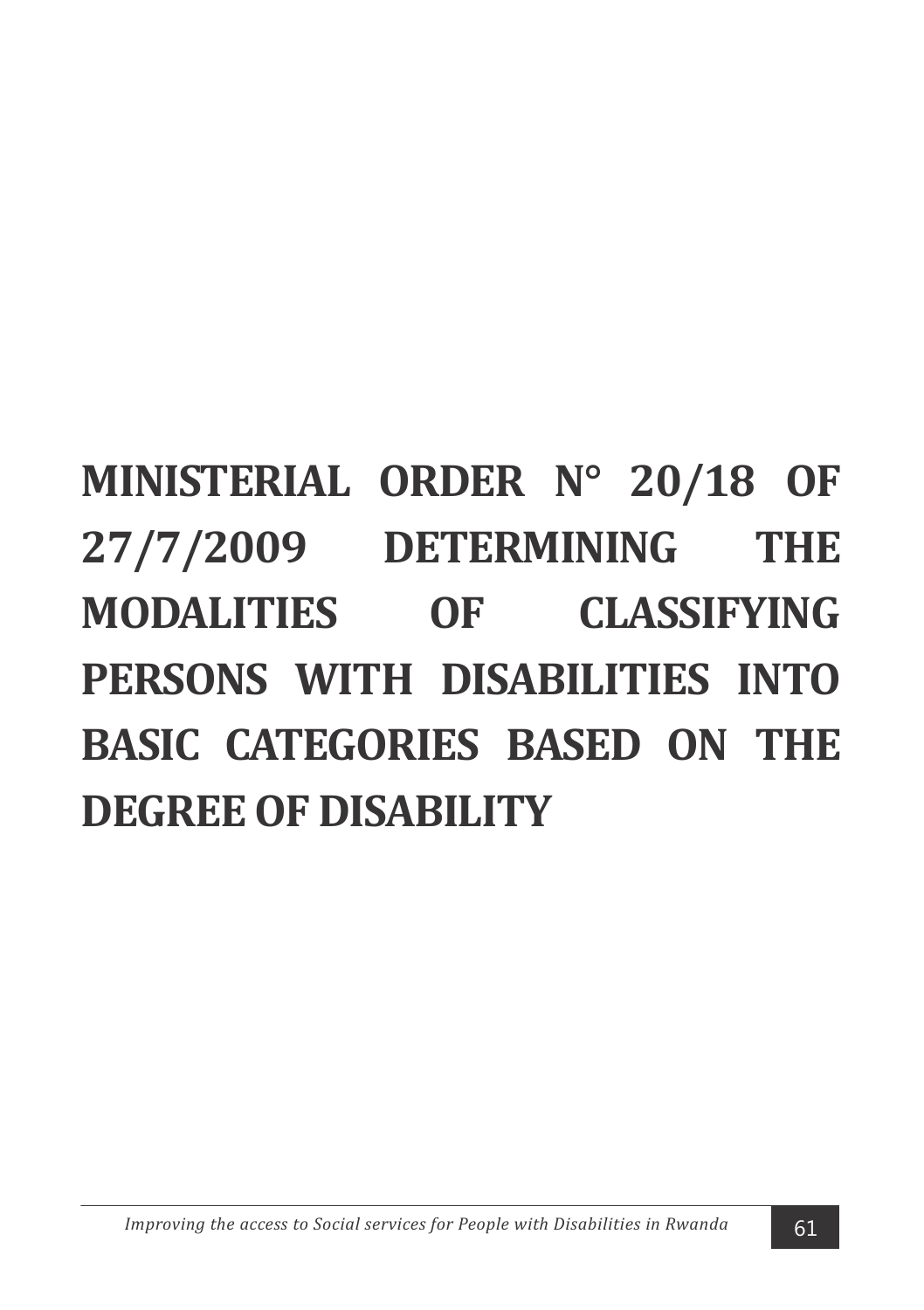# **The Minister of Health,**

Pursuant to the Constitution of the Republic of Rwanda of 04 June 2003 as amended to date, especially in Articles 14, 120, 121 and 201; Pursuant to Law n° 01/2007 of 20/01/2007 relating to protection of disabled persons in general, especially in Article 2;

After consideration and approval by the Cabinet, in its session of 19/06/2009;

# **HEREBY ORDERS:**

# **Article One: Purpose of this Order**

This Order determines the modalities of classifying disabled persons into basic categories based on the degree of disability.

# **Article 2: Categories ofdisabledpersonsonthebasis ofdisability**

Disabled persons shall be classified under the following categories:

- 1. Physically disabled persons;
- 2. Sight-impaired persons;
- 3. Deaf-and-dumb persons or persons with either of these disabilities;
- 4. Mentally disabled persons;
- 5. Persons with disabilities not specified in the above categories approved by the Medical committee.

### **Article 3: Categories of disabled persons on the basis of the degree of disability**

On the basis of the degree of disability ascertained by the Medical Committee established by relevant authorities, persons with disabilities in each category of disability specified under paragraph 2 of Article 2 are classified into the categories below in light of international disability standards: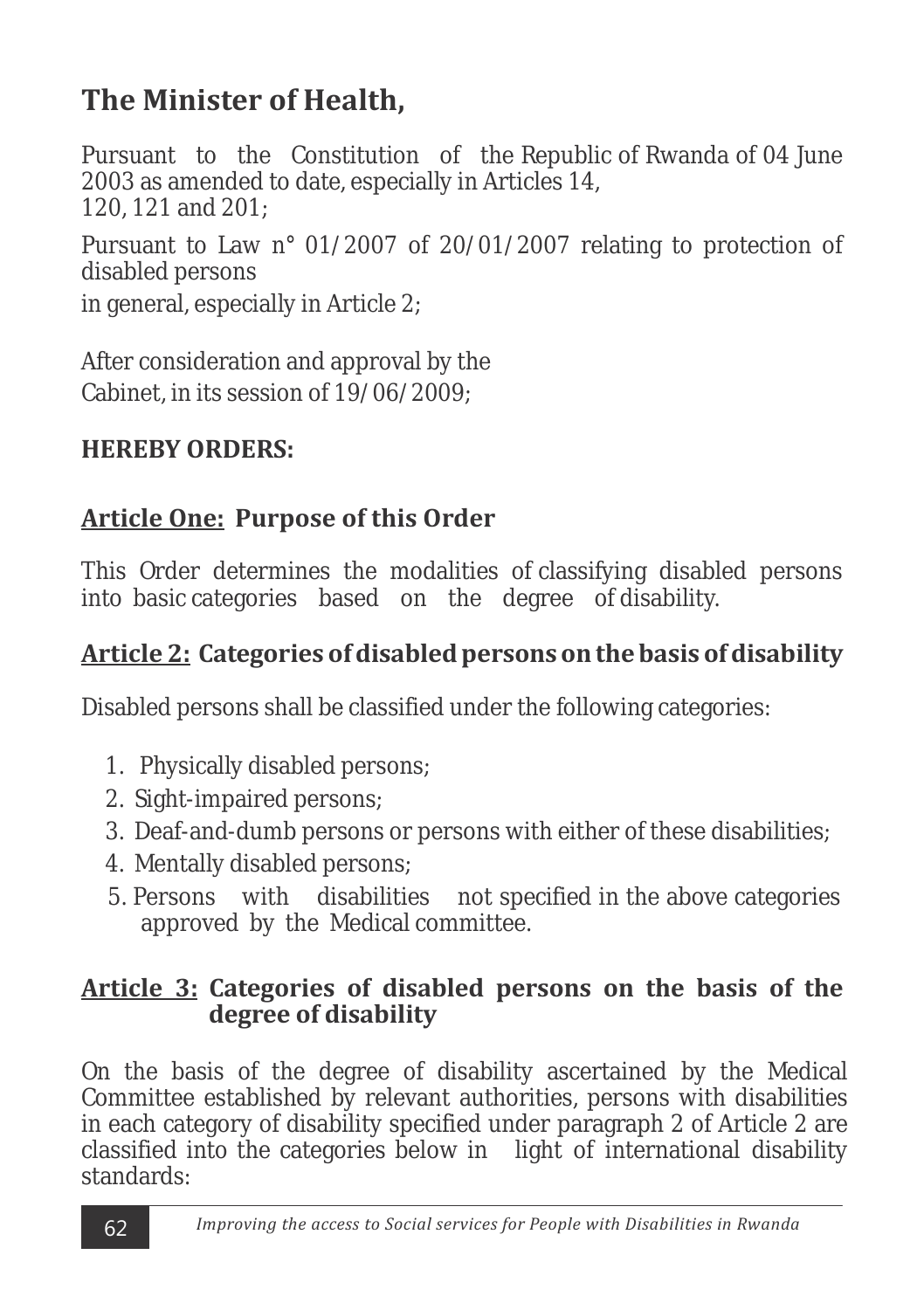- 1. between 90 and 100%;
- 2. between 70 and 89%;
- 3. between 50 and 69%;
- 4. between 30 and 49%;
- 5. below 30%.

After classification into one of the different categories specified under Article Article

2 and 3 of this Order, the Medical committee shall issue them a card that indicates the disability, degree of disability and the signature of the Medical Committee President.

### **Article 4: Classification of disabled persons**

Classification of Disabled persons shall be implemented within One year from the date this Order comes into force.

### **Article 5: Report of the Medical Committee**

The Medical Committee specified under Article 2 of this Order shall transmit on a yearly basis or whenever necessary a report to the Minister in charge of Health and the Minister in charge of Social Affairs copied to the Disabled Persons Federation.

### **Article 6: Repealing provision**

All prior provisions contrary to this Order are hereby repealed.

### **Article7: Commencement**

This Order shall come into force on the date of its publication in the Official Gazette of the Republic of Rwanda.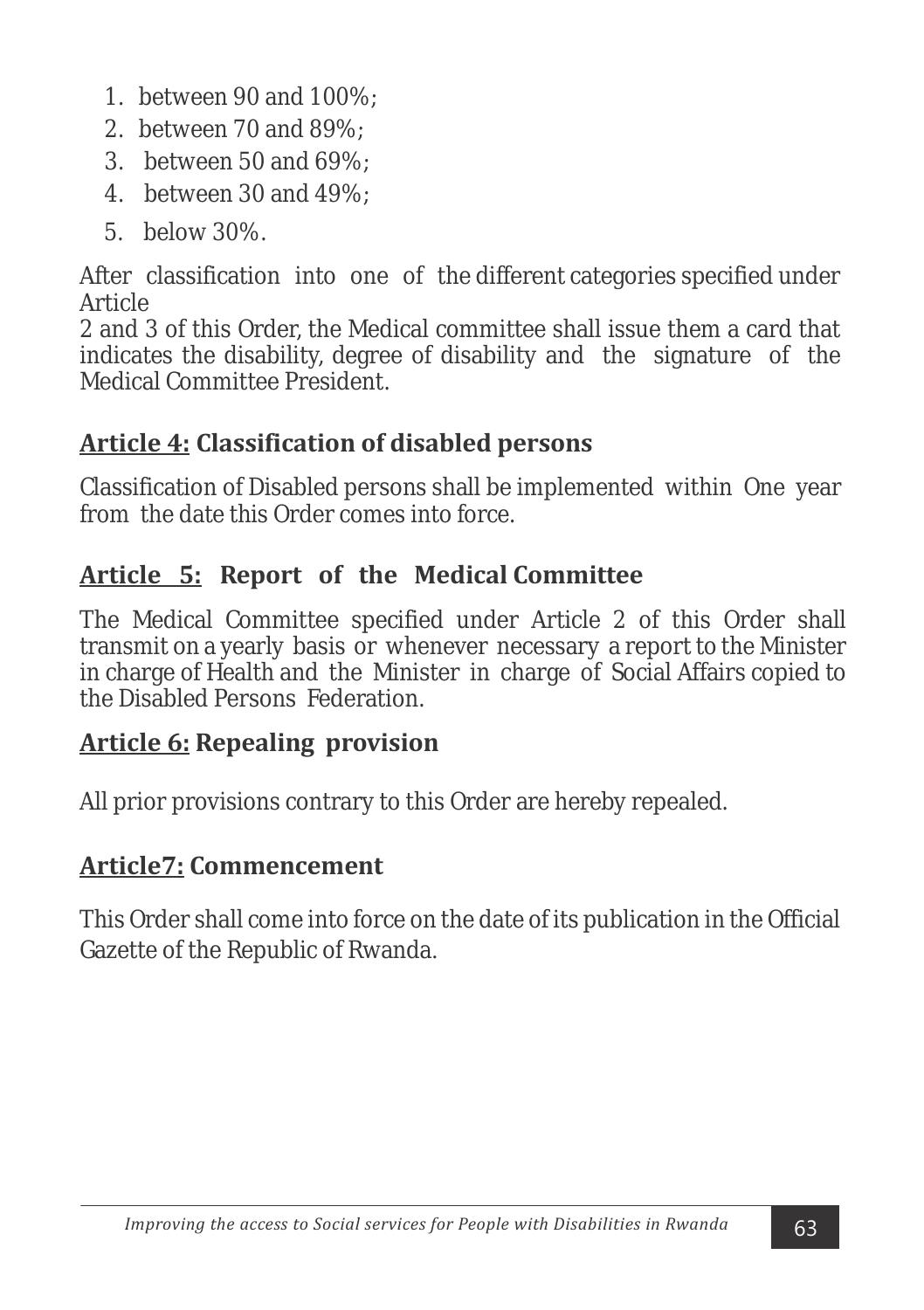# **MINISTERIAL ORDER N°20/19 OF 27/7/2009 DETERMINING THE MODALITIES OF FACILITATING PERSONS WITH DISABILITIES ACCESS MEDICAL CARE**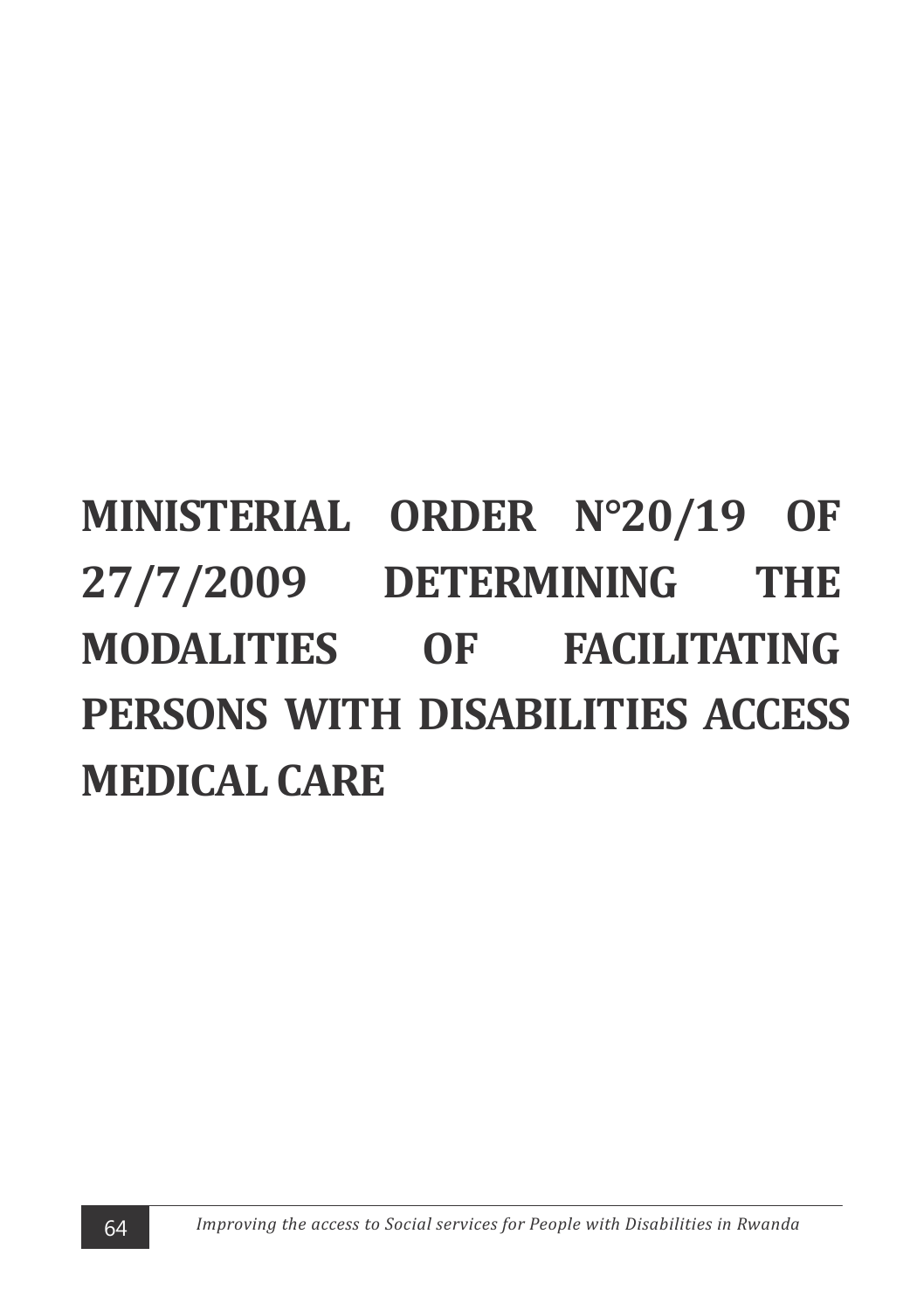# **The Minister of Health,**

Pursuant to the Constitution of the Republic of Rwanda of 04 June 2003 as amended to date, especially in Articles 14, 120, 121 and 201;

Pursuant to Law nº 01/2007 of 20/01/2007 relating to protection of disabled persons in general, especially in Article  $17$ ;

Pursuant to Law nº 62/2007 of 30/12/2007 establishing and determining the organization, functioning and management of the mutual health insurance scheme, especially in Article 30;

After consideration and approval by the Cabinet, in its session of 19/06/2009 ;

#### **HEREBY ORDERS:**

### **Article One: Purpose of this Order**

This Order determines the modalities of facilitating persons with disabilities access Medical care.

### **Article 2: Insurance for persons with disabilities**

Persons with disabilities whose degree of disability is between 50% and 100% shall be the responsibility of the State as regards the mutual health insurance scheme while those whose degree of disability is between 30% and 49% shall be the responsibility of the State at 50% in respect of mutual health insurance premiums.

In respect of contributions of persons with disability to medical care and purchase of drugs, the care of those whose degree of disability is between 50% and 100% shall be the responsibility of the State while those whose degree of disability is between 30% and 49% and are needy shall also be the responsibility of the State.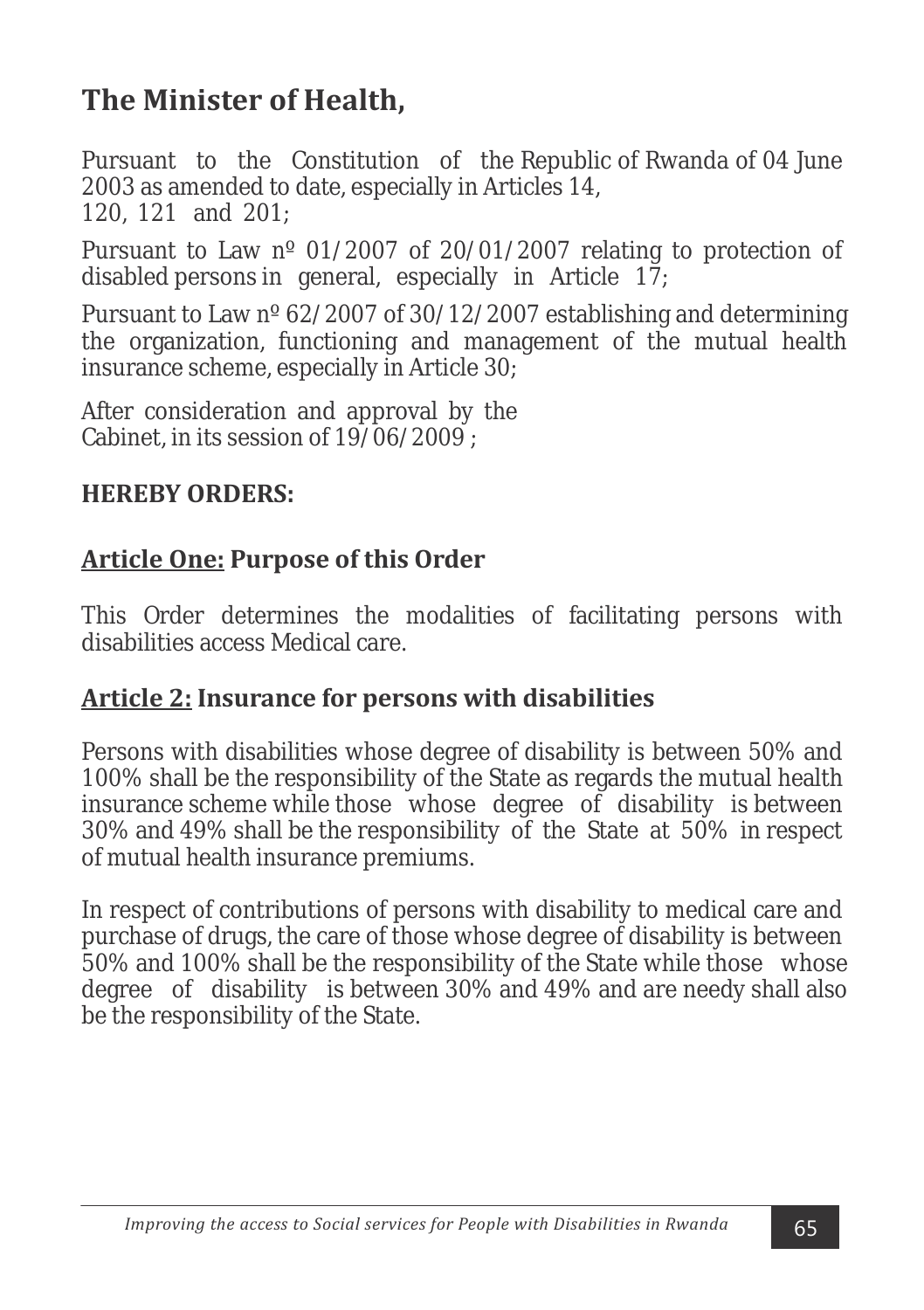### **Article 3: Prosthetics andorthotics topersonswithdis abilities**

The provision of free prosthetics and orthotics to persons with disabilities who fall under different categories established by the Ministerial Order nº 20/18 of 27/07/2009 determining modes of classifying disabled persons into basic categories according to the degree of disability so as to enable different organs to guarantee the rights tailored to their condition shall not exceed the value provided by the Mutual Health Insurance Fund. However, the State shall entirely remain responsible for the care of persons whose degree of disability is between 70% and 100%.

The provisions of paragraph one of this Article shall also apply in case of replacement or repair of prosthetics and orthotics.

### **Article 4: Special services for persons with disabilities.**

In order to facilitate persons with disabilities, each District Hospital shall provide special services for persons with disabilities.

Any person whose degree of disability is greater than 50% enjoys the privilege of seeing the Doctor first before others. This does not however affect the principle of according priority to seriously ill people.

### **Article 5: Repealing provision**

All prior legal provisions contrary to this Order are hereby repealed Article 6: Commencement

This Order shall come into force on the date of its publication in the Official Gazette of the Republic of Rwanda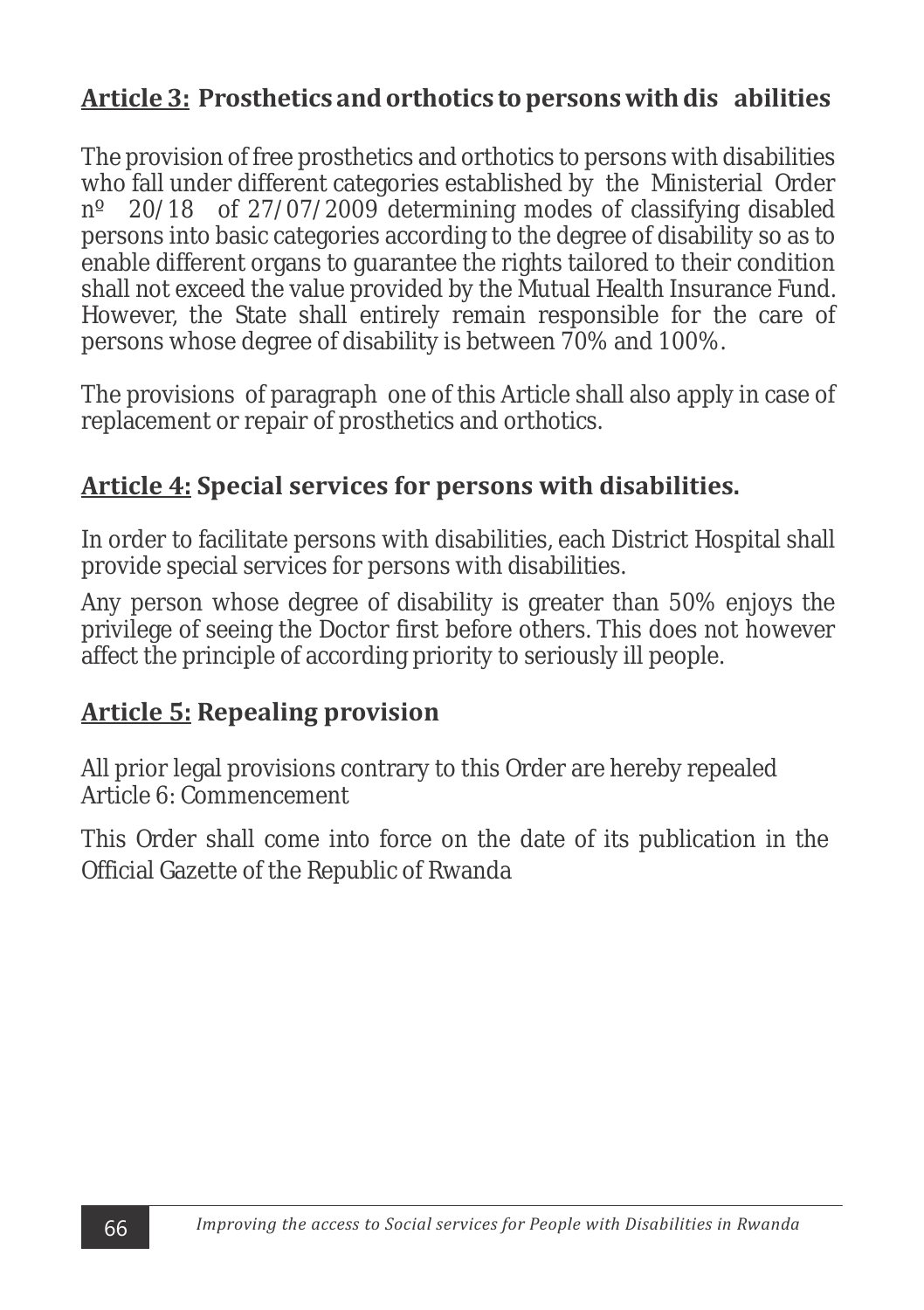# **MINISTERIAL ORDER N° 03/19.19 OF 27/7/2009 DETERMINING THE MODALITIES OF FACILITATING PERSONS WITH DISABILITIES TO EASILY ACCESS EMPLOYMENT**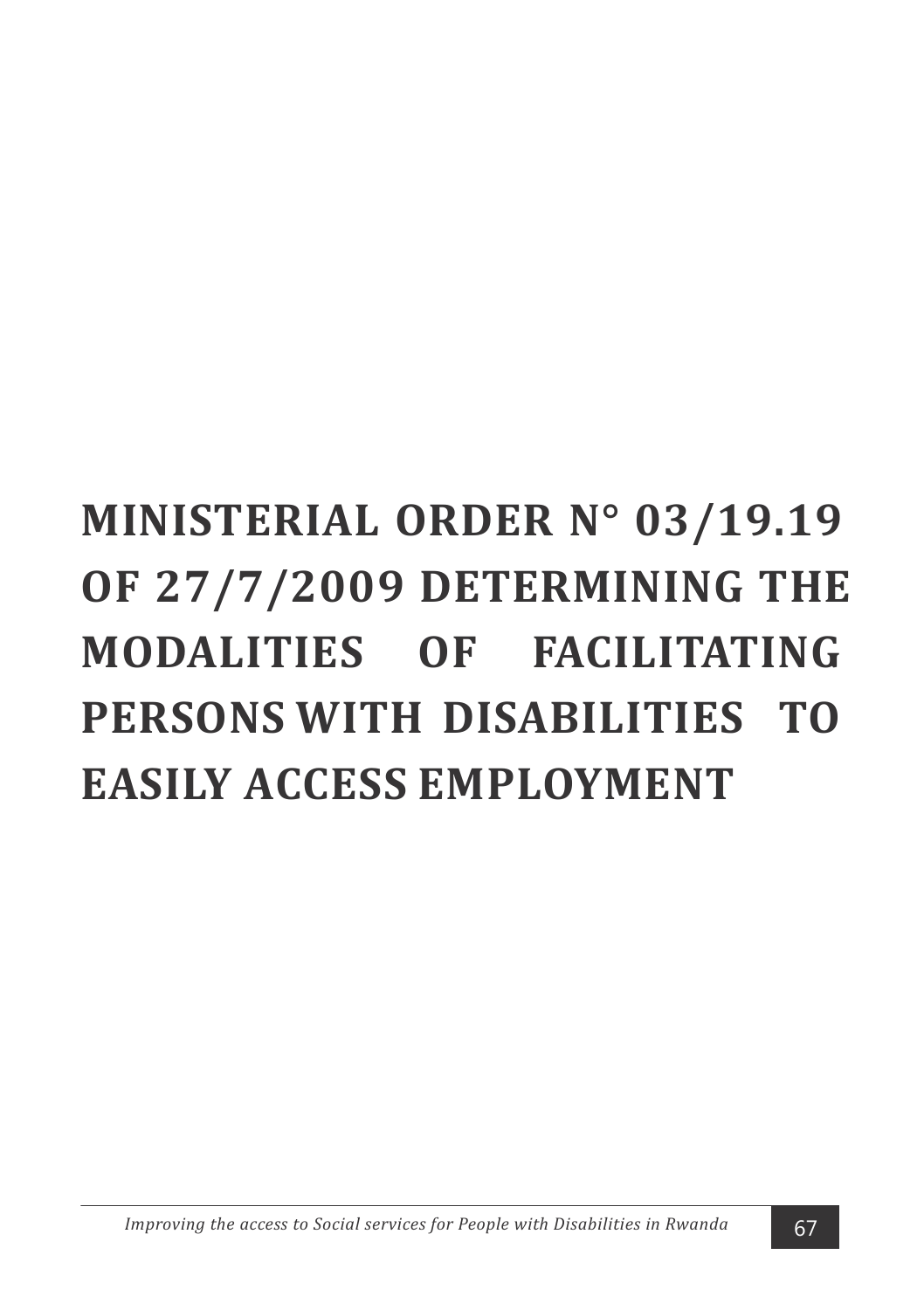# **The Minister of Public Service and Labour ,**

Pursuant to the Constitution of the Republic of Rwanda of 04 June 2003 as amended to date, especially in Articles 14, 120, 121 and 201;

Pursuant to Law nº 01/2007 of 20/01/2007 relating to protection of disabled persons in general, especially in Article 20;

Pursuant to Law no 13/2009 of 27/05/2009 Regulating Labour in Rwanda in Articles 97, 98, 99 and 100;

After consideration and approval by the Cabinet, in its session of 19/06/2009;

### **HEREBY ORDERS:**

# **Article One: Purpose of this Order**

This Order determines the modalities of facilitating persons with disabilities to easily access employment.

# **Article 2: Rights of a person with disability to employment**

With the exception of specific conditions referred to under this Order, a person with disabilities shall enjoy the same rights as other persons to employment and shall be offered by various employment Organs the facilitation required in the execution of work.

# **Article 3: Priority consideration during consideration**

With respect to offering competitive employment, where a person with disability has the same results as that of a non-disabled person after competition, the person with disability should be accorded priority consideration for employment. With respect to offering non-competitive employment, when a person with disability has the same capacity as a non- disabled person, the person with disability should be accorded priority consideration for employment

No person should deny employment to a person with disability or dismiss him/her on grounds of disability.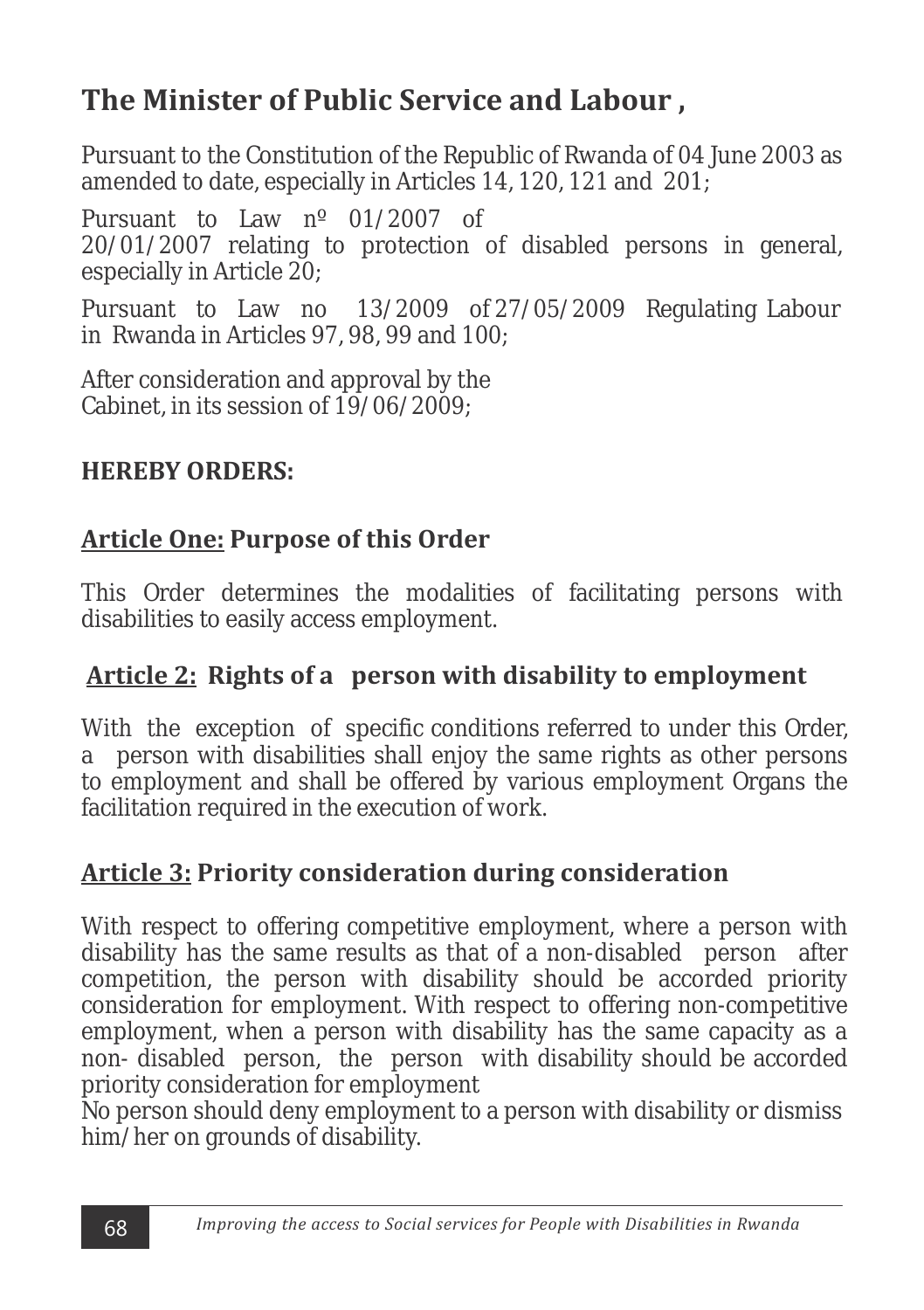### **Article 4: To sensitize persons with disabilities to create employment**

After completing their secondary education, vocational training, or institutions of higher learning, persons with disabilities shall be placed on a list by the Labour Market Information System (LMIS) in order to be sensitised on seeking jobs and creating employment on the basis of their acquired knowledge and degrees of disability.

#### **Article 5: Awards to employers who shall have offered employment to persons with disabilities**

Employers who shall have offered employment to persons with disabilities up to five percent (5%) of their employees shall be officially given awards determined by the Minister in charge of labour.

#### **Article 6: Repealing provision**

All prior legal provisions contrary to this Order are hereby repealed.

### **Article 7 : Commencement**

This Order shall come into force on the date of its publication in the Official Gazette of the Republic of Rwanda.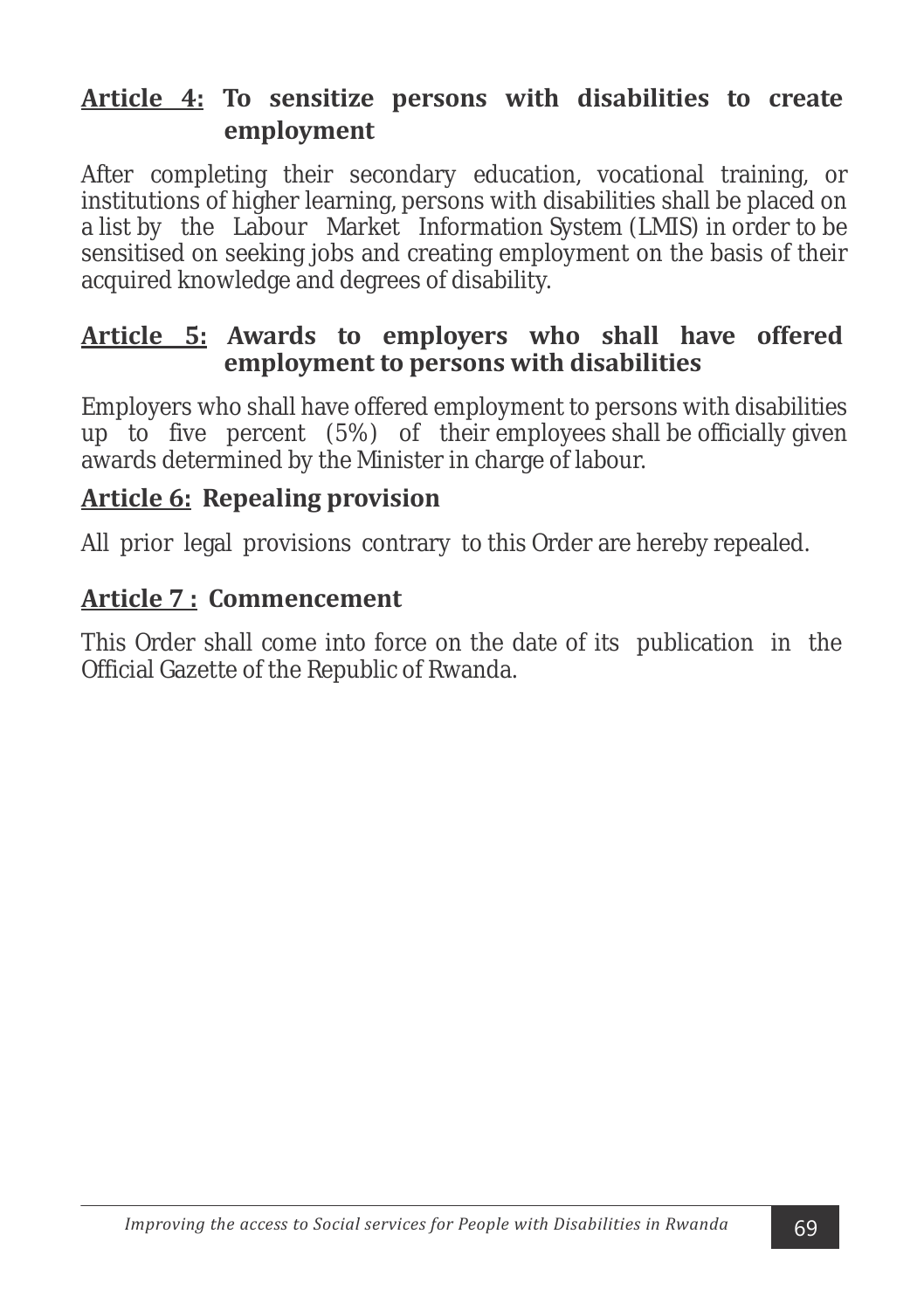# **MINISTERIAL ORDER Nº 01/09/ MININFOR OF 10/08/2009 DETERMINING THE MODALITIES OF FACILITATING PERSONS WITH DISABILITIES IN MATTERS RELATING TO COMMUNICATION**